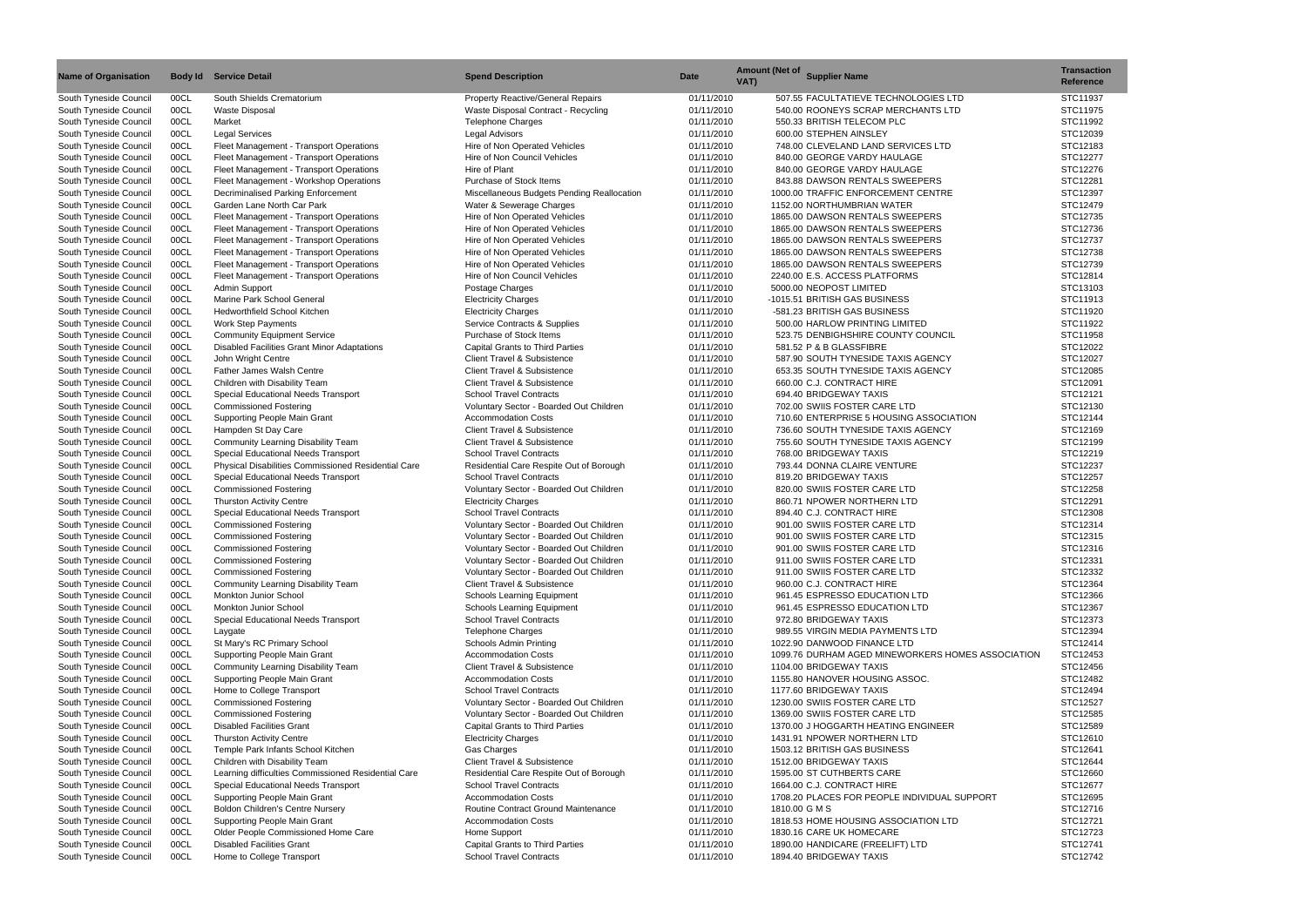| South Tyneside Council | 00CL | PE & Sports Project                                      | <b>Instructors Fees</b>                  | 01/11/2010 | 1925.00 ELITE I.D                                   | STC12749 |
|------------------------|------|----------------------------------------------------------|------------------------------------------|------------|-----------------------------------------------------|----------|
| South Tyneside Council | 00CL | <b>Commissioned Fostering</b>                            | Voluntary Sector - Boarded Out Children  | 01/11/2010 | 1951.18 ORCHARD CARE (NORTH EAST) LTD               | STC12756 |
| South Tyneside Council | 00CL | <b>Commissioned Fostering</b>                            | Voluntary Sector - Boarded Out Children  | 01/11/2010 | 1951.18 ORCHARD CARE (NORTH EAST) LTD               | STC12757 |
| South Tyneside Council | 00CL | <b>Commissioned Fostering</b>                            | Voluntary Sector - Boarded Out Children  | 01/11/2010 | 2045.89 ORCHARD CARE (NORTH EAST) LTD               | STC12773 |
|                        |      |                                                          |                                          |            |                                                     |          |
| South Tyneside Council | 00CL | <b>Boldon Nursery Kitchen</b>                            | <b>Catering Provisions</b>               | 01/11/2010 | 2126.56 J R HOLLAND                                 | STC12787 |
| South Tyneside Council | 00CL | <b>Extended Schools</b>                                  | Delegated Schools Budget - Council Fund  | 01/11/2010 | 2127.65 PARENTLINE PLUS                             | STC12788 |
| South Tyneside Council | 00CL | Further Education Adult Learner Responsive               | <b>Grant Payments - General</b>          | 01/11/2010 | 2160.00 PP TRAINING LTD                             | STC12794 |
| South Tyneside Council | 00CL | <b>Commissioned Fostering</b>                            | Voluntary Sector - Boarded Out Children  | 01/11/2010 | 2161.50 ORCHARD CARE (NORTH EAST) LTD               | STC12795 |
| South Tyneside Council | 00CL | Special Educational Needs Transport                      | <b>School Travel Contracts</b>           | 01/11/2010 | 2240.00 C.J. CONTRACT HIRE                          | STC12815 |
| South Tyneside Council | 00CL | Lord Blyton Primary General                              | Schools Learning Equipment               | 01/11/2010 | 2500.00 MARSHALLS MONO LTD                          | STC12853 |
| South Tyneside Council | 00CL | Supporting People Main Grant                             | <b>Accommodation Costs</b>               | 01/11/2010 | 2590.00 ANCHOR TRUST                                | STC12868 |
|                        |      |                                                          |                                          |            |                                                     |          |
| South Tyneside Council | 00CL | Home to College Transport                                | <b>School Travel Contracts</b>           | 01/11/2010 | 2624.00 BRIDGEWAY TAXIS                             | STC12872 |
| South Tyneside Council | 00CL | <b>Commissioned Fostering</b>                            | Voluntary Sector - Boarded Out Children  | 01/11/2010 | 2683.33 ST CUTHBERTS CARE                           | STC12876 |
| South Tyneside Council | 00CL | <b>Voluntary Sector Funding</b>                          | Voluntary Sector - General               | 01/11/2010 | 2720.75 APNA GHAR                                   | STC12878 |
| South Tyneside Council | 00CL | <b>Commissioned Fostering</b>                            | Voluntary Sector - Boarded Out Children  | 01/11/2010 | 3003.20 BARNARDOS                                   | STC12916 |
| South Tyneside Council | 00CL | Older People Commissioned Nursing Care                   | Nursing Care Dementia In Borough         | 01/11/2010 | 3219.67 PREMIER NURSING HOMES                       | STC12947 |
| South Tyneside Council | 00CL | Supporting People Main Grant                             | <b>Accommodation Costs</b>               | 01/11/2010 | 3234.17 WILLIAM SUTTON HOUSING ASSOCIATION          | STC12949 |
| South Tyneside Council | 00CL | Service Development                                      | Voluntary Sector - General               | 01/11/2010 | 3307.50 ACTION FOR CHILDREN SERVICES LTD            | STC12966 |
| South Tyneside Council | 00CL |                                                          |                                          |            |                                                     |          |
|                        |      | <b>Disabled Facilities Grant</b>                         | <b>Capital Grants to Third Parties</b>   | 01/11/2010 | 3464.90 EASIBATHE                                   | STC12979 |
| South Tyneside Council | 00CL | <b>Disabled Facilities Grant</b>                         | <b>Capital Grants to Third Parties</b>   | 01/11/2010 | 3715.00 HANDICARE (FREELIFT) LTD                    | STC13010 |
| South Tyneside Council | 00CL | Older People Commissioned Residential Care               | Residential Care In Borough              | 01/11/2010 | 3776.54 WINNIE CARE ASHLEA MEWS                     | STC13022 |
| South Tyneside Council | 00CL | <b>Voluntary Sector Funding</b>                          | Voluntary Sector - General               | 01/11/2010 | 3779.25 APNA GHAR                                   | STC13031 |
| South Tyneside Council | 00CL | Special Educational Needs Transport                      | <b>School Travel Contracts</b>           | 01/11/2010 | 3795.20 C.J. CONTRACT HIRE                          | STC13032 |
| South Tyneside Council | 00CL | <b>Disabled Facilities Grant</b>                         | <b>Capital Grants to Third Parties</b>   | 01/11/2010 | 3869.45 TOTAL HYGIENE LTD                           | STC13040 |
|                        |      |                                                          |                                          |            |                                                     |          |
| South Tyneside Council | 00CL | Learning difficulties Commissioned Residential Care      | Residential Care Out of Borough          | 01/11/2010 | 3883.29 AUTISM NORTH - CEDARS END                   | STC13045 |
| South Tyneside Council | 00CL | <b>Commissioned Fostering</b>                            | Voluntary Sector - Boarded Out Children  | 01/11/2010 | 3941.96 BARNARDOS NORTH EAST                        | STC13050 |
| South Tyneside Council | 00CL | <b>Commissioned Fostering</b>                            | Voluntary Sector - Boarded Out Children  | 01/11/2010 | 3949.46 BARNARDOS NORTH EAST                        | STC13051 |
| South Tyneside Council | 00CL | <b>Disabled Facilities Grant</b>                         | <b>Capital Grants to Third Parties</b>   | 01/11/2010 | 4005.00 D R BUILDERS                                | STC13054 |
| South Tyneside Council | 00CL | <b>Physical Disabilities Commissioned Nursing Care</b>   | Nursing Care Out of Borough              | 01/11/2010 | 4047.99 GAINFORD CARE HOMES                         | STC13059 |
| South Tyneside Council | 00CL | Older People Commissioned Nursing Care                   | Nursing Care In Borough                  | 01/11/2010 | 4128.40 GARDEN HILL CARE HOME                       | STC13061 |
|                        | 00CL |                                                          |                                          |            |                                                     |          |
| South Tyneside Council |      | Older People Commissioned Nursing Care                   | Nursing Care Out of Borough              | 01/11/2010 | 4361.50 BIRCHDALE CARE HOME                         | STC13075 |
| South Tyneside Council | 00CL | 14 - 19                                                  | <b>Grant Payments - General</b>          | 01/11/2010 | 4500.00 NORTHERN EDUCATION                          | STC13082 |
| South Tyneside Council | 00CL | <b>Commissioned Fostering</b>                            | Voluntary Sector - Boarded Out Children  | 01/11/2010 | 4572.04 ORCHARD CARE (NORTH EAST) LTD               | STC13088 |
| South Tyneside Council | 00CL | St Mary's RC Primary School General                      | Hire of Non Council Vehicles             | 01/11/2010 | 4865.00 K MORRIS                                    | STC13097 |
| South Tyneside Council | 00CL | <b>Commissioned Fostering</b>                            | Voluntary Sector - Boarded Out Children  | 01/11/2010 | 5366.66 ST CUTHBERTS CARE                           | STC13124 |
| South Tyneside Council | 00CL | Older People Commissioned Nursing Care                   | Nursing Care In Borough                  | 01/11/2010 | 5628.71 FOUR SEASONS HEALTH CARE                    | STC13131 |
| South Tyneside Council | 00CL |                                                          | <b>School Travel Contracts</b>           | 01/11/2010 | 5640.00 C.J. CONTRACT HIRE                          | STC13132 |
|                        |      | Home to College Transport                                |                                          |            |                                                     |          |
| South Tyneside Council | 00CL | Whitburn CofE School Council Central Charges             | Water & Sewerage Charges                 | 01/11/2010 | 5820.89 NORTHUMBRIAN WATER                          | STC13140 |
| South Tyneside Council | 00CL | <b>Transitions Grant</b>                                 | Voluntary Sector - General               | 01/11/2010 | 5830.00 DINAMIC ENTERPRISES LTD                     | STC13142 |
| South Tyneside Council | 00CL | Supporting People Main Grant                             | <b>Accommodation Costs</b>               | 01/11/2010 | 6177.52 MENTAL HEALTH MATTERS                       | STC13152 |
| South Tyneside Council | 00CL | <b>Commissioned Fostering</b>                            | Voluntary Sector - Boarded Out Children  | 01/11/2010 | 6406.15 BARNARDOS NORTH EAST                        | STC13161 |
| South Tyneside Council | 00CL | <b>Bisley Drive Short Breaks</b>                         | Residential Care Respite In Borough      | 01/11/2010 | 7862.24 PLACES FOR PEOPLE INDIVIDUAL SUPPORT        | STC13213 |
| South Tyneside Council | 00CL | <b>Continuing Education Pressure Nursing Alternating</b> | Purchase of Stock Items                  | 01/11/2010 | 8082.48 HUNTLEIGH HEALTHCARE                        | STC13220 |
|                        |      |                                                          |                                          |            |                                                     |          |
| South Tyneside Council | 00CL | Mental Health Commissioned Nursing Care                  | Nursing Care In Borough                  | 01/11/2010 | 13369.78 CONIFER LODGE                              | STC13290 |
| South Tyneside Council | 00CL | Mental Health Grant Additional                           | Voluntary Sector - General               | 01/11/2010 | 16146.00 MENTAL HEALTH MATTERS                      | STC13323 |
| South Tyneside Council | 00CL | <b>Bisley Drive Short Breaks</b>                         | Residential Care Respite In Borough      | 01/11/2010 | 21257.19 PLACES FOR PEOPLE INDIVIDUAL SUPPORT       | STC13341 |
| South Tyneside Council | 00CL | <b>Thornhill Park</b>                                    | Grant Payments - Thornhill               | 01/11/2010 | 29238.33 ST CUTHBERTS CARE                          | STC13371 |
| South Tyneside Council | 00CL | <b>Children's Grants</b>                                 | Voluntary Sector - General               | 01/11/2010 | 31444.50 SOUTH TYNESIDE PRIMARY CARE TRUST          | STC13378 |
| South Tyneside Council | 00CL | Hadrian Primary School rewire                            | <b>Capital Enhancement Costs</b>         | 01/11/2010 | 37114.52 GILWOOD MAST                               | STC13390 |
|                        |      |                                                          | <b>Accommodation Costs</b>               |            |                                                     |          |
| South Tyneside Council | 00CL | Supporting People Main Grant                             |                                          | 01/11/2010 | 39226.24 MENCAP                                     | STC13392 |
| South Tyneside Council | 00CL | <b>Voluntary Sector Funding</b>                          | Voluntary Sector - General               | 01/11/2010 | 58000.00 GATESHEAD AND SOUTH TYNESIDE SIGHT SERVICE | STC13420 |
| South Tyneside Council | 00CL | Simonside Court and Dean Road                            | Residential Care In Borough              | 01/11/2010 | 97271.48 CREATIVE SUPPORT LTD                       | STC13451 |
| South Tyneside Council | 00CL | Lukes Lane Community Education                           | Gas Charges                              | 01/11/2010 | -595.16 BRITISH GAS BUSINESS                        | STC11919 |
| South Tyneside Council | 00CL | Westoe Crown Primary School                              | Property Planned Maintenance             | 01/11/2010 | 560.00 SCHNEIDER ELECTRIC BUILDINGS UK LTD          | STC12001 |
| South Tyneside Council | 00CL | <b>Temple Park Centre</b>                                | Furniture & Equipment                    | 01/11/2010 | 580.09 TOYS R US LIMITED                            | STC12020 |
|                        |      |                                                          |                                          |            |                                                     |          |
| South Tyneside Council | 00CL | Area Planning (prev Development Control)                 | Legal Advisors                           | 01/11/2010 | 600.00 KINGS CHAMBERS GILES CANNOCK                 | STC12040 |
| South Tyneside Council | 00CL | Town Hall Centenary Celebration                          | Service Contracts & Supplies             | 01/11/2010 | 690.00 PROMOTION PRODUCTS LTD                       | STC12117 |
| South Tyneside Council | 00CL | Great North Run Finish                                   | Furniture & Equipment                    | 01/11/2010 | 912.00 SAFE AND SURE FIRE PROTECTION                | STC12342 |
| South Tyneside Council | 00CL | West Park South Shields                                  | <b>Property Reactive/General Repairs</b> | 01/11/2010 | 1337.80 ADVANTAGE UTILITIES SERVICES LTD            | STC12575 |
| South Tyneside Council | 00CL | <b>Admin-Leisure Facilities</b>                          | Non-Staff Advertising                    | 01/11/2010 | 1372.42 JOHNSTON PUBLISHING (NORTH)                 | STC12591 |
| South Tyneside Council | 00CL | South Shields Town Hall                                  | <b>Capital Construction Costs</b>        | 01/11/2010 | 3492.17 GENTOO GROUP LIMITED                        | STC12984 |
|                        |      |                                                          |                                          |            |                                                     |          |
| South Tyneside Council | 00CL | <b>Administration Leisure Services</b>                   | <b>Telephone Charges</b>                 | 01/11/2010 | 3547.71 BRITISH TELECOM PLC                         | STC12990 |
| South Tyneside Council | 00CL | <b>Boldon Children's Centre</b>                          | Gas Charges                              | 01/11/2010 | 4315.38 BRITISH GAS BUSINESS                        | STC13072 |
| South Tyneside Council | 00CL | Factory Units Tyne & Wear Economic Development Company   | Payment of Income Collected              | 01/11/2010 | 4972.02 TYNE & WEAR DEVELOPMENT CO LTD              | STC13101 |
| South Tyneside Council | 00CL | <b>Boldon Children's Centre</b>                          | Gas Charges                              | 01/11/2010 | 5018.55 BRITISH GAS BUSINESS                        | STC13109 |
| South Tyneside Council | 00CL | Economic Regeneration Balance Sheet (was R&R)            | Combined Liability Insurance Provision   | 01/11/2010 | 7500.00 CRUTES LAW FIRM                             | STC13198 |
| South Tyneside Council | 00CL | <b>Boldon Children's Centre</b>                          | Gas Charges                              | 01/11/2010 | 12629.03 BRITISH GAS BUSINESS                       | STC13280 |
|                        |      |                                                          |                                          |            |                                                     |          |

|         | STC12749 |
|---------|----------|
|         | STC12756 |
|         |          |
|         | STC12757 |
|         | STC12773 |
|         |          |
|         | STC12787 |
|         |          |
|         | STC12788 |
|         | STC12794 |
|         |          |
|         | STC12795 |
|         |          |
|         | STC12815 |
|         | STC12853 |
|         |          |
|         | STC12868 |
|         | STC12872 |
|         |          |
|         | STC12876 |
|         |          |
|         | STC12878 |
|         | STC12916 |
|         |          |
|         | STC12947 |
|         | STC12949 |
|         |          |
|         | STC12966 |
|         |          |
|         | STC12979 |
|         | STC13010 |
|         |          |
|         | STC13022 |
|         | STC13031 |
|         |          |
|         | STC13032 |
|         |          |
|         | STC13040 |
|         | STC13045 |
|         |          |
|         | STC13050 |
|         | STC13051 |
|         |          |
|         | STC13054 |
|         | STC13059 |
|         |          |
|         | STC13061 |
|         |          |
|         | STC13075 |
|         | STC13082 |
|         |          |
|         | STC13088 |
|         | STC13097 |
|         |          |
|         | STC13124 |
|         |          |
|         | STC13131 |
|         | STC13132 |
|         |          |
|         | STC13140 |
|         | STC13142 |
|         |          |
|         | STC13152 |
|         |          |
|         | STC13161 |
| T       | STC13213 |
|         |          |
|         | STC13220 |
|         | STC13290 |
|         |          |
|         | STC13323 |
| т       |          |
|         | STC13341 |
|         | STC13371 |
|         |          |
|         | STC13378 |
|         | STC13390 |
|         |          |
|         | STC13392 |
| SERVICE | STC13420 |
|         |          |
|         | STC13451 |
|         |          |
|         | STC11919 |
|         | STC12001 |
|         |          |
|         | STC12020 |
|         | STC12040 |
|         |          |
|         | STC12117 |
|         | STC12342 |
|         |          |
|         | STC12575 |
|         |          |
|         | STC12591 |
|         | STC12984 |
|         |          |
|         | STC12990 |
|         | STC13072 |
|         |          |
|         | STC13101 |
|         |          |
|         | STC13109 |
|         | STC13198 |
|         |          |
|         | STC13280 |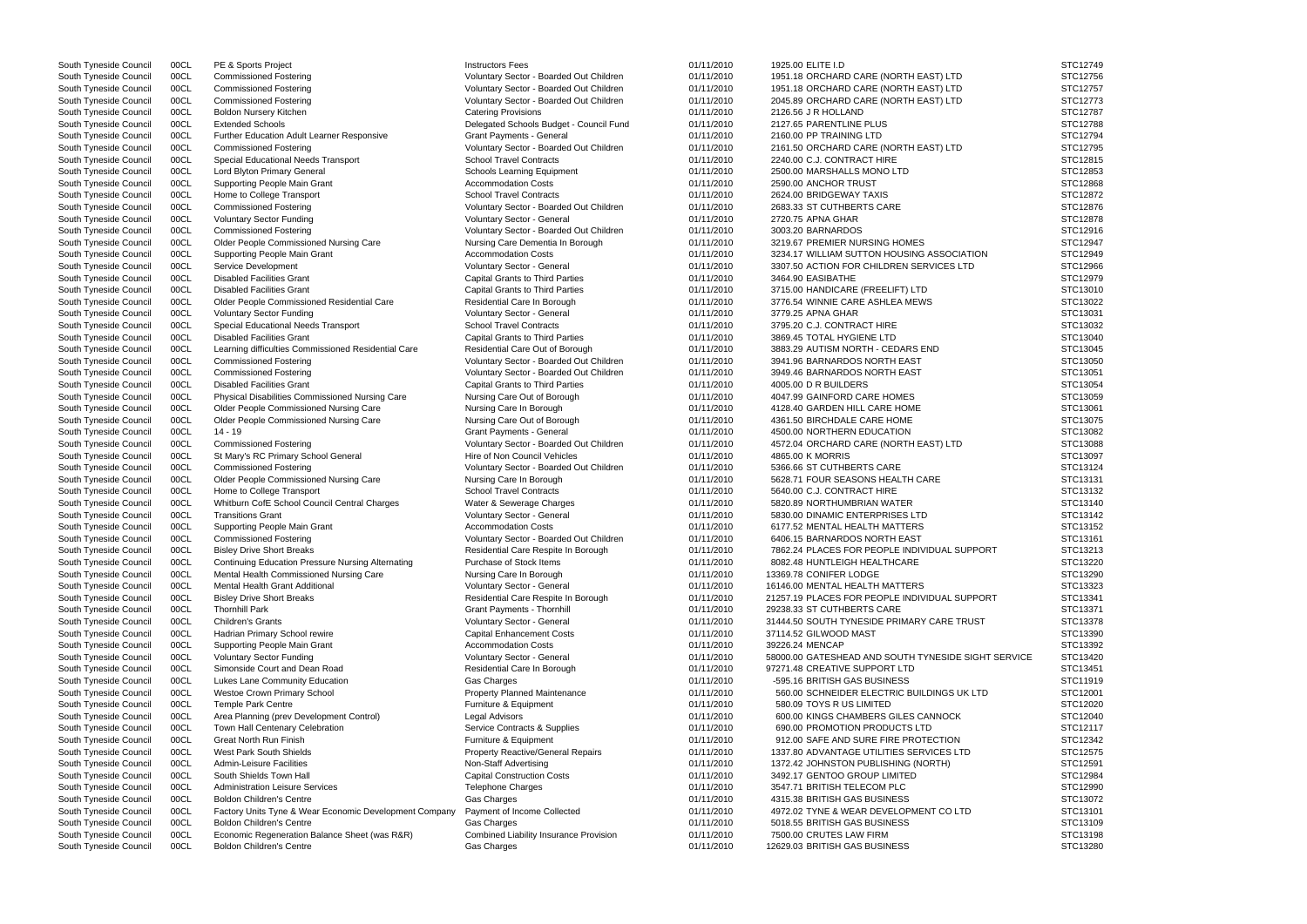| South Tyneside Council | 00CL | <b>Cemetery Re-Tarmacing Works</b>                                                              | <b>Capital Enhancement Costs</b>                 | 01/11/2010 | 22261.55 NORTHUMBRIAN ROADS LTD                       | STC13348 |
|------------------------|------|-------------------------------------------------------------------------------------------------|--------------------------------------------------|------------|-------------------------------------------------------|----------|
| South Tyneside Council | 00CL | <b>Communal Lighting</b>                                                                        | <b>Electricity Charges</b>                       | 01/11/2010 | -704.45 BRITISH GAS BUSINESS                          | STC11915 |
| South Tyneside Council | 00CL | Decent Homes Decant Costs                                                                       | <b>Property Reactive/General Repairs</b>         | 01/11/2010 | 832.00 HARKERS REMOVERS AND STORERS LTD               | STC12271 |
| South Tyneside Council | 00CL | <b>Rents Rates Taxes</b>                                                                        | <b>Tenant Removal Charges</b>                    | 01/11/2010 | 1248.00 HARKERS REMOVERS AND STORERS LTD              | STC12534 |
| South Tyneside Council | 00CL | Newtown Heating Scheme                                                                          | HRA Planned Maintenance - Heating Systems        | 01/11/2010 | 1440.00 BELL CONTROL SOLUTIONS                        | STC12613 |
| South Tyneside Council | 00CL | Newtown Heating Scheme                                                                          | HRA Planned Maintenance - Heating Systems        | 01/11/2010 | 1440.00 BELL CONTROL SOLUTIONS                        | STC12614 |
| South Tyneside Council | 00CL | <b>Supporting People External</b>                                                               | <b>Grant Payments - General</b>                  | 01/11/2010 | 3715.00 MENCAP                                        | STC13009 |
| South Tyneside Council | 00CL | <b>Sheltered Accommodation General</b>                                                          | <b>Telephone Charges</b>                         | 01/11/2010 | 6701.02 BRITISH TELECOM PLC                           | STC13168 |
| South Tyneside Council | 00CL | South Shields Crematorium                                                                       | Remembrance Inscriptions Service                 | 02/11/2010 | 513.11 SCRIBES PLUS LTD                               | STC11950 |
| South Tyneside Council | 00CL | Fleet Management - Workshop Operations                                                          | Purchase of Stock Items                          | 02/11/2010 | 769.53 TYRESERVICES GB LTD                            | STC12220 |
| South Tyneside Council | 00CL | <b>Legal Services</b>                                                                           | <b>Legal Advisors</b>                            | 02/11/2010 | 950.00 CAROLINE SMITH                                 | STC12358 |
| South Tyneside Council | 00CL | <b>Refuse Collection</b>                                                                        | <b>Traded Services Subcontractors</b>            | 02/11/2010 | 1043.00 RENEW NORTH EAST                              | STC12423 |
| South Tyneside Council | 00CL | Fleet Management - Transport Operations                                                         | Hire of Non Operated Vehicles                    | 02/11/2010 | 1150.00 GULLIVERS TRUCK HIRE LTD                      | STC12472 |
| South Tyneside Council | 00CL | Fleet Management - Workshop Operations                                                          | Purchase of Stock Items                          | 02/11/2010 | 1247.03 TYRESERVICES GB LTD                           | STC12533 |
| South Tyneside Council | 00CL | Fleet Management - Workshop Operations                                                          | Purchase of Stock Items                          | 02/11/2010 | 1317.62 TYRESERVICES GB LTD                           | STC12566 |
| South Tyneside Council | 00CL | Fleet Management - Workshop Operations                                                          | Purchase of Stock Items                          | 02/11/2010 | 1777.97 TYRESERVICES GB LTD                           | STC12706 |
| South Tyneside Council | 00CL | Fleet Management - Transport Operations                                                         | Hire of Non Council Vehicles                     | 02/11/2010 | 2550.00 E.S. ACCESS PLATFORMS                         | STC12862 |
| South Tyneside Council | 00CL | Performance Team                                                                                | Newspapers & Periodicals                         | 02/11/2010 | 1045.60 R CRAWFORD                                    | STC12425 |
| South Tyneside Council | 00CL | Design and Print Team                                                                           | <b>External Printing Contractors</b>             | 02/11/2010 | 1185.00 NB GROUP                                      | STC12497 |
| South Tyneside Council | 00CL | Children with Disability Team                                                                   | Local Authorities Residential Care Long Stay     | 02/11/2010 | -5198.06 COMMUNITY INTEGRATED CARE                    | STC11905 |
| South Tyneside Council | 00CL | Finance & Administration - Children & Young People                                              | Furniture & Equipment                            | 02/11/2010 | 531.78 PITNEY BOWES LTD                               | STC11968 |
| South Tyneside Council | 00CL | Children with Disability Team                                                                   | Schools Buy Back - ICT Services                  | 02/11/2010 | 555.00 SUNDERLAND HOME CARE ASSOCIATES                | STC11994 |
| South Tyneside Council | 00CL | Brinkburn Comprehensive School Kitchen                                                          | <b>Catering Provisions</b>                       | 02/11/2010 | 556.71 A G BARR PLC                                   | STC11997 |
| South Tyneside Council | 00CL | Section 17 Payments (West)                                                                      | Client Travel & Subsistence                      | 02/11/2010 | 628.46 THE TRAVEL BUREAU                              | STC12068 |
| South Tyneside Council | 00CL | <b>Commissioned Fostering</b>                                                                   | Voluntary Sector - Boarded Out Children          | 02/11/2010 | 710.00 SWIIS FOSTER CARE LTD                          | STC12140 |
| South Tyneside Council | 00CL | Learning Difficulties Commissioned Day Care                                                     | Day Care                                         | 02/11/2010 | 754.08 KEY ENTERPRISES                                | STC12198 |
| South Tyneside Council | 00CL | <b>Commissioned Fostering</b>                                                                   | Voluntary Sector - Boarded Out Children          | 02/11/2010 | 901.00 SWIIS FOSTER CARE LTD                          | STC12317 |
| South Tyneside Council | 00CL | <b>Adult Services</b>                                                                           | <b>Property Reactive/General Repairs</b>         | 02/11/2010 | 1000.00 WERNICK HIRE LIMITED                          | STC12398 |
| South Tyneside Council | 00CL | <b>Corporate Development</b>                                                                    | Event Venue Hire                                 | 02/11/2010 | 1523.01 BEST WESTERN DERWENT MANOR                    | STC12645 |
| South Tyneside Council | 00CL | Regional Improvement Efficiency Partnership Funding                                             | Furniture & Equipment                            | 02/11/2010 | 2025.00 CHUBB SYSTEMS                                 | STC12771 |
| South Tyneside Council | 00CL | <b>Community Equipment Service</b>                                                              | Purchase of Stock Items                          | 02/11/2010 | 2110.00 DENBIGHSHIRE COUNTY COUNCIL                   | STC12785 |
| South Tyneside Council | 00CL | Learning Difficulties Resettlement Residential Care                                             | Supported Living                                 | 02/11/2010 | 2339.26 COMMUNITY INTEGRATED CARE                     | STC12830 |
| South Tyneside Council | 00CL | Personal Community Development Learning                                                         | Grant Payments - Term Funded Accruals            | 02/11/2010 | 3114.76 GATESHEAD PCT                                 | STC12933 |
| South Tyneside Council | 00CL | Learning Difficulties Resettlement Residential Care                                             | Supported Living                                 | 02/11/2010 | 7549.81 COMMUNITY INTEGRATED CARE                     | STC13201 |
| South Tyneside Council | 00CL | Learning Difficulties Resettlement Residential Care                                             | Supported Living                                 | 02/11/2010 | 8839.50 COMMUNITY INTEGRATED CARE                     | STC13232 |
| South Tyneside Council | 00CL | Parenting and Life Skills                                                                       | Grant Payments - Term Funded Accruals            | 02/11/2010 | 10150.87 GATESHEAD PCT                                | STC13252 |
| South Tyneside Council | 00CL | Neighbourhood Learning in Deprived Communities Revenue Su Grant Payments - Term Funded Accruals |                                                  | 02/11/2010 | 15924.26 GATESHEAD PCT                                | STC13320 |
| South Tyneside Council | 00CL | Learning Difficulties Resettlement Residential Care                                             | Supported Living                                 | 02/11/2010 | 25072.61 COMMUNITY INTEGRATED CARE                    | STC13357 |
| South Tyneside Council | 00CL | Learning Difficulties Resettlement Residential Care                                             | Supported Living                                 | 02/11/2010 | 46730.75 NORTHUMBERLAND TYNE AND WEAR NHS TRUST       | STC13404 |
| South Tyneside Council | 00CL | Temple Park Centre Vending                                                                      | Vending Machine Stock                            | 02/11/2010 | 736.95 GLAXO SMITH KLINE CONSUMER HEALTHCARE          | STC12174 |
| South Tyneside Council | 00CL | <b>Cultural Development</b>                                                                     | Service Contracts & Supplies                     | 02/11/2010 | 1445.00 GARRY HUNTER (FITZROVIA NOIR)                 | STC12617 |
| South Tyneside Council | 00CL | Tyne & Wear Housing Partnership                                                                 | Service Contracts & Supplies                     | 02/11/2010 | 3876.00 SOLUTIONS RECRUITMENT (NORTH EAST) LIMITED    | STC13041 |
| South Tyneside Council | 00CL | Tyne & Wear Housing Partnership                                                                 | Service Contracts & Supplies                     | 02/11/2010 | 3876.00 SOLUTIONS RECRUITMENT (NORTH EAST) LIMITED    | STC13042 |
| South Tyneside Council | 00CL | Tyne & Wear Housing Partnership                                                                 | Service Contracts & Supplies                     | 02/11/2010 | 3876.00 SOLUTIONS RECRUITMENT (NORTH EAST) LIMITED    | STC13043 |
| South Tyneside Council | 00CL | Engineering Works - Highways                                                                    | <b>Traded Services Equipment &amp; Materials</b> | 03/11/2010 | 500.00 TIMBERLINE DIY                                 | STC11924 |
| South Tyneside Council | 00CL | Fleet Management - Transport Operations                                                         | Hire of Non Council Vehicles                     | 03/11/2010 | 520.00 TRANS LINC LTD                                 | STC11954 |
| South Tyneside Council | 00CL | Fleet Management - Transport Operations                                                         | Hire of Non Operated Vehicles                    | 03/11/2010 | 550.00 PHOENIX VEHICLE HIRE T/A WCR VEHICLE HIRE LTD  | STC11983 |
| South Tyneside Council | 00CL | Fleet Management - Transport Operations                                                         | Hire of Non Operated Vehicles                    | 03/11/2010 | 595.00 TRANS LINC LTD                                 | STC12035 |
| South Tyneside Council | 00CL | Fleet Management - Transport Operations                                                         | Hire of Plant                                    | 03/11/2010 | 595.30 TRANS LINC LTD                                 | STC12036 |
| South Tyneside Council | 00CL | Fleet Management - Transport Operations                                                         | Hire of Non Operated Vehicles                    | 03/11/2010 | 739.94 TRANS LINC LTD                                 | STC12177 |
| South Tyneside Council | 00CL | Fleet Management - Transport Operations                                                         | Hire of Non Operated Vehicles                    | 03/11/2010 | 747.00 TRANS LINC LTD                                 | STC12181 |
| South Tyneside Council | 00CL | Fleet Management - Transport Operations                                                         | Hire of Non Council Vehicles                     | 03/11/2010 | 825.00 TRANS LINC LTD                                 | STC12266 |
| South Tyneside Council | 00CL | Fleet Management - Transport Operations                                                         | Hire of Non Council Vehicles                     | 03/11/2010 | 825.00 TRANS LINC LTD                                 | STC12267 |
| South Tyneside Council | 00CL | Fleet Management - Transport Operations                                                         | Hire of Non Operated Vehicles                    | 03/11/2010 | 1000.00 PHOENIX VEHICLE HIRE T/A WCR VEHICLE HIRE LTD | STC12399 |
| South Tyneside Council | 00CL | <b>CCTV Costs</b>                                                                               | Servicing/Electric Testing of Equipment          | 03/11/2010 | 1429.05 20:20 VISION SYSTEMS LTD                      | STC12609 |
| South Tyneside Council | 00CL | Fleet Management - Transport Operations                                                         | Hire of Non Operated Vehicles                    | 03/11/2010 | 1700.00 MUNI-SERVE (HIRE) LTD                         | STC12688 |
| South Tyneside Council | 00CL | Corporate Development                                                                           | South Tyneside Council Leadership Academy        | 03/11/2010 | 3750.00 THE KSA PARTNERSHIP LTD                       | STC13017 |
| South Tyneside Council | 00CL | Road Safety                                                                                     | Voluntary Sector - General                       | 03/11/2010 | 18438.50 HEBBURN NEIGHBOURHOOD ADVICE CENTRE          | STC13330 |
| South Tyneside Council | 00CL | <b>Local Safety Schemes</b>                                                                     | <b>Capital Enhancement Costs</b>                 | 03/11/2010 | 56661.73 REDSPEED INTERNATIONAL LTD                   | STC13418 |
| South Tyneside Council | 00CL | <b>Local Safety Schemes</b>                                                                     | <b>Capital Enhancement Costs</b>                 | 03/11/2010 | 59918.29 REDSPEED INTERNATIONAL LTD                   | STC13421 |
| South Tyneside Council | 00CL | Design and Print Team                                                                           | <b>External Printing Contractors</b>             | 03/11/2010 | 795.00 FIELD PRINT                                    | STC12240 |
| South Tyneside Council | 00CL | Intermediate Care & Rehabilitation Team                                                         | Postage Charges                                  | 03/11/2010 | 500.00 NEOPOST                                        | STC11926 |
| South Tyneside Council | 00CL | <b>LEA Music Services</b>                                                                       | Subscriptions                                    | 03/11/2010 | 663.00 FEDERATION OF MUSIC SERVICES                   | STC12094 |
|                        |      |                                                                                                 |                                                  | 03/11/2010 | 688.90 CHICKEN JOES                                   | STC12116 |
| South Tyneside Council | 00CL | St Joseph's RC Comprehensive School Kitchen                                                     | <b>Catering Provisions</b>                       | 03/11/2010 |                                                       | STC12278 |
| South Tyneside Council | 00CL | Learning Difficulties Commissioned Day Care                                                     | Day Care                                         |            | 840.00 KAYDAR                                         |          |
| South Tyneside Council | 00CL | <b>Community Equipment Service</b>                                                              | Purchase of Stock Items                          | 03/11/2010 | 895.00 ACCORA LTD                                     | STC12309 |
| South Tyneside Council | 00CL | Mental Health Commissioned Home Care                                                            | Home Care                                        | 03/11/2010 | 1069.60 DERBY TERRACE DAY SERVICE                     | STC12433 |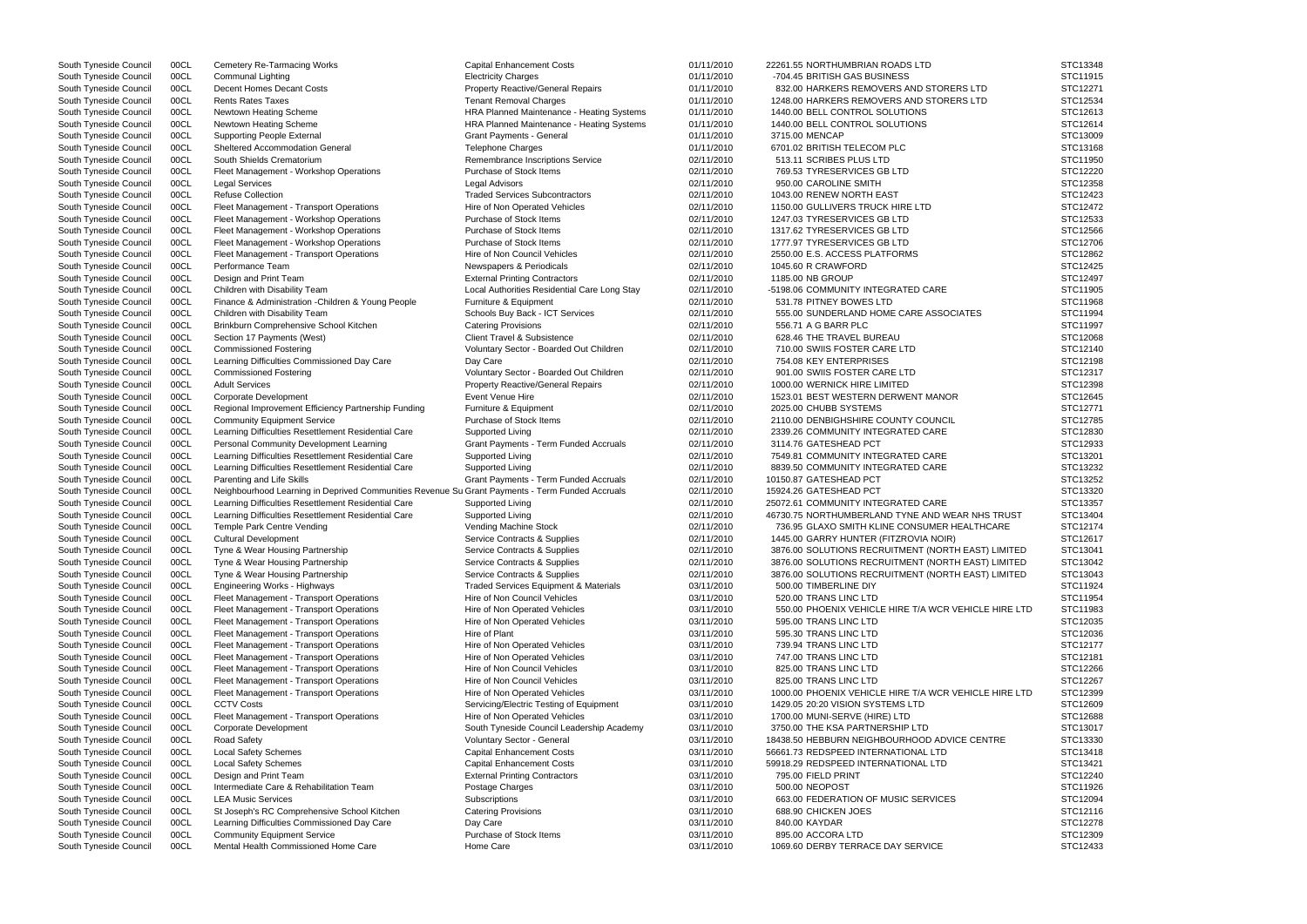| South Tyneside Council | 00CL | Brinkburn Comprehensive School Kitchen              | <b>Catering Provisions</b>                         | 03/11/2010 | 1152.56 JW RAE BAKER & CONFECTIONER               | STC12480 |
|------------------------|------|-----------------------------------------------------|----------------------------------------------------|------------|---------------------------------------------------|----------|
| South Tyneside Council | 00CL | St Wilfrid's RC College School Kitchen              | <b>Catering Provisions</b>                         | 03/11/2010 | 1194.75 PASTA KING (UK) LTD                       | STC12506 |
| South Tyneside Council | 00CL | <b>Community Equipment Service</b>                  | Purchase of Stock Items                            | 03/11/2010 | 1253.00 ACCORA LTD                                | STC12539 |
| South Tyneside Council | 00CL | Mortimer Junior School Kitchen                      | <b>Catering Provisions</b>                         | 03/11/2010 | 1325.03 DANISH BACON CO PLC                       | STC12571 |
|                        |      |                                                     |                                                    |            |                                                   |          |
| South Tyneside Council | 00CL | <b>Father James Walsh Centre</b>                    | Furniture & Equipment                              | 03/11/2010 | 1344.50 AIKEN FLOORING CONTRACTS LTD              | STC12577 |
| South Tyneside Council | 00CL | Hadrian School Kitchen                              | <b>Catering Provisions</b>                         | 03/11/2010 | 1347.15 DANISH BACON CO PLC                       | STC12579 |
| South Tyneside Council | 00CL | St Josephs RC Comprehensive School Kitchen          | Vending Machine Stock                              | 03/11/2010 | 1486.65 GM PACKAGING (UK) LIMITED                 | STC12636 |
| South Tyneside Council | 00CL | St Matthews RC School Kitchen                       | <b>Catering Provisions</b>                         | 03/11/2010 | 1612.75 DANISH BACON CO PLC                       | STC12666 |
| South Tyneside Council | 00CL | St Wilfred's RC College School Kitchen              | <b>Catering Provisions</b>                         | 03/11/2010 | 1926.63 DANISH BACON CO PLC                       | STC12751 |
| South Tyneside Council | 00CL | St Mary's RC School Kitchen                         | <b>Catering Provisions</b>                         | 03/11/2010 | 1930.01 DANISH BACON CO PLC                       | STC12752 |
|                        |      |                                                     |                                                    |            |                                                   |          |
| South Tyneside Council | 00CL | Harton Juniors School Kitchen                       | <b>Catering Provisions</b>                         | 03/11/2010 | 1962.11 DANISH BACON CO PLC                       | STC12759 |
| South Tyneside Council | 00CL | Monkton Juniors School Kitchen                      | <b>Catering Provisions</b>                         | 03/11/2010 | 2105.91 DANISH BACON CO PLC                       | STC12783 |
| South Tyneside Council | 00CL | Learning Difficulties Resettlement Residential Care | Supported Living                                   | 03/11/2010 | 2197.84 LIFEWAYS COMMUNITY CARE LTD               | STC12802 |
| South Tyneside Council | 00CL | Ashley Road School Kitchen                          | <b>Catering Provisions</b>                         | 03/11/2010 | 2308.71 DANISH BACON CO PLC                       | STC12824 |
| South Tyneside Council | 00CL | <b>Boldon Nursery Kitchen</b>                       | <b>Catering Provisions</b>                         | 03/11/2010 | 2361.65 DANISH BACON CO PLC                       | STC12835 |
| South Tyneside Council | 00CL | Jarrow Children's Centre                            | Furniture & Equipment                              | 03/11/2010 | 2381.00 COMMUNITY PRODUCTS (UK) LTD               | STC12838 |
|                        |      |                                                     |                                                    |            |                                                   |          |
| South Tyneside Council | 00CL | <b>Commissioned Fostering</b>                       | Voluntary Sector - Boarded Out Children            | 03/11/2010 | 3642.20 ORCHARD CARE (NORTH EAST) LTD             | STC13001 |
| South Tyneside Council | 00CL | <b>Commissioned Fostering</b>                       | Voluntary Sector - Boarded Out Children            | 03/11/2010 | 3642.20 ORCHARD CARE (NORTH EAST) LTD             | STC13002 |
| South Tyneside Council | 00CL | <b>Commissioned Fostering</b>                       | Voluntary Sector - Boarded Out Children            | 03/11/2010 | 3764.97 ORCHARD CARE (NORTH EAST) LTD             | STC13021 |
| South Tyneside Council | 00CL | <b>Commissioned Fostering</b>                       | Voluntary Sector - Boarded Out Children            | 03/11/2010 | 3819.00 ORCHARD CARE (NORTH EAST) LTD             | STC13036 |
| South Tyneside Council | 00CL | <b>Commissioned Fostering</b>                       | Voluntary Sector - Boarded Out Children            | 03/11/2010 | 3819.00 ORCHARD CARE (NORTH EAST) LTD             | STC13037 |
| South Tyneside Council | 00CL | <b>Commissioned Fostering</b>                       | Voluntary Sector - Boarded Out Children            | 03/11/2010 | 4034.80 ORCHARD CARE (NORTH EAST) LTD             | STC13056 |
|                        |      |                                                     |                                                    |            |                                                   |          |
| South Tyneside Council | 00CL | Toner Avenue Junior School Kitchen                  | Vending Machine Stock                              | 03/11/2010 | 4300.16 DANISH BACON CO PLC                       | STC13070 |
| South Tyneside Council | 00CL | St Joseph's RC Comprehensive School Kitchen         | <b>Catering Provisions</b>                         | 03/11/2010 | 4507.52 DANISH BACON CO PLC                       | STC13085 |
| South Tyneside Council | 00CL | Older People Commissioned Home Care                 | Home Support                                       | 03/11/2010 | 5044.50 ALLIED HEALTHCARE GROUP LTD               | STC13112 |
| South Tyneside Council | 00CL | Westoe Crown School Kitchen                         | <b>Catering Provisions</b>                         | 03/11/2010 | 5204.33 DANISH BACON CO PLC                       | STC13120 |
| South Tyneside Council | 00CL | Learning Difficulties Resettlement Residential Care | Supported Living                                   | 03/11/2010 | 6176.40 LIFEWAYS COMMUNITY CARE LTD               | STC13151 |
| South Tyneside Council | 00CL | Learning Difficulties Resettlement Residential Care | Supported Living                                   | 03/11/2010 | 6661.59 LIFEWAYS COMMUNITY CARE LTD               | STC13165 |
|                        |      |                                                     |                                                    |            |                                                   |          |
| South Tyneside Council | 00CL | $14 - 19$                                           | <b>Grant Payments - General</b>                    | 03/11/2010 | 7000.00 NORTHERN EDUCATION                        | STC13174 |
| South Tyneside Council | 00CL | Learning Difficulties Resettlement Residential Care | Supported Living                                   | 03/11/2010 | 7151.70 LIFEWAYS COMMUNITY CARE LTD               | STC13178 |
| South Tyneside Council | 00CL | Learning Difficulties Resettlement Residential Care | Supported Living                                   | 03/11/2010 | 7179.62 COMMUNITY INTEGRATED CARE                 | STC13182 |
| South Tyneside Council | 00CL | Learning Difficulties Resettlement Residential Care | Supported Living                                   | 03/11/2010 | 7192.62 LIFEWAYS COMMUNITY CARE LTD               | STC13185 |
| South Tyneside Council | 00CL | Learning Difficulties Resettlement Residential Care | Supported Living                                   | 03/11/2010 | 7204.09 LIFEWAYS COMMUNITY CARE LTD               | STC13188 |
| South Tyneside Council | 00CL | Learning Difficulties Resettlement Residential Care | Supported Living                                   | 03/11/2010 | 7204.09 LIFEWAYS COMMUNITY CARE LTD               | STC13189 |
|                        |      |                                                     |                                                    |            |                                                   |          |
| South Tyneside Council | 00CL | Learning Difficulties Resettlement Residential Care | Supported Living                                   | 03/11/2010 | 7204.09 LIFEWAYS COMMUNITY CARE LTD               | STC13190 |
| South Tyneside Council | 00CL | Learning Difficulties Resettlement Residential Care | Supported Living                                   | 03/11/2010 | 7365.29 LIFEWAYS COMMUNITY CARE LTD               | STC13197 |
| South Tyneside Council | 00CL | <b>Commissioned Fostering</b>                       | Voluntary Sector - Boarded Out Children            | 03/11/2010 | 8534.48 ORCHARD CARE (NORTH EAST) LTD             | STC13229 |
| South Tyneside Council | 00CL | The Matrix                                          | Payments to Health Bodies - General                | 03/11/2010 | 9262.67 NECA (SERVICES) LTD                       | STC13240 |
| South Tyneside Council | 00CL | Learning Difficulties Resettlement Residential Care | Supported Living                                   | 03/11/2010 | 10066.63 LIFEWAYS COMMUNITY CARE LTD              | STC13250 |
| South Tyneside Council | 00CL | <b>Leaving Care Service</b>                         | Schools Buy Back - ICT Services                    | 03/11/2010 | 16939.29 YOUNG FOUNDATION LTD                     | STC13327 |
|                        |      |                                                     |                                                    |            |                                                   |          |
| South Tyneside Council | 00CL | Marine Park Children's Centre                       | <b>Capital Enhancement Costs</b>                   | 03/11/2010 | 39491.31 MCCARRICK CONSTRUCTION COMPANY LTD       | STC13394 |
| South Tyneside Council | 00CL | Jarrow School PFI                                   | PFI Unitary Charge                                 | 03/11/2010 | 52880.46 INSPIREDSPACES STAG (PROJECTC01) LIMITED | STC13416 |
| South Tyneside Council | 00CL | Children with Disability Team                       | <b>Printing &amp; Stationery Consumables</b>       | 03/11/2010 | 114484.52 BURRIDGE CONTRACTING DIVISION           | STC13457 |
| South Tyneside Council | 00CL | St Joseph's School Building Schools for the Future  | <b>Capital Construction Costs</b>                  | 03/11/2010 | 461907.00 INSPIREDSPACES STAG LIMITED             | STC13477 |
| South Tyneside Council | 00CL | Harton 16-19 Building Schools for the Future        | <b>Capital Construction Costs</b>                  | 03/11/2010 | 1625242.00 INSPIREDSPACES STAG LIMITED            | STC13482 |
|                        |      |                                                     | Resaleable Items                                   |            |                                                   | STC11923 |
| South Tyneside Council | 00CL | Central Library                                     |                                                    | 03/11/2010 | 500.00 J A HARVEY                                 |          |
| South Tyneside Council | 00CL | Central Library                                     | Resaleable Items                                   | 03/11/2010 | 600.00 J A HARVEY                                 | STC12041 |
| South Tyneside Council | 00CL | Temple Park Centre Catering                         | <b>Catering Provisions</b>                         | 03/11/2010 | 611.08 HOPWELLS LTD.                              | STC12054 |
| South Tyneside Council | 00CL | Homelessness - General Fund                         | Bed & Breakfast Accommodation                      | 03/11/2010 | 675.00 REDACTED COMMERCIALLY SENSITIVE            | STC12108 |
| South Tyneside Council | 00CL | Libraries Admin                                     | Library & Other Books Maps etc.                    | 03/11/2010 | 705.32 ASKEWS LIBRARY SERVICES LTD                | STC12134 |
| South Tyneside Council | 00CL | Temple Park Centre Vending                          | Vending Machine Stock                              | 03/11/2010 | 711.72 DANISH BACON CO PLC                        | STC12145 |
|                        |      |                                                     |                                                    |            |                                                   |          |
| South Tyneside Council | 00CL | <b>Hebburn Children's Centre</b>                    | <b>Property Reactive/General Repairs</b>           | 03/11/2010 | 759.46 RING READY 2007 LTD                        | STC12211 |
| South Tyneside Council | 00CL | Homelessness - General Fund                         | Bed & Breakfast Accommodation                      | 03/11/2010 | 870.00 REDACTED COMMERCIALLY SENSITIVE            | STC12296 |
| South Tyneside Council | 00CL | Libraries Admin                                     | Postage Charges                                    | 03/11/2010 | 955.25 ROYAL MAIL                                 | STC12361 |
| South Tyneside Council | 00CL | <b>Temple Park Centre</b>                           | <b>Telephone Charges</b>                           | 03/11/2010 | 1191.31 BRITISH TELECOM PLC                       | STC12502 |
| South Tyneside Council | 00CL | Homelessness - General Fund                         | Bed & Breakfast Accommodation                      | 03/11/2010 | 1250.00 REDACTED COMMERCIALLY SENSITIVE           | STC12536 |
|                        | 00CL |                                                     | Staff & Members Training                           | 03/11/2010 | 1280.00 UNIVERSITY OF NORTHUMBRIA AT NEWCASTLE    | STC12551 |
| South Tyneside Council |      | <b>Building Surveying</b>                           |                                                    |            |                                                   |          |
| South Tyneside Council | 00CL | <b>Accommodation Moves</b>                          | <b>Capital Enhancement Costs</b>                   | 03/11/2010 | 2079.99 MGM LTD                                   | STC12778 |
| South Tyneside Council | 00CL | Monkton Infants and Nursery                         | Schools Maintenance Non-Buyback                    | 03/11/2010 | 2576.46 AIKEN FLOORING CONTRACTS LTD              | STC12866 |
| South Tyneside Council | 00CL | <b>Mortimer Primary School</b>                      | <b>Property Reactive/General Repairs</b>           | 03/11/2010 | 16892.24 ORA PROPERTY SERVICES LTD                | STC13326 |
| South Tyneside Council | 00CL | Foreshore Sea Change Project                        | <b>Capital Enhancement Costs</b>                   | 03/11/2010 | 90862.37 ROK BUILD LTD                            | STC13450 |
| South Tyneside Council | 00CL | Charlotte Estate & Communal Areas Cleaning          | <b>Building Cleaning Contract Recharges</b>        | 03/11/2010 | 500.00 GO-FLOW DRAINAGE                           | STC11925 |
|                        |      |                                                     |                                                    |            |                                                   |          |
| South Tyneside Council | 00CL | Homelessness                                        | Bed & Breakfast Accommodation                      | 03/11/2010 | 525.00 REDACTED COMMERCIALLY SENSITIVE            | STC11962 |
| South Tyneside Council | 00CL | <b>Wilkinson Court Lift</b>                         | Capital In House Salaries                          | 03/11/2010 | 595.00 GOLDSHIELD ELECTRONIC SECURITY             | STC12034 |
| South Tyneside Council | 00CL | Monastery Court Lift Replacement                    | Enhancement HRA Capital - ST Homes                 | 03/11/2010 | 1400.00 GOLDSHIELD ELECTRONIC SECURITY            | STC12603 |
| South Tyneside Council | 00CL | Monastery Court Lift Replacement                    | Enhancement HRA Capital - ST Homes                 | 03/11/2010 | 1400.00 GOLDSHIELD ELECTRONIC SECURITY            | STC12604 |
| South Tyneside Council | 00CL | Decent Homes Ellen Court - High Rise                | Enhancement HRA Capital - Electrical Installations | 03/11/2010 | 3674.77 TCS-FIRE SAFETY SERVICES LTD              | STC13007 |
|                        |      |                                                     |                                                    |            |                                                   |          |

|       | STC12480 |
|-------|----------|
|       | STC12506 |
|       | STC12539 |
|       | STC12571 |
|       | STC12577 |
|       | STC12579 |
|       | STC12636 |
|       | STC12666 |
|       | STC12751 |
|       | STC12752 |
|       |          |
|       | STC12759 |
|       | STC12783 |
|       | STC12802 |
|       | STC12824 |
|       | STC12835 |
|       | STC12838 |
|       | STC13001 |
|       | STC13002 |
|       | STC13021 |
|       | STC13036 |
|       | STC13037 |
|       |          |
|       | STC13056 |
|       | STC13070 |
|       | STC13085 |
|       | STC13112 |
|       | STC13120 |
|       | STC13151 |
|       | STC13165 |
|       | STC13174 |
|       | STC13178 |
|       | STC13182 |
|       | STC13185 |
|       | STC13188 |
|       | STC13189 |
|       | STC13190 |
|       |          |
|       | STC13197 |
|       | STC13229 |
|       | STC13240 |
|       | STC13250 |
|       | STC13327 |
| ГD    | STC13394 |
| 1ITED | STC13416 |
|       | STC13457 |
|       | STC13477 |
|       | STC13482 |
|       | STC11923 |
|       | STC12041 |
|       | STC12054 |
|       | STC12108 |
|       | STC12134 |
|       | STC12145 |
|       |          |
|       | STC12211 |
|       | STC12296 |
|       | STC12361 |
|       | STC12502 |
|       | STC12536 |
| STLE  | STC12551 |
|       | STC12778 |
|       | STC12866 |
|       | STC13326 |
|       | STC13450 |
|       | STC11925 |
|       | STC11962 |
|       | STC12034 |
|       | STC12603 |
|       | STC12604 |
|       |          |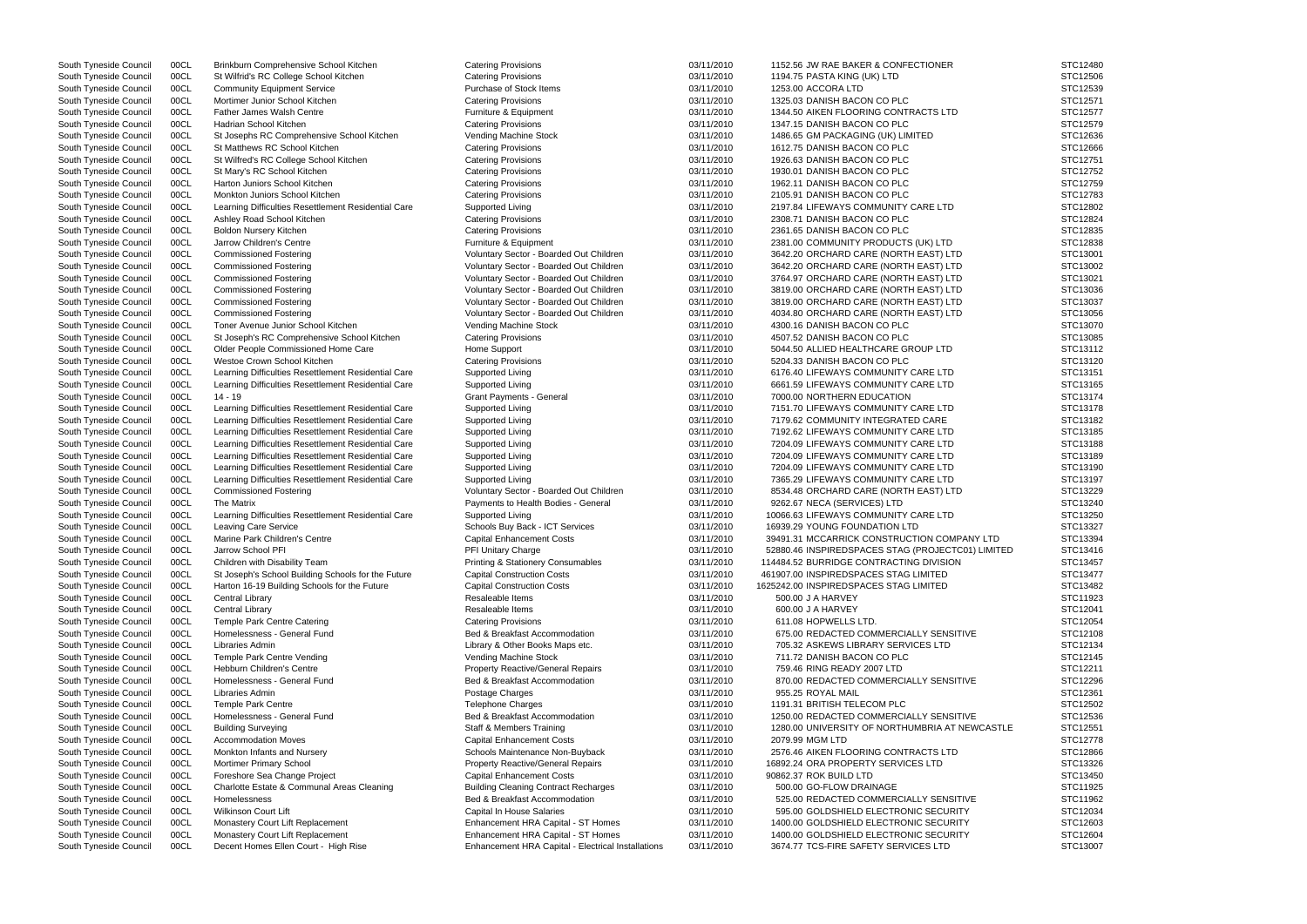South Tyneside Council 00CL Fleet Management - Transport Operations Service Contracts & Supplies 04/11/2010 900.09 TRAFFICMASTER PLC South Tyneside Council 00CL Register of Electors **Printing & Stationery Consumables** 04/11/2010 1320.76 CFH TOTAL DOCUMENT MANAGEMENT LTI South Tyneside Council 00CL Waste Disposal Contract - General Waste Contract - General Waste Muste 2844.70 ALEX SMILES LTD South Tyneside Council 00CL General Elections - South Shields Furniture & Equipment 6 Council 64/11/2010 4884.16 SOUTH TYNESIDE HOMES South Tyneside Council 00CL Fleet Management - Transport Operations Service Contracts & Supplies 04/11/2010 10316.03 TRAFFICMASTER PLC South Tyneside Council 00CL Council Elections Council Elections Council Elections Furniture & Equipment 6 Council 22223.56 SOUTH TYNESIDE HOMES South Tyneside Council 00CL Council Elections **Furniture & Equipment** 6 Equipment 04/11/2010 29297.26 SOUTH TYNESIDE HOMES South Tyneside Council 00CL Waste Disposal Waste Disposal Waste Disposal Contract - General Waste 04/11/2010 298528.42 SITA UK South Tyneside Council 00CL Safeguarding Adults Staff & Members Training 550.00 C HARBOTTLE STC11984 South Tyneside Council 00CL Safeguarding Adults Staff & Members Training 550.00 C HARBOTTLE STC11985 South Tyneside Council COCL Safeguarding Adults (STC11986 Staff & Members Training 04/11/2010 550.00 C HARBOTTLE STC11986 STC11986 South Tyneside Council 00CL Asylum Seeker-Families **Property Planned Maintenance** 194/11/2010 1296.00 THE WRIGHT BUILDING COM. South Tyneside Council COCL All Saints CE School Kitchen Catering Provisions Catering Provisions Culture of the Collection of the Control of the Control of the STC12629 (Catering Provisions CE School All Street of the STC1 South Tyneside Council 00CL General Nursery Spend Voluntary Sector - Independent Nurseries 04/11/2010 1528.00 WHIZZ KIDS CHILDCARE South Tyneside Council 00CL General Nursery Spend Council Council Council Council Council Council OCL General Nursery Spend Council Council Council Council OCL General Nursery Spend Council Council Council Council Council South Tyneside Council 00CL St Gregory's RC School Kitchen Catering Provisions Catering Provisions 04/11/2010 1845.72 J R HOLLAND South Tyneside Council COCL Boldon Nursery Kitchen Catering Provisions Catering Provisions Catering Provisions Catering Provisions Catering Provisions CACLAND 2096.00 J R HOLLAND STC12780 South Tyneside Council 00CL St Bede's RC Juniors Kitchen Jarrow Catering Provisions 04/11/2010 2542.25 J R HOLLAND South Tyneside Council 00CL Catering Contract General **Network Contract Contract Contract General** Telephone Charges 64/11/2010 3096.83 BRITISH TELECOM PLC South Tyneside Council 00CL Communities of Common Interest Grant Payments - Voluntary Sector 04/11/2010 3448.00 SOUTH TYNESIDE COUNCIL FOR VOLUNTA South Tyneside Council 00CL General Nursery Spend Voluntary Sector - Independent Nurseries 04/11/2010 3542.44 THE BUNGALOW PRE-SCHOOL South Tyneside Council 00CL General Nursery Spend Voluntary Sector - Independent Nurseries 04/11/2010 3889.20 ASHFIELD DAY NURSERY South Tyneside Council 00CL General Nursery Spend Voluntary Sector - Independent Nurseries 04/11/2010 4558.40 ASHFIELD NURSERY & EARLY LEARNING CI South Tyneside Council 00CL General Nursery Spend **Ware and State of Countary Sector** - Independent Nurseries 04/11/2010 5325.17 JACK & JILL KINDERGARTEN South Tyneside Council 00CL Children with Disability Team Telephone Charges Telephone Charges 04/11/2010 5482.00 VODAFONE CORPORATE LTD South Tyneside Council 00CL General Nursery Spend Voluntary Sector - Independent Nurseries 04/11/2010 5976.00 WESTOE VILLAGE KINDERGARTEN South Tyneside Council 00CL General Nursery Spend Council Council Council Council Council Council Council Council Council Council Council Council Council Council Council Council General Nursery Spend Council Council Counci South Tyneside Council 00CL Lord Blyton Primary School **Devolved Formula Capital 24/11/2010** 7334.00 MARSDEN PRESERVATION South Tyneside Council 00CL Section 17 Payments (Central) Client Travel & Subsistence 04/11/2010 7599.00 C D PASSENGER SERVICES South Tyneside Council 00CL General Nursery Spend Voluntary Sector - Independent Nurseries 04/11/2010 7901.47 ABACUS DAY NURSERY South Tyneside Council 00CL Out of Area Placements **Independent School Fees** 04/11/2010 8190.00 PERCY HEDLEY FOUNDATION South Tyneside Council 00CL General Nursery Spend Voluntary Sector - Independent Nurseries 04/11/2010 8668.00 JARROW DAY NURSERY South Tyneside Council 00CL Out of Area Placements COUNTERACT CARE LTD Voluntary Sector - Boarded Out Children 04/11/2010 13407.90 INTERACT CARE LTD South Tyneside Council 00CL Physical Disabilities Home Care Home Care Home Care 15796.51 CARE UK HOMECARE South Tyneside Council 00CL General Nursery Spend Voluntary Sector - Independent Nurseries 04/11/2010 31152.32 JUST LEARNING LIMITED South Tyneside Council 00CL Older People Commissioned Home Care Home Care Home Care 04/11/2010 87967.36 CARE UK HOMECARE South Tyneside Council 00CL Older People Commissioned Home Care Home Care Home Care and David Number 204/11/2010 154504.92 ALLIED HEALTHCARE GROUP LTD South Tyneside Council 00CL Economic Regeneration Balance Sheet (was R&R) Creditors ST Credit Union 04/11/2010 850.00 SOUTH TYNESIDE CREDIT UNION South Tyneside Council 00CL Brinkburn Children's Centre **Property Reactive/General Repairs** 04/11/2010 1950.00 NORTHUMBRIAN ROADS LTD South Tyneside Council 00CL Grange Park Boldon Playbuilder Capital Enhancement Costs 04/11/2010 3150.00 TYNE & WEAR PLAY ASSOCIATION South Tyneside Council 00CL Regulatory Services Management Printing & Stationery Consumables 04/11/2010 3876.00 SOLUTIONS RECRUITMENT (NORTH EAST) South Tyneside Council 00CL Local Enterprise Grant Initiative Management Fee Service Contracts & Supplies 04/11/2010 10810.80 DEPARTMENT FOR WORK AND PENSIONS South Tyneside Council 00CL Economic Regeneration Balance Sheet (was R&R) Creditors ST Credit Union 04/11/2010 12501.00 SOUTH TYNESIDE CREDIT UNION South Tyneside Council 00CL Supporting People into Work (Headway) Grant Payments - General 64/11/2010 25103.33 DEPARTMENT FOR WORK AND PENSIONS South Tyneside Council 00CL Fleet Management - Workshop Operations Purchase of Stock Items 05/11/2010 -9018.00 FLEET FACTORS South Tyneside Council 00CL Fleet Management - Transport Operations Hire of Non Operated Vehicles 05/11/2010 550.00 PHOENIX VEHICLE HIRE T/A WCR VEHICLE South Tyneside Council 00CL Fleet Management - Transport Operations Hire of Non Operated Vehicles 05/11/2010 707.14 SHB HIRE LTD South Tyneside Council 00CL Fleet Management - Workshop Operations Purchase of Stock Items 05/11/2010 769.53 TYRESERVICES GB LTD South Tyneside Council 00CL Fleet Management - Transport Operations Hire of Non Operated Vehicles 05/11/2010 1000.00 PHOENIX VEHICLE HIRE T/A WCR VEHICLE South Tyneside Council 00CL Fleet Management - Transport Operations Hire of Plant Chant Council 05/11/2010 1000.00 GEORGE VARDY HAULAGE South Tyneside Council 00CL Fleet Management - Transport Operations Hire of Non Operated Vehicles 05/11/2010 1150.00 GULLIVERS TRUCK HIRE LTD South Tyneside Council 00CL Fleet Management - Workshop Operations Purchase of Stock Items 05/11/2010 1317.62 TYRESERVICES GB LTD South Tyneside Council 00CL Fleet Management - Workshop Operations Purchase of Stock Items 0 South Tyneside Council 00CL Fleet Management - Workshop Operations Purchase of Stock Items 05/11/2010 South Tyneside Council 00CL Fleet Management - Transport Operations Hire of Plant Chant Council 05/11/2010 1485.00 GEORGE VARDY HAULAGE South Tyneside Council 00CL Fleet Management - Transport Operations Vehicle Running Costs 05/11/2010 1566.30 BRETT FUELS South Tyneside Council 00CL Fleet Management - Transport Operations Hire of Plant Chant 2000.00 CHAULAGE 2000.00 GEORGE VARDY HAULAGE South Tyneside Council 00CL Fleet Management - Transport Operations Hire of Non Council Vehicles 05/11/2010 2100.00 GEORGE VARDY HAULAGE South Tyneside Council 00CL Fleet Management - Transport Operations Hire of Plant Changement of Plant 2100.00 GEORGE VARDY HAULAGE South Tyneside Council 00CL Fleet Management - Transport Operations Vehicle Running Costs 05/11/2010 2948.83 BRETT FUELS South Tyneside Council 00CL Legal Services Legal Advisors 05/11/2010 7200.00 T KERR QC STC13186 South Tyneside Council 00CL Waste Disposal 
South Tyneside Council 00CL Waste Disposal 
Steed and the Martin Waste Disposal Contract - Recycling 2011/2010 7312.25 H W MARTIN WASTE LIMITED South Tyneside Council 00CL Fleet Management - Workshop Operations Purchase of Stock Items 05/11/2010 31573.14 FLEET FACTORS South Tyneside Council COCL Design and Print Team **External Printing Contractors** 05/11/2010 1165.00 NB GROUP STC12487 South Tyneside Council 00CL Boldon Nursery General Gas Charges 05/11/2010 -771.84 BRITISH GAS STC11914 South Tyneside Council COCL Perth Green House  $\,$  Gas Charges Gas Charges  $\,$  05/11/2010 -682.83 BRITISH GAS  $\,$  STC11917  $\,$ South Tyneside Council COCL Perth Green House  $\,$  Gas Charges  $\,$  Gas Charges  $\,$   $\,$  05/11/2010  $\,$  -532.43 BRITISH GAS  $\,$  STC11921  $\,$ 

South Tyneside Council 00CL Housing Revenue Account Balance Sheet ST Homes Invoice Holding Account 03/11/2010 181963.62 SOUTH TYNESIDE HOMES

|                   | STC13461 |
|-------------------|----------|
|                   | STC12313 |
| כ                 | STC12569 |
|                   | STC12894 |
|                   | STC13098 |
|                   | STC13255 |
|                   | STC13347 |
|                   | STC13372 |
|                   | STC13471 |
|                   | STC11984 |
|                   | STC11985 |
|                   | STC11986 |
|                   | STC12556 |
|                   | STC12629 |
|                   | STC12646 |
|                   | STC12717 |
|                   | STC12727 |
|                   | STC12780 |
|                   | STC12860 |
|                   | STC12930 |
| <b>RY SERVICE</b> | STC12978 |
|                   | STC12989 |
|                   | STC13046 |
| <b>ENTRE LTD</b>  | STC13087 |
|                   | STC13123 |
|                   | STC13128 |
|                   | STC13145 |
|                   | STC13192 |
|                   | STC13196 |
|                   | STC13204 |
|                   | STC13215 |
|                   | STC13222 |
|                   | STC13230 |
|                   | STC13291 |
|                   | STC13317 |
|                   | STC13377 |
|                   | STC13446 |
|                   | STC13458 |
|                   | STC12284 |
|                   | STC12755 |
|                   | STC12937 |
| LIMITED           | STC13044 |
|                   | STC13257 |
|                   | STC13279 |
|                   | STC13358 |
|                   | STC11903 |
| HIRE LTD          | STC11988 |
|                   | STC12135 |
|                   | STC12221 |
| HIRE LTD          | STC12401 |
|                   | STC12400 |
|                   | STC12473 |
|                   | STC12567 |
|                   | STC12633 |
|                   | STC12635 |
|                   | STC12655 |
|                   | STC12764 |
|                   | STC12781 |
|                   | STC12782 |
|                   | STC12907 |
|                   | STC13186 |
|                   | STC13195 |
|                   | STC13379 |
|                   | STC12487 |
|                   | STC11914 |
|                   | STC11917 |
|                   | STC11921 |
|                   |          |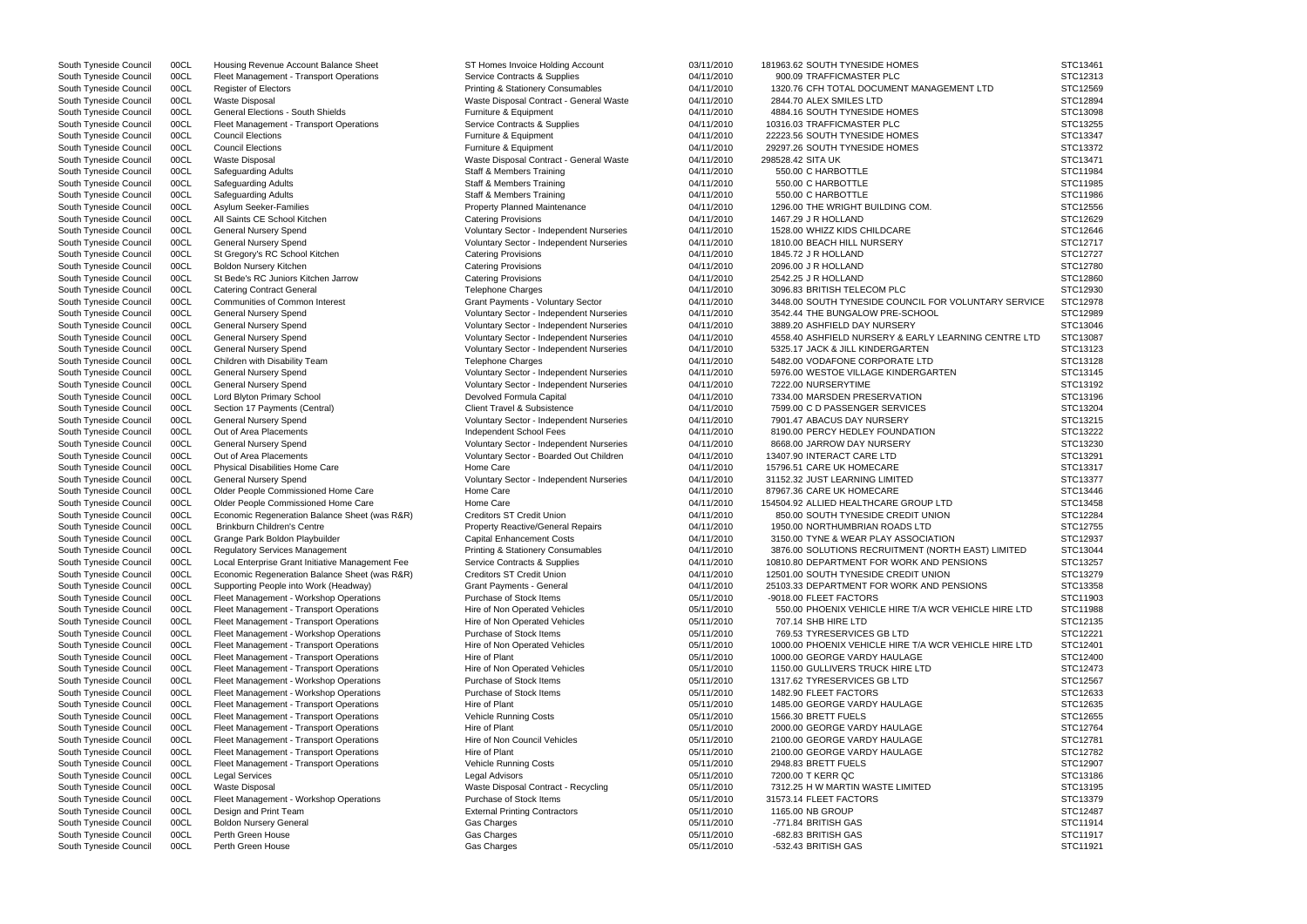|                                        | STC11952<br>STC11987<br>STC12000<br>STC12013<br>STC12059<br>STC12090<br>STC12107<br>STC12125<br>STC12149<br>STC12151<br>STC12235<br>STC12287<br>STC12493<br>STC12537<br>STC12612<br>STC12632<br>STC12638<br>STC12642<br>STC12672 |
|----------------------------------------|----------------------------------------------------------------------------------------------------------------------------------------------------------------------------------------------------------------------------------|
| LIARY) LTD                             | STC12674<br>STC12676                                                                                                                                                                                                             |
|                                        | STC12679                                                                                                                                                                                                                         |
| LIARY) LTD                             | STC12722<br>STC12754<br>STC12789<br>STC12797<br>STC12827<br>STC12829<br>STC12893<br>STC12941<br>STC12951<br>STC13020                                                                                                             |
|                                        | STC13089                                                                                                                                                                                                                         |
| LIARY) LTD                             | STC13091<br>STC13092                                                                                                                                                                                                             |
| LIARY) LTD<br>LIARY) LTD<br>LIARY) LTD | STC13125<br>STC13167<br>STC13176<br>STC13208<br>STC13214<br>STC13248<br>STC13265<br>STC13278<br>STC13297<br>STC13407                                                                                                             |
|                                        | STC13415                                                                                                                                                                                                                         |
|                                        | STC12026<br>STC12037<br>STC12073<br>STC12075<br>STC12179<br>STC12289<br>STC12360                                                                                                                                                 |
|                                        | STC12593<br>STC12680                                                                                                                                                                                                             |
| ERY YARD<br>່                          | STC12720<br>STC12833<br>STC12980<br>STC13003<br>STC13221<br>STC13287<br>STC13363<br>STC11932<br>STC13466<br>STP34<br>STC12126<br>STC12634                                                                                        |

| South Tyneside Council | 00CL | East Older Persons Team (former Central)               | Postage Charges                               | 05/11/2010 | 517.00 NEOPOST FINANCE LIMITED                        | STC11952 |
|------------------------|------|--------------------------------------------------------|-----------------------------------------------|------------|-------------------------------------------------------|----------|
| South Tyneside Council | 00CL | <b>Visually Impaired Service</b>                       | Furniture & Equipment                         | 05/11/2010 | 550.00 HUMANWARE                                      | STC11987 |
| South Tyneside Council | 00CL | Harton Comprehensive School Kitchen                    | <b>Catering Provisions</b>                    | 05/11/2010 | 558.89 AUTOBAR UK LIMITED                             | STC12000 |
| South Tyneside Council | 00CL | St Joseph's RC Comprehensive School Kitchen            | <b>Commercial Refuse Collection Recharges</b> | 05/11/2010 | 572.66 BIFFA WASTE SERVICES LTD                       | STC12013 |
| South Tyneside Council | 00CL | East Boldon Juniors School Kitchen                     | <b>Catering Provisions</b>                    | 05/11/2010 | 615.30 R MANNERS AND SONS LTD                         | STC12059 |
|                        |      |                                                        |                                               |            |                                                       |          |
| South Tyneside Council | 00CL | <b>Boldon Nursery Kitchen</b>                          | <b>Catering Provisions</b>                    | 05/11/2010 | 656.38 R MANNERS AND SONS LTD                         | STC12090 |
| South Tyneside Council | 00CL | <b>Margaret Sutton General</b>                         | <b>Electricity Charges</b>                    | 05/11/2010 | 667.36 BRITISH GAS                                    | STC12107 |
| South Tyneside Council | 00CL | Section 17 Payments                                    | <b>LSC Administration Recharges</b>           | 05/11/2010 | 700.00 HMCS                                           | STC12125 |
| South Tyneside Council | 00CL | <b>Boldon Nursery General</b>                          | <b>Gas Charges</b>                            | 05/11/2010 | 718.35 BRITISH GAS                                    | STC12149 |
| South Tyneside Council | 00CL | <b>Physical Disabilities Commissioned Nursing Care</b> | Nursing Care Respite In Borough               | 05/11/2010 | 720.51 FOUR SEASONS HEALTH CARE                       | STC12151 |
| South Tyneside Council | 00CL | St Bede's RC School Jarrow                             | Gas Charges                                   | 05/11/2010 | 790.74 BRITISH GAS                                    | STC12235 |
|                        |      | Simonside Junior School Kitchen                        | <b>Catering Provisions</b>                    |            |                                                       |          |
| South Tyneside Council | 00CL |                                                        |                                               | 05/11/2010 | 852.51 R MANNERS AND SONS LTD                         | STC12287 |
| South Tyneside Council | 00CL | Older People Commissioned Nursing Care                 | Nursing Care Respite In Borough               | 05/11/2010 | 1177.20 DOSON LTD                                     | STC12493 |
| South Tyneside Council | 00CL | Graduate Leader Fund                                   | <b>Grant Payments - General</b>               | 05/11/2010 | 1250.00 BEACH HILL NURSERY                            | STC12537 |
| South Tyneside Council | 00CL | St Bede's RC Juniors Kitchen Jarrow                    | <b>Catering Provisions</b>                    | 05/11/2010 | 1439.52 DANISH BACON CO PLC                           | STC12612 |
| South Tyneside Council | 00CL | Hadrian School Kitchen                                 | <b>Catering Provisions</b>                    | 05/11/2010 | 1477.15 DANISH BACON CO PLC                           | STC12632 |
| South Tyneside Council | 00CL | Graduate Leader Fund                                   | Grant Payments - General                      | 05/11/2010 | 1500.00 JUST LEARNING LIMITED                         | STC12638 |
| South Tyneside Council | 00CL | Hebburn Comprehensive School Kitchen                   | <b>Catering Provisions</b>                    | 05/11/2010 | 1505.34 R MANNERS AND SONS LTD                        | STC12642 |
|                        |      |                                                        |                                               |            |                                                       |          |
| South Tyneside Council | 00CL | Older People Commissioned Residential Care             | Residential Care Respite In Borough           | 05/11/2010 | 1630.57 ST THOMAS - K HAMODI                          | STC12672 |
| South Tyneside Council | 00CL | <b>Hedworthfield School Kitchen</b>                    | <b>Catering Provisions</b>                    | 05/11/2010 | 1639.99 DANISH BACON CO PLC                           | STC12674 |
| South Tyneside Council | 00CL | Learning Difficulties Commissioned Day Care            | Day Care                                      | 05/11/2010 | 1644.84 FLEXIBLE SUPPORT OPTIONS UK (DOMICILIARY) LTD | STC12676 |
| South Tyneside Council | 00CL | St Aloysius RC Juniors Kitchen                         | <b>Catering Provisions</b>                    | 05/11/2010 | 1665.95 DANISH BACON CO PLC                           | STC12679 |
| South Tyneside Council | 00CL | Learning Difficulties Commissioned Day Care            | Day Care                                      | 05/11/2010 | 1827.60 FLEXIBLE SUPPORT OPTIONS UK (DOMICILIARY) LTD | STC12722 |
| South Tyneside Council | 00CL | Albert Elliott School Kitchen                          | <b>Catering Provisions</b>                    | 05/11/2010 | 1948.86 DANISH BACON CO PLC                           | STC12754 |
|                        |      |                                                        |                                               |            |                                                       |          |
| South Tyneside Council | 00CL | Lord Blyton School Kitchen                             | <b>Catering Provisions</b>                    | 05/11/2010 | 2128.44 HOPWELLS LTD.                                 | STC12789 |
| South Tyneside Council | 00CL | St Matthews RC School Kitchen                          | <b>Catering Provisions</b>                    | 05/11/2010 | 2179.15 HOPWELLS LTD.                                 | STC12797 |
| South Tyneside Council | 00CL | Ashley Road School Kitchen                             | <b>Catering Provisions</b>                    | 05/11/2010 | 2318.56 DANISH BACON CO PLC                           | STC12827 |
| South Tyneside Council | 00CL | Boldon Nursery School Kitchen                          | <b>Catering Provisions</b>                    | 05/11/2010 | 2337.10 HOPWELLS LTD.                                 | STC12829 |
| South Tyneside Council | 00CL | Simonside Junior School Kitchen                        | <b>Catering Provisions</b>                    | 05/11/2010 | 2843.37 DANISH BACON CO PLC                           | STC12893 |
|                        |      |                                                        |                                               |            | 3159.63 BRITISH GAS                                   | STC12941 |
| South Tyneside Council | 00CL | Simonside Primary General                              | Gas Charges                                   | 05/11/2010 |                                                       |          |
| South Tyneside Council | 00CL | Early Years Development & Childcare Partnership        | <b>External Audit Charges</b>                 | 05/11/2010 | 3250.00 PRICEWATERHOUSE COOPERS LLP                   | STC12951 |
| South Tyneside Council | 00CL | Toner Avenue Junior School Kitchen                     | <b>Catering Provisions</b>                    | 05/11/2010 | 3755.18 DANISH BACON CO PLC                           | STC13020 |
| South Tyneside Council | 00CL | The Matrix                                             | Payments to Health Bodies - General           | 05/11/2010 | 4595.25 NECA (SERVICES) LTD                           | STC13089 |
| South Tyneside Council | 00CL | Learning Difficulties Commissioned Day Care            | Day Care                                      | 05/11/2010 | 4721.32 FLEXIBLE SUPPORT OPTIONS UK (DOMICILIARY) LTD | STC13091 |
| South Tyneside Council | 00CL | Jarrow School Kitchen                                  | <b>Catering Provisions</b>                    | 05/11/2010 | 4766.08 DANISH BACON CO PLC                           | STC13092 |
|                        | 00CL |                                                        |                                               | 05/11/2010 | 5450.72 FLEXIBLE SUPPORT OPTIONS UK (DOMICILIARY) LTD | STC13125 |
| South Tyneside Council |      | Learning Difficulties Commissioned Day Care            | Day Care                                      |            |                                                       |          |
| South Tyneside Council | 00CL | Learning Difficulties Commissioned Day Care            | Day Care                                      | 05/11/2010 | 6699.60 FLEXIBLE SUPPORT OPTIONS UK (DOMICILIARY) LTD | STC13167 |
| South Tyneside Council | 00CL | Learning Difficulties Commissioned Day Care            | Day Care                                      | 05/11/2010 | 7065.12 FLEXIBLE SUPPORT OPTIONS UK (DOMICILIARY) LTD | STC13176 |
| South Tyneside Council | 00CL | The Matrix                                             | Payments to Health Bodies - General           | 05/11/2010 | 7701.00 NECA (SERVICES) LTD                           | STC13208 |
| South Tyneside Council | 00CL | Learning difficulties Commissioned Residential Care    | Voluntary Sector - General                    | 05/11/2010 | 7863.83 CAMPHILL VILLAGE TRUST                        | STC13214 |
| South Tyneside Council | 00CL | Private, voluntary, independent providers              | <b>Capital Grants to Third Parties</b>        | 05/11/2010 | 10000.00 THE BUNGALOW PRE-SCHOOL                      | STC13248 |
|                        |      |                                                        |                                               |            |                                                       |          |
| South Tyneside Council | 00CL | Private, voluntary, independent providers              | <b>Capital Grants to Third Parties</b>        | 05/11/2010 | 11800.00 BEACH HILL NURSERY                           | STC13265 |
| South Tyneside Council | 00CL | The Matrix                                             | Payments to Health Bodies - General           | 05/11/2010 | 12476.00 NECA (SERVICES) LTD                          | STC13278 |
| South Tyneside Council | 00CL | Social Care Reform Grant                               | Agency Staff - Non-Teachers                   | 05/11/2010 | 14000.00 NINGIN LTD                                   | STC13297 |
| South Tyneside Council | 00CL | Learning Difficulties Resettlement Residential Care    | Supported Living                              | 05/11/2010 | 47448.60 LIFEWAYS COMMUNITY CARE LTD                  | STC13407 |
| South Tyneside Council | 00CL | Children with Disability Team                          | Agency Staff - Non-Teachers                   | 05/11/2010 | 52836.51 COMENSURA LTD                                | STC13415 |
| South Tyneside Council | 00CL | Libraries Admin                                        | Library & Other Books Maps etc.               | 05/11/2010 | 586.86 ASKEWS LIBRARY SERVICES LTD                    | STC12026 |
|                        |      |                                                        |                                               |            |                                                       |          |
| South Tyneside Council | 00CL | <b>Monkton Stadium</b>                                 | Gas Charges                                   | 05/11/2010 | 595.67 BRITISH GAS                                    | STC12037 |
| South Tyneside Council | 00CL | <b>Food Safety</b>                                     | Service Contracts & Supplies                  | 05/11/2010 | 643.04 DURHAM COUNTY COUNCIL                          | STC12073 |
| South Tyneside Council | 00CL | Libraries Admin                                        | Library & Other Books Maps etc.               | 05/11/2010 | 644.69 ASKEWS LIBRARY SERVICES LTD                    | STC12075 |
| South Tyneside Council | 00CL | Libraries Admin                                        | Library & Other Books Maps etc.               | 05/11/2010 | 741.13 ASKEWS LIBRARY SERVICES LTD                    | STC12179 |
| South Tyneside Council | 00CL | Libraries Admin                                        | Newspapers & Periodicals                      | 05/11/2010 | 859.54 R CRAWFORD                                     | STC12289 |
| South Tyneside Council | 00CL | Libraries Admin                                        |                                               | 05/11/2010 | 952.74 ASKEWS LIBRARY SERVICES LTD                    | STC12360 |
|                        |      |                                                        | Library & Other Books Maps etc.               |            |                                                       |          |
| South Tyneside Council | 00CL | <b>Local Nature Reserves</b>                           | <b>Linked Open Spaces</b>                     | 05/11/2010 | 1380.00 A J GUTHRIE PLANT HIRE & CONTRACTOR           | STC12593 |
| South Tyneside Council | 00CL | Development Control Income                             | <b>Planning Application Fees</b>              | 05/11/2010 | 1675.00 IDS LTD                                       | STC12680 |
| South Tyneside Council | 00CL | <b>Economic Regeneration Balance Sheet</b>             | <b>Creditors Unison</b>                       | 05/11/2010 | 1815.40 UNISON<br>L04020                              | STC12720 |
| South Tyneside Council | 00CL | Animal Warden costs                                    | <b>Environmental Services</b>                 | 05/11/2010 | 2348.85 WEST HALL BOARDING KENNELS AND LIVERY YARD    | STC12833 |
| South Tyneside Council | 00CL | Countryside Management                                 | Service Contracts & Supplies                  | 05/11/2010 | 3467.00 A J GUTHRIE PLANT HIRE & CONTRACTOR           | STC12980 |
|                        |      |                                                        |                                               |            |                                                       |          |
| South Tyneside Council | 00CL | South Shields Registry Office                          | Capital Advisors & Consultants Fees           | 05/11/2010 | 3648.03 ALSTON MURPHY ASSOCIATES                      | STC13003 |
| South Tyneside Council | 00CL | South Shields Registry Office                          | Capital Advisors & Consultants Fees           | 05/11/2010 | 8085.00 ALSTON MURPHY ASSOCIATES                      | STC13221 |
| South Tyneside Council | 00CL | <b>Temple Park Centre</b>                              | Gas Charges                                   | 05/11/2010 | 13020.81 BRITISH GAS                                  | STC13287 |
| South Tyneside Council | 00CL | Economic Regeneration Balance Sheet (was R&R)          | <b>Creditors UNISON</b>                       | 05/11/2010 | 26070.89 UNISON<br>L04020                             | STC13363 |
| South Tyneside Council | 00CL | <b>Curran House</b>                                    | <b>Electricity Charges</b>                    | 05/11/2010 | 502.39 BRITISH GAS                                    | STC11932 |
| South Tyneside Council | 00CL | Housing Revenue Account Balance Sheet                  | ST Homes Invoice Holding Account              | 05/11/2010 | 216140.39 SOUTH TYNESIDE HOMES                        | STC13466 |
|                        |      |                                                        |                                               |            |                                                       | STP34    |
| South Tyneside Council | 00CL | Investment Administration and Management               | <b>Training Charges</b>                       | 05/11/2010 | 534.96 THE TRAVEL BUREAU                              |          |
| South Tyneside Council | 00CL | <b>Member Services</b>                                 | Staff and Members Training                    | 08/11/2010 | 700.00 NATIONAL ASSOC OF COUNCILLORS                  | STC12126 |
| South Tyneside Council | 00CL | <b>Engineering Works General Overhead</b>              | Furniture & Equipment                         | 08/11/2010 | 1484.44 EARLSMERE ID SYSTEMS LTD                      | STC12634 |
|                        |      |                                                        |                                               |            |                                                       |          |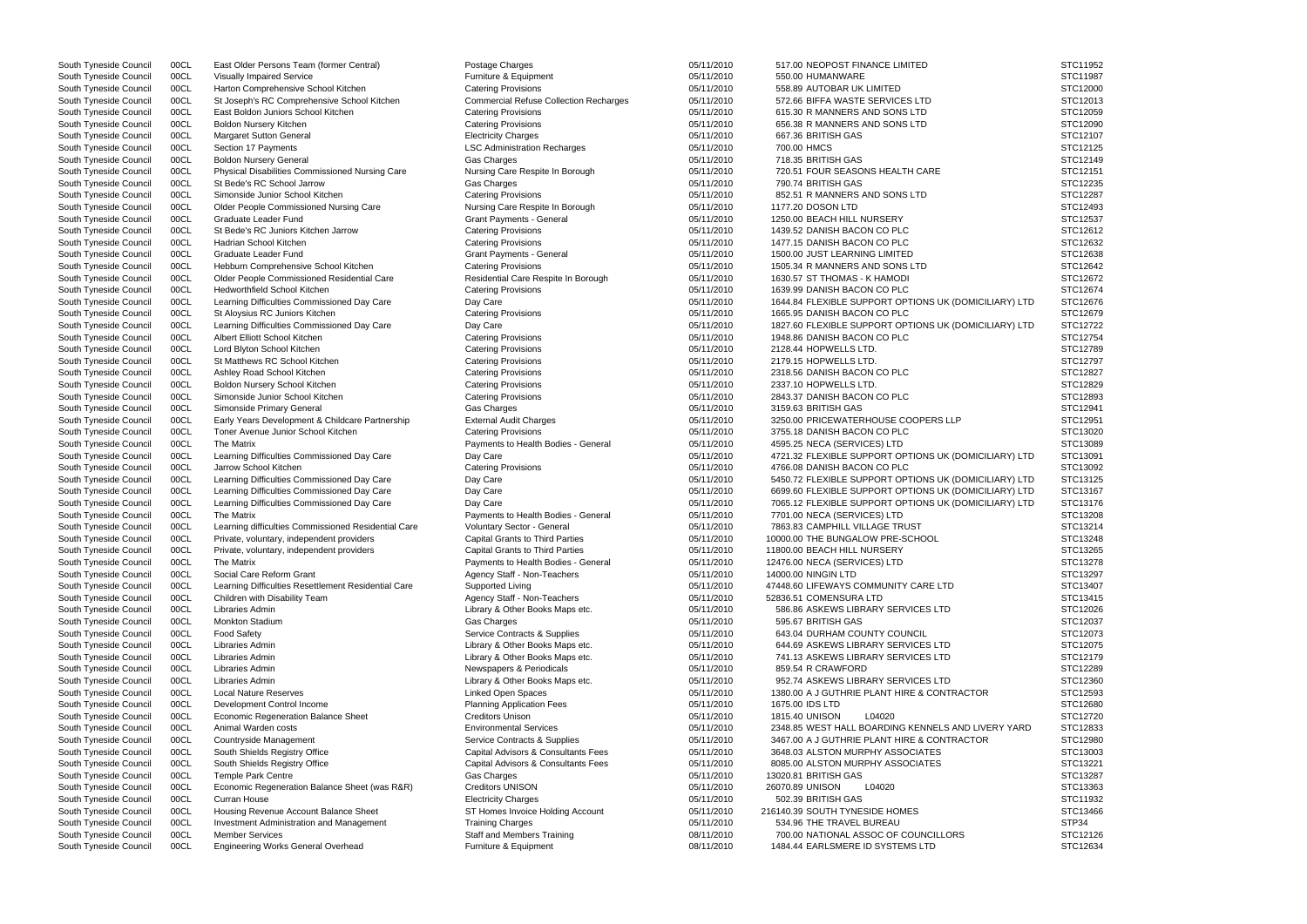South Tyneside Council 00CL Corporate & Democratic Costs Subscriptions Subscriptions 08/11/2010 7795.80 COPYRIGHT LICENSING AGENCY LIMITED South Tyneside Council 00CL Scheme under £10k Miscellaneous Capital Enhancement Costs 08/11/2010 65930.78 NORTHUMBRIAN ROADS LTD South Tyneside Council 00CL Scheme under £10k Miscellaneous Capital Enhancement Costs 08/11/2010 72902.53 NORTHUMBRIAN ROADS LTD South Tyneside Council 00CL Design and Print Team **External Printing Contractors** 08/11/2010 844.00 NB GROUP South Tyneside Council 00CL Special Educational Needs Transport School Travel Contracts 08/11/2010 512.25 SOUTH TYNESIDE TAXIS AGENCY South Tyneside Council 00CL Learning Difficulties Resettlement Residential Care Supported Living 08/11/2010 544.00 MENCAP South Tyneside Council 00CL John Wright Centre Client Travel & Subsistence 68/11/2010 587.90 SOUTH TYNESIDE TAXIS AGENCY South Tyneside Council 00CL Out of Schools Clubs **Furniture & Equipment** 68/11/2010 611.03 DSG RETAIL LIMITED State of Schools Clubs South Tyneside Council 00CL Father James Walsh Centre Client Travel & Subsistence 68/11/2010 653.35 SOUTH TYNESIDE TAXIS AGENCY South Tyneside Council 00CL Commissioned Fostering COM States and Municary Sector - Boarded Out Children 08/11/2010 702.00 SWIIS FOSTER CARE LTD South Tyneside Council 00CL Commissioned Fostering variable voluntary Sector - Boarded Out Children 08/11/2010 710.00 SWIIS FOSTER CARE LTD South Tyneside Council 00CL Home to College Transport School Travel Contracts 08/11/2010 725.00 SOUTH TYNESIDE TAXIS AGENCY South Tyneside Council 00CL Special Educational Needs Transport School Travel Contracts 08/11/2010 734.00 SOUTH TYNESIDE TAXIS AGENCY South Tyneside Council 00CL Hampden St Day Care Client Travel & Subsistence 08/11/2010 736.60 SOUTH TYNESIDE TAXIS AGENCY South Tyneside Council 00CL Community Learning Disability Team Client Travel & Subsistence 08/11/2010 755.60 SOUTH TYNESIDE TAXIS AGENCY South Tyneside Council 00CL Special Educational Needs Transport School Travel Contracts 08/11/2010 757.20 SOUTH TYNESIDE TAXIS AGENCY South Tyneside Council 00CL Learning Difficulties Resettlement Residential Care Supported Living 08/11/2010 761.60 MENCAP South Tyneside Council 00CL Commissioned Fostering COM States and Mountary Sector - Boarded Out Children 08/11/2010 781.00 SWIIS FOSTER CARE LTD South Tyneside Council 00CL Community Equipment Service Purchase of Stock Items 08/11/2010 797.45 CARE-ABILITY South Tyneside Council 00CL Commissioned Fostering COM States and Voluntary Sector - Boarded Out Children 08/11/2010 820.00 SWIIS FOSTER CARE LTD South Tyneside Council 00CL Section 17 Payments (Assessment) Client Travel & Subsistence 08/11/2010 833.76 PLACES FOR PEOPLE INDIVIDUAL SUPPOI South Tyneside Council 00CL Commissioned Fostering COM States and Mountary Sector - Boarded Out Children 08/11/2010 901.00 SWIIS FOSTER CARE LTD South Tyneside Council 00CL Commissioned Fostering Commissioned Fostering Voluntary Sector - Boarded Out Children 08/11/2010 901.00 SWIIS FOSTER CARE LTD South Tyneside Council 00CL Commissioned Fostering COM States and Municary Sector - Boarded Out Children 08/11/2010 901.00 SWIIS FOSTER CARE LTD South Tyneside Council 00CL Commissioned Fostering COM State Commissioned Fostering Commissioned Fostering Commissioned Fostering Commissioned Fostering Commissioned Fostering Commissioned Fostering Commissioned Trumburg C South Tyneside Council 00CL Commissioned Fostering values of Voluntary Sector - Boarded Out Children 08/11/2010 911.00 SWIIS FOSTER CARE LTD South Tyneside Council 00CL Commissioned Fostering COM State Commissioned Fostering Voluntary Sector - Boarded Out Children 08/11/2010 911.00 SWIIS FOSTER CARE LTD South Tyneside Council 00CL Learning Difficulties Resettlement Residential Care Supported Living 08/11/2010 1073.76 MENCAP South Tyneside Council 00CL Learning Difficulties Resettlement Residential Care Supported Living 08/11/2010 1073.76 MENCAP South Tyneside Council 00CL Learning Difficulties Resettlement Residential Care Supported Living 08/11/2010 1073.76 MENCAP South Tyneside Council 00CL Learning Difficulties Resettlement Residential Care Supported Living 08/11/2010 1073.76 MENCAP South Tyneside Council 00CL Learning Difficulties Resettlement Residential Care Supported Living 08/8 08/11/2010 1088.00 MENCAP South Tyneside Council 00CL Commissioned Fostering COUNTRING Voluntary Sector - Boarded Out Children 08/11/2010 1091.00 SWIIS FOSTER CARE LTD South Tyneside Council 00CL Commissioned Fostering COUNTRING Voluntary Sector - Boarded Out Children 08/11/2010 1091.00 SWIIS FOSTER CARE LTD South Tyneside Council 00CL Commissioned Fostering COM States and More Voluntary Sector - Boarded Out Children 08/11/2010 1091.00 SWIIS FOSTER CARE LTD South Tyneside Council 00CL Learning Difficulties Resettlement Residential Care Supported Living 08/11/2010 1197.84 MENCAP South Tyneside Council 00CL Learning Difficulties Resettlement Residential Care Supported Living 08/11/2010 1197.84 MENCAP South Tyneside Council 00CL Learning Difficulties Resettlement Residential Care Supported Living 08/11/2010 08/11/2010 1197.84 MENCAP South Tyneside Council 00CL Learning Difficulties Resettlement Residential Care Supported Living 08/11/2010 1197.84 MENCAP South Tyneside Council 00CL Learning Difficulties Resettlement Residential Care Supported Living 08/11/2010 1197.84 MENCAP South Tyneside Council 00CL Commissioned Fostering COM State Commissioned Fostering Commissioned Fostering Commissioned Fostering Commissioned Fostering Commissioned Fostering Commissioned Fostering Commissioned Translatio South Tyneside Council 00CL St Wilfrid's RC College School Kitchen Catering Provisions Catering Provisions 08/11/2010 1284.50 G & J CAMPBELL South Tyneside Council 00CL Commissioned Fostering values of Voluntary Sector - Boarded Out Children 08/11/2010 1369.00 SWIIS FOSTER CARE LTD South Tyneside Council 00CL Learning Difficulties Resettlement Residential Care Supported Living 08/11/2010 1398.32 MENCAP South Tyneside Council 00CL Learning Difficulties Resettlement Residential Care Supported Living 08/11/2010 1398.32 MENCAP South Tyneside Council 00CL Learning Difficulties Resettlement Residential Care Supported Living 08/11/2010 1398.32 MENCAP South Tyneside Council 00CL Bedeburn School Kitchen School Stervicing Servicing/Electric Testing of Equipment 08/11/2010 1401.49 MAVAL ELECTRICAL ENGINEERING COMP South Tyneside Council 00CL The Matrix example and the Payments to Health Bodies - General 208/11/2010 1437.76 NECA (SERVICES) LTD South Tyneside Council 00CL Home to College Transport School Travel Contracts 08/11/2010 1460.00 SOUTH TYNESIDE TAXIS AGENCY South Tyneside Council 00CL The Place Council The Place Standards Unit Comment Staff & Members Training Council Council Council 00CL Children's Standards Unit Comment Council Council Council Council Council Children's Stan South Tyneside Council COCL Children's Standards Unit New Postage Charges New 1508/11/2010 1500.00 NEOPOST STC12639 South Tyneside Council 00CL Disabled Facilities Grant Capital Grants to Third Parties 08/11/2010 1575.29 DOLPHIN STAIRLIFTS (NORTH EAST) LTD South Tyneside Council 00CL Physical Disabilities Home Care Home Care Home Care 198/11/2010 1857.73 KAY CARE SERVICES LTD South Tyneside Council 00CL Special Educational Needs Transport School Travel Contracts 08/11/2010 1896.90 SOUTH TYNESIDE TAXIS AGENCY South Tyneside Council 00CL Learning Difficulties Commissioned Day Care Supported Living Current Commissioned Day Care Supported Living 08/11/2010 1918.96 MENCAP South Tyneside Council 00CL Disabled Facilities Grant Capital Grants to Third Parties 08/11/2010 2018.63 HANDICARE (FREELIFT) LTD South Tyneside Council 00CL Child & Adolescent Mental Health Services Private Contractor - General Consultancy 08/11/2010 2200.00 NORTHUMBERLAND TYNE AND WEAR NHS South Tyneside Council 00CL Child & Adolescent Mental Health Services Private Contractor - General Consultancy 08/11/2010 2200.00 NORTHUMBERLAND TYNE AND WEAR NH South Tyneside Council COCL Community Equipment Service Purchase of Stock Items 08/11/2010 2491.00 CARE-ABILITY STC12851 STC12851 South Tyneside Council 00CL Special Educational Needs Transport School Travel Contracts 08/11/2010 3402.10 SOUTH TYNESIDE TAXIS AGENCY South Tyneside Council 00CL Child & Adolescent Mental Health Services Private Contractor - General Consultancy 08/11/2010 3900.00 NORTHUMBERLAND TYNE AND WEAR NH South Tyneside Council 00CL Disabled Facilities Grant Capital Grants to Third Parties 08/11/2010 4310.25 D LINCOLN South Tyneside Council 00CL St Mary's CE Primary School General Water & Sewerage Charges 08/11/2010 6377.52 NORTHUMBRIAN WATER South Tyneside Council 00CL Children with Disability Team Client Travel & Subsistence 08/11/2010 6405.00 C D PASSENGER SERVICES South Tyneside Council 00CL Learning Difficulties Commissioned Home Care Home Care Home Care 08/11/2010 10214.03 KAY CARE SERVICES LTD South Tyneside Council 00CL Out of Area Placements **Supplements** Voluntary Sector - Boarded Out Children 08/11/2010 12000.00 EVOLUTION CHILDREN SERVICES

South Tyneside Council 00CL Engineering Works - Highways Traded Services Subcontractors 08/11/2010 4320.00 NORTHUMBRIAN ROADS LTD

|                | STC13073             |
|----------------|----------------------|
|                | STC13212             |
|                | STC13428             |
|                | STC13435<br>STC12282 |
|                | STC11945             |
|                |                      |
|                | STC11976             |
|                | STC12028             |
|                | STC12053<br>STC12086 |
|                | STC12131             |
|                |                      |
|                | STC12141             |
|                | STC12153             |
|                | STC12163<br>STC12170 |
|                |                      |
|                | STC12200             |
|                | STC12205             |
|                | STC12214             |
|                | STC12229             |
|                | STC12243             |
|                | STC12259             |
| RT             | STC12274             |
|                | STC12318             |
|                | STC12319             |
|                | STC12320             |
|                | STC12333             |
|                | STC12334             |
|                | STC12335             |
|                | STC12434             |
|                | STC12435             |
|                | STC12436             |
|                | STC12437             |
|                | STC12441             |
|                | STC12442             |
|                | STC12443             |
|                | STC12444             |
|                | STC12507             |
|                | STC12508             |
|                | STC12509<br>STC12510 |
|                |                      |
|                | STC12511             |
|                | STC12528             |
|                | STC12552             |
|                | STC12586             |
|                | STC12600<br>STC12601 |
|                |                      |
| <b>ANY LTD</b> | STC12602             |
|                | STC12606<br>STC12611 |
|                | STC12622             |
|                | STC12637             |
|                |                      |
|                | STC12639             |
|                | STC12657             |
|                | STC12732<br>STC12744 |
|                | STC12748             |
|                | STC12769             |
| S TRUST        | STC12803             |
| S TRUST        |                      |
|                | STC12804<br>STC12851 |
|                | STC12974             |
|                |                      |
| S TRUST        | STC13047             |
|                | STC13071             |
|                | STC13159<br>STC13160 |
|                | STC13254             |
|                |                      |
|                | STC13269             |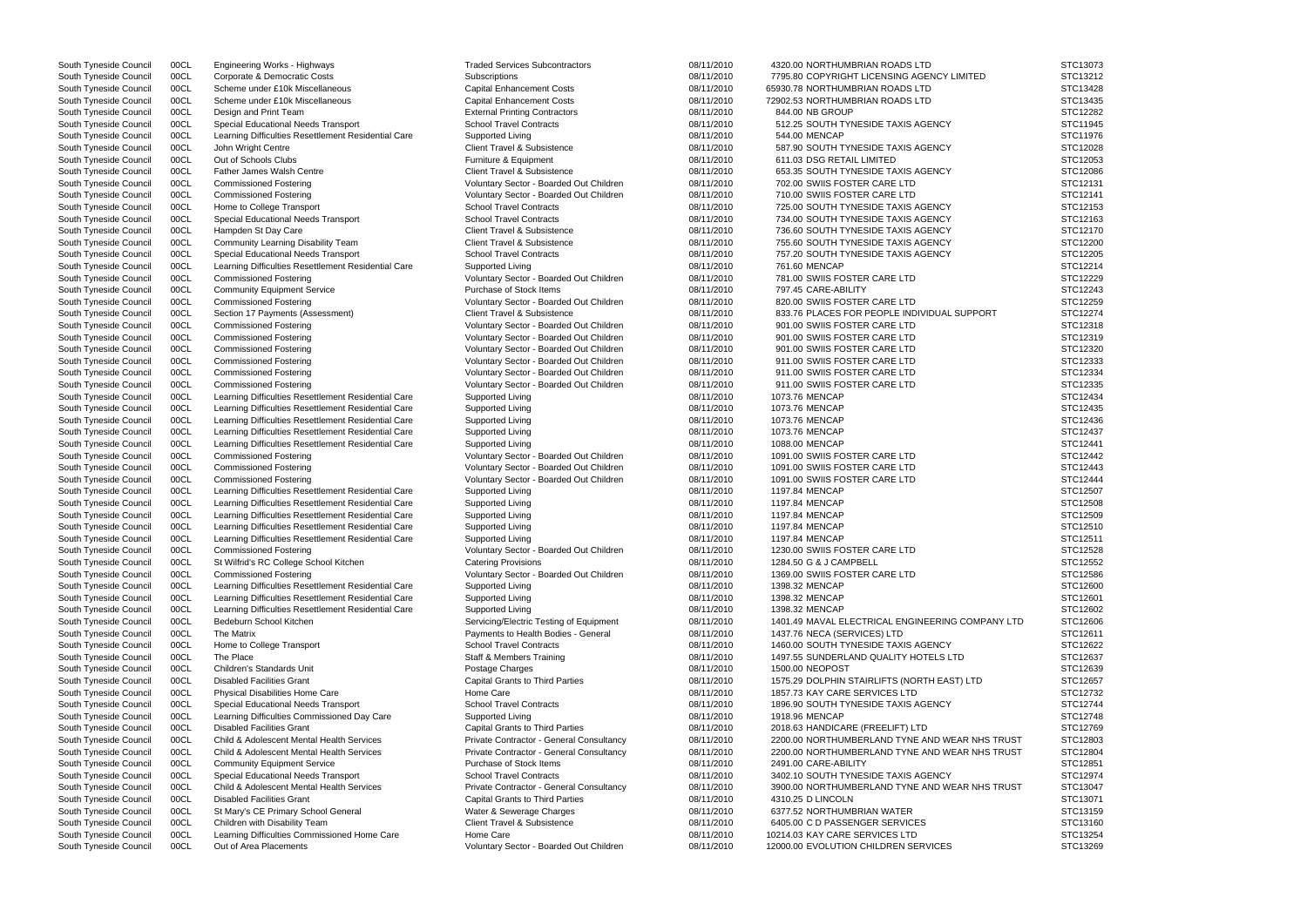South Tyneside Council 00CL St Anne's COMMUNITY SERVICES Residential Care In Borough 08/11/2010 168469.00 ST ANNES COMMUNITY SERVICES South Tyneside Council 00CL Murtagh Diamond House Water & Sewerage Charges 08/11/2010 -612.70 NORTHUMBRIAN WATER South Tyneside Council 00CL Temple Park Centre Furniture & Equipment 08/11/2010 525.00 S R EDDON STC11963 South Tyneside Council 00CL Murtagh Diamond House Water & Sewerage Charges 08/11/2010 534.82 NORTHUMBRIAN WATER South Tyneside Council 00CL Libraries Admin Case of the Council Council Council Council 00CL Library Services LTD Steven Library & Other Books Maps etc. 08/11/2010 536.82 ASKEWS LIBRARY SERVICES LTD South Tyneside Council 00CL Murtagh Diamond House Water Water & Sewerage Charges 08/11/2010 557.21 NORTHUMBRIAN WATER South Tyneside Council 00CL Murtagh Diamond House Water & Sewerage Charges 08/11/2010 560.18 NORTHUMBRIAN WATER South Tyneside Council 00CL Murtagh Diamond House Water & Sewerage Charges 08/11/2010 563.35 NORTHUMBRIAN WATER South Tyneside Council 00CL Murtagh Diamond House Water & Sewerage Charges 08/11/2010 735.52 NORTHUMBRIAN WATER South Tyneside Council 00CL Design Team Postage Charges 08/11/2010 750.00 NEOPOST STC12185 South Tyneside Council 00CL Playground Inspection & Maintenance Property Reactive/General Repairs 08/11/2010 823.14 BALFOUR BEATTY INFRASTRUCTURE SER South Tyneside Council 00CL Libraries Admin Case of the Council Council Council Council 00CL Library Services LTD Library & Other Books Maps etc. 08/11/2010 881.87 ASKEWS LIBRARY SERVICES LTD South Tyneside Council 00CL Non Factory Units-Miscellaneous **Property Planned Maintenance** 08/11/2010 895.00 JENSEN CONSTRUCTION LTD South Tyneside Council 00CL Murtagh Diamond House Water & Sewerage Charges 08/11/2010 986.17 NORTHUMBRIAN WATER South Tyneside Council 00CL Murtagh Diamond House Water & Sewerage Charges 08/11/2010 1021.09 NORTHUMBRIAN WATER South Tyneside Council 00CL Hedworthfield Children's Centre **Property Reactive/General Repairs** 08/11/2010 1050.00 WINDOOR SERVICES South Tyneside Council 00CL Mentoring Service Contracts & Supplies 68-Supplies 68/11/2010 1206.15 F LAMB RELAX AND GLOW LIMITED South Tyneside Council 00CL South Shields Museum **Property Planned Maintenance 198/11/2010** 1474.46 OTIS LIMITED South Tyneside Council 00CL Factory Units Tyne & Wear Economic Development Company Electricity Charges 08/11/2010 2853.28 BRITISH GAS South Tyneside Council 00CL Great North Run Finish Security of Assets/Alarms Mainten 08/11/2010 3857.00 EVENTCOVER PRODUCTIONS LTD South Tyneside Council 00CL Accommodation Moves Capital Enhancement Costs 08/11/2010 6726.59 S DAVISON (ELECTRICAL)LTD South Tyneside Council 00CL Warm Zone South Tyneside Capital Enhancement non Council Property 08/11/2010 11955.66 DYSON INSULATIONS LTD South Tyneside Council 00CL Mortimer Compehensive School School Schools Maintenance Non-Buyback 08/11/2010 13143.60 SPRINGS ROOFING LTD South Tyneside Council 00CL Fire Reform Act Portfolio Works Capital Enhancement Costs 08/11/2010 15000.00 JENSEN CONSTRUCTION LTD South Tyneside Council 00CL Future Jobs Fund Carries Council Crant Payments - General 68/11/2010 61704.19 GROUNDWORK SOUTH TYNESIDE AND NEW South Tyneside Council COCL Croftside House  $\sim$  Electricity Charges  $\sim$  08/11/2010 -1140.71 BRITISH GAS STC11911 South Tyneside Council COCL Croftside House  $\sim$  Electricity Charges  $\sim$  08/11/2010 -1099.60 BRITISH GAS STC11912 South Tyneside Council COCL Croftside House (STC12215 Electricity Charges 08/11/2010 762.85 BRITISH GAS STC12215 South Tyneside Council 00CL Housing Revenue Account Balance Sheet ST Homes Invoice Holding Account 08/11/2010 315780.41 SOUTH TYNESIDE HOMES South Tyneside Council 00CL Contributions and Pensions Administration Training - QPSPA Charges 08/11/2010 554.90 BRORAS.COM South Tyneside Council 00CL Transforming our Primary Schools Harton Primary Capital Construction Costs 09/11/2010 1804.51 UK GAS CONNECTION LTD South Tyneside Council 00CL Accommodation Moves Capital Enhancement Costs 09/11/2010 977.82 TOTAL PARTITIONS & CEILINGS LTD South Tyneside Council 00CL Accommodation Moves Capital Enhancement Costs 09/11/2010 1440.32 TOTAL PARTITIONS & CEILINGS LTD South Tyneside Council COCL Register of Electors (and the STC12062 Postage Charges 10/11/2010 620.00 ROYAL MAIL STC12062 STC12062 South Tyneside Council 00CL Engineering Works General Overhead Compensation Payments 10/11/2010 1151.85 NORTHERN ELECTRIC DISTRIBUTION LTD South Tyneside Council 00CL Streetscape Training National Staff & Members Training 10/11/2010 4625.00 STONEYWOOD LIMITED South Tyneside Council 00CL Safer & Stronger Communities Furniture & Equipment 10/11/2010 12124.83 NORTHUMBRIA PROBATION BOARD South Tyneside Council 00CL Fleet Management - Transport Operations Vehicle Running Costs 10/11/2010 21071.40 PETROPLUS REFINING TEESSIDE LIMITED South Tyneside Council 00CL Off-Street Car Parking Administration Private Contractor - Car Park Income 10/11/2010 31830.06 APCOA PARKING (UK) LTD South Tyneside Council 00CL Design and Print Team **External Printing Contractors** 10/11/2010 609.00 POTTS PRINTERS LTD South Tyneside Council 00CL Personnel & Payroll Staff & Members Training 10/11/2010 524.00 UNIVERSITY OF NORTHUMBRIA AT NEWCASTLE STEME AT NEW CASTLE STEME OF NORTHUMBRIA AT NEW CASTLE STEME OF NORTHUMBRIA AT NEW CASTLE ST South Tyneside Council 00CL Personnel & Payroll Staff & Members Training 3000 10/11/2010 524.00 UNIVERSITY OF NORTHUMBRIA AT NEWCA South Tyneside Council COCL Assistive Technologies **Function Concernent Concernent 10/11/2010** 544.10 TYNE TEC STC11977 South Tyneside Council 00CL Further Education Adult Learner Responsive Grant Payments - General 10/11/2010 552.00 NEWSKILLS NORTH EAST South Tyneside Council 00CL The Place Client Activities 10/11/2010 580.00 A TASTE OF HEBBURN STC12018 South Tyneside Council 00CL Moment 2 Staff & Members Training 10/11/2010 698.00 YOUTH SPORT TRUST South Tyneside Council 00CL Personnel & Payroll Staff Staff & Members Training 10/11/2010 735.60 BAAF REGISTERED CHARITY South Tyneside Council 00CL Training - Adults Stage Staff & Members Training 10/11/2010 750.00 FERRET INFORMATION SYSTEMS South Tyneside Council 00CL Harton Tech College Council Central Charges Contributions from Independent Bank Ac Schools 10/11/2010 1370.45 HARTON TECHNOLOGY COLLEGE South Tyneside Council 00CL Skills for Jobs Grant Payments - General 10/11/2010 1458.59 NEWSKILLS NORTH EAST STC12621 South Tyneside Council 00CL Neighbourhood Services Management Team Staff & Members Training 10/11/2010 1540.00 THE SHEFFIELD HOUSING NETWORK PART South Tyneside Council 00CL Harton PE & Sports Council Central Charges Contributions from Independent Bank Ac Schools 10/11/2010 2335.53 South Tyneside Council H.T.C Sports South Tyneside Council 00CL Welfare Rights Services **Printing & Stationery Consumables** 10/11/2010 2985.99 CANON (UK) LTD South Tyneside Council 00CL Personnel & Payroll Staff & Members Training 30000 Staff 3 North 2010 3290.00 UNIVERSITY OF NORTHUMBRIA AT NEWCASTLE STATING South Tyneside Council 00CL Personnel & Payroll Staff & Members Training 30000 Staff 30/11/2010 3290.00 UNIVERSITY OF NORTHUMBRIA AT NEWCA South Tyneside Council 00CL Personnel & Payroll Staff & Members Training 30000 Staff 30/11/2010 3290.00 UNIVERSITY OF NORTHUMBRIA AT NEWCA South Tyneside Council 00CL Personnel & Payroll Staff & Members Training Staff & Members Training 10/11/2010 3290.00 UNIVERSITY OF NORTHUMBRIA AT NEWCA South Tyneside Council 00CL Skills for Jobs Grant Payments - General Grant Payments - General 3542.29 NEWSKILLS NORTH EAST South Tyneside Council 00CL Harton Tech College Council Central Charges Contributions to Independent Bank Ac Schools 10/11/2010 3582.85 HARTON TECHNOLOGY COLLEGE South Tyneside Council 00CL Mortimer Comprehensive School Kitchen Catering Provisions 10/11/2010 3738.84 DANISH BACON CO PLC South Tyneside Council 00CL Social Care Reform Grant Agency Staff - Non-Teachers 10/11/2010 4360.20 C TAYLOR South Tyneside Council 00CL Harton Tech College Council Central Charges Contributions to Independent Bank Ac Schools 10/11/2010 11378.66 HARTON TECHNOLOGY COLLEGE South Tyneside Council 00CL Star Centre Shared Costs **Rents Paid - General 10/11/2010** 12272.04 DH & E DEIGHTON South Tyneside Council 00CL Harton Tech College Council Central Charges Contributions to Independent Bank Account Schools 10/11/2010 101935.24 HARTON TECHNOLOGY COLLEGE South Tyneside Council 00CL Mortimer Primary **Notable 100 Access 2006 100 Access** 10/11/2010 516.00 ROADLITE INSTALLATIONS LTD South Tyneside Council 00CL South Shields Town Hall Waste Disposal Contract - Special waste 10/11/2010 521.90 SHRED-IT LTD

South Tyneside Council 00CL Secondary Non-Delegated Transport School Travel Contracts 08/11/2010 14908.60 C D PASSENGER SERVICES

|                | STC13307             |
|----------------|----------------------|
|                | STC13459             |
|                | STC11918             |
|                | STC11963             |
|                | STC11970             |
|                | STC11973             |
|                | STC11998             |
|                | STC12006             |
|                | STC12009             |
|                | STC12167             |
|                | STC12185             |
| VICES LTD      | STC12263             |
|                | STC12299             |
|                | STC12310             |
|                | STC12393             |
|                | STC12412             |
|                | STC12426<br>STC12517 |
|                | STC12631             |
|                | STC12896             |
|                | STC13039             |
|                | STC13169             |
|                | STC13268             |
|                | STC13288             |
|                | STC13309             |
| <b>WCASTLE</b> | STC13423             |
|                | STC11911             |
|                | STC11912             |
|                | STC12215             |
|                | STC13472             |
|                | STP35                |
|                | STC12713             |
|                | STC12375             |
|                | STC12615             |
|                | STC12062             |
|                | STC12478             |
|                | STC13090             |
|                | STC13271             |
|                | STC13339             |
|                | STC13381             |
|                | STC12046             |
| ASTLE          | STC11959             |
| ASTLE          | STC11960             |
|                | STC11977             |
|                | STC11993             |
|                | STC12018<br>STC12124 |
|                | STC12168             |
|                | STC12186             |
|                | STC12590             |
|                | STC12621             |
| TNERSHIP       | STC12649             |
|                | STC12828             |
|                | STC12911             |
| ASTLE          | STC12955             |
| ASTLE          | STC12956             |
| ASTLE          | STC12957             |
| ASTLE          | STC12958             |
|                | STC12988             |
|                | STC12995             |
|                | STC13016             |
|                | STC13074             |
|                | STC13262             |
|                | STC13275             |
|                | STC13455             |
|                | STC11951             |
|                | STC11957             |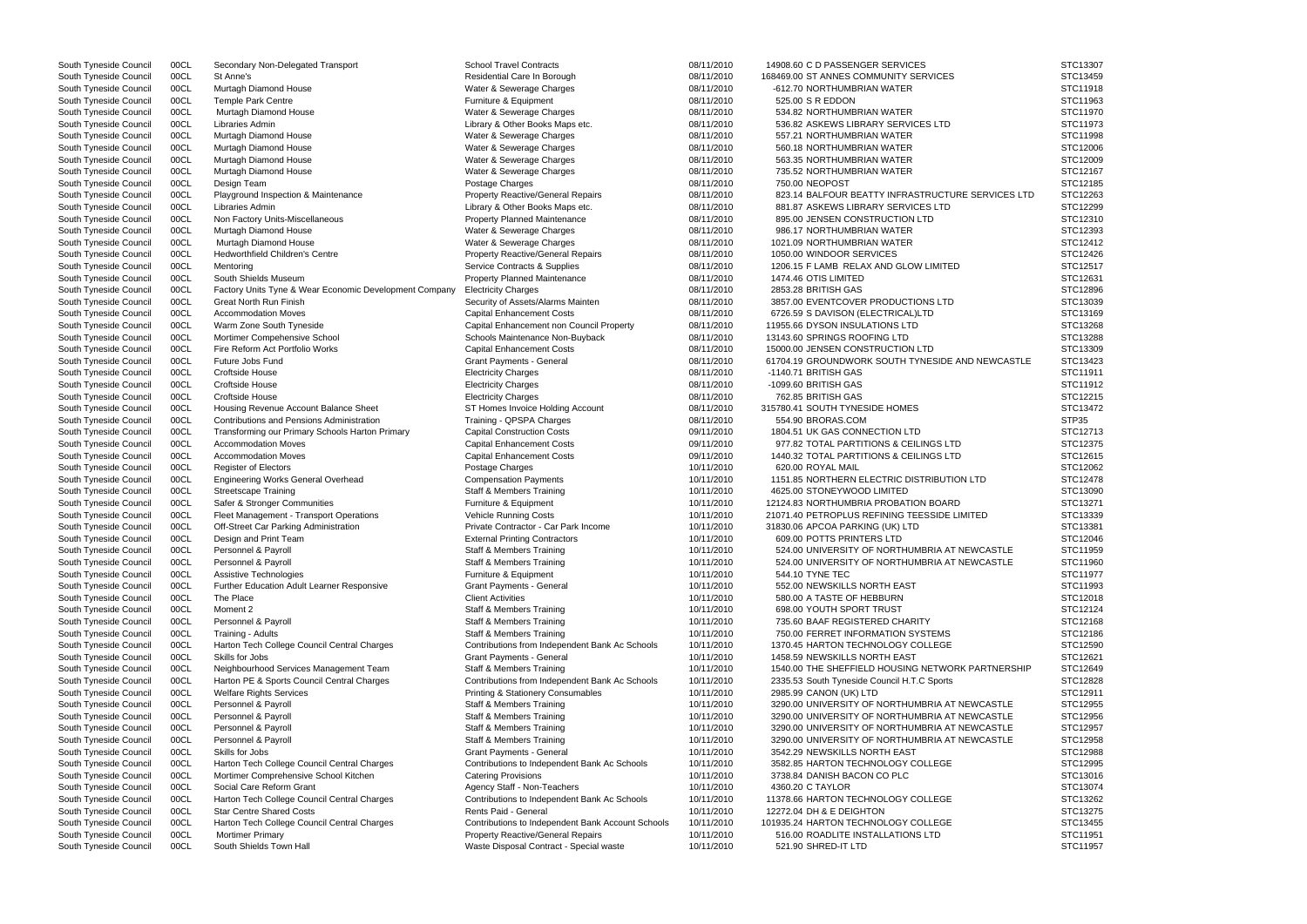South Tyneside Council 00CL Administration Leisure Services Furniture & Equipment 10/11/2010 538.00 NEOPOST FINANCE LIMITED South Tyneside Council 00CL Community Facilities Cleadon Park Capital Advisors & Consultants Fees 610/11/2010 610.00 EVERSHEDS South Tyneside Council 00CL Libraries Admin 2000 100 Library & Other Books Maps etc. 20011/2010 738.83 ASKEWS LIBRARY SERVICES LTD South Tyneside Council 00CL Community Area Forums Grants Grant Payments Community Area Forum 1 Boldon Cle 10/11/2010 1000.00 STH TYNESIDE POSITIVE ACTIVITIES & TAF South Tyneside Council 00CL Foreshores **Property Reactive/General Repairs** 10/11/2010 1185.00 JENSEN CONSTRUCTION LTD South Tyneside Council 00CL Asset Management example and the Private Contractor - General Consultancy 10/11/2010 1325.00 GC SAFETY SERVICES South Tyneside Council 00CL Accommodation Moves Capital Sundry Costs Capital Sundry Costs Capital Sundry Costs Current Movement Costs Capital Sundry Costs Current Costs (10/11/2010 1339.80 LEVANT OFFICE INTERIORS South Tyneside Council 00CL Asset Management Agency Staff - Non-Teachers 10/11/2010 2149.44 GC SAFETY SERVICES South Tyneside Council 00CL ICT Server Room Capital Enhancement Costs 10/11/2010 3286.72 S DAVISON (ELECTRICAL)LTD South Tyneside Council 00CL Business Forum Council 3833.36 CAHOOTZ LIMITED (BUSINESS MATTERS) South Tyneside Council 00CL Decent Homes Refurbishment Work Enhancement HRA Capital - ST Homes 10/11/2010 -4961.14 SOUTH TYNESIDE HOMES South Tyneside Council 00CL Horsley Estate & Community Areas Cleaning Non Contract Maintenance of Land 10/11/2010 636.15 RENTOKIL PEST CONTROL UK South Tyneside Council 00CL Sheltered Accommodation General Security of Assets/Alarms Mainten 10/11/2010 688.28 DELTA ONE SECURITY LTD South Tyneside Council 00CL ICT Development Capital Capital Equipment Purchases 10/11/2010 882.07 SOUTH TYNESIDE HOMES South Tyneside Council 00CL Jarrow Estate & Communal Areas Cleaning Cleaning Cleaning Charges 10/11/2010 1549.00 NEWLIFE CLEANING SYSTEMS LTD South Tyneside Council 00CL ICT Development Capital Capital Equipment Purchases 10/11/2010 5000.00 SOUTH TYNESIDE HOMES South Tyneside Council 00CL ICT Development Capital Capital Equipment Purchases 10/11/2010 6300.00 SOUTH TYNESIDE HOMES South Tyneside Council 00CL Arms Length Management Organisation Development Miscellaneous Budgets Pending Reallocation 10/11/2010 7625.00 R W THOBURN South Tyneside Council 00CL Off-Street Car Parking Administration Perint OOCL Off-Street Car Parking Administration **Printing & Stationery Consumables** 11/11/2010 862.00 BEMROSE BOOTH South Tyneside Council 00CL Kerbside Collection - Kerb It Furniture & Equipment 11/11/2010 1762.50 JOHNSTON PUBLISHING (NORTH) South Tyneside Council 00CL Fleet Management - Transport Operations Hire of Non Council Vehicles 11/11/2010 3902.25 ADMEC MUNICIPAL SERVICES LTD South Tyneside Council 00CL Crematorium Mercury Abatement Pre Work Capital Enhancement Costs 11/11/2010 41742.60 FACULTATIEVE TECHNOLOGIES LTD South Tyneside Council 00CL Design and Print Team **Printing & Stationery Consumables** 11/11/2010 1226.20 DISPLAYSENSE LTD South Tyneside Council 00CL Out of Schools Clubs **Furniture & Equipment** Furniture & Equipment 562.42 YORKSHIRE PURCHASING ORGANISATION South Tyneside Council 00CL Families Information Service Furniture & Equipment Furniture & Equipment 11/11/2010 760.00 NEW LINE GRAFFITI South Tyneside Council 00CL Section 17 Payments (East) Council Cegal Advisors Council 2010 860.00 REDACTED PERSONAL INFORMATION South Tyneside Council 00CL Asylum Seeker-Families **Property Planned Maintenance** 11/11/2010 933.62 THE WRIGHT BUILDING COM. South Tyneside Council 00CL Whitburn Junior School Kitchen Catering Provisions Catering Provisions 11/11/2010 944.03 JW RAE BAKER & CONFECTIONER South Tyneside Council 00CL Community Equipment Service **Purchase of Stock Items** 11/11/2010 993.00 JENX LTD South Tyneside Council 00CL Community Equipment Service Purchase of Stock Items 11/11/2010 1045.50 DENBIGHSHIRE COUNTY COUNCIL South Tyneside Council 00CL Children with Disability Team Client Travel & Subsistence 11/11/2010 1162.00 C D PASSENGER SERVICES South Tyneside Council 00CL Horsley Hill Children's Centre Nursery **Nursery** Printing & Stationery Consumables 11/11/2010 1208.20 FINDEL EDUCATION LTD South Tyneside Council 00CL Drug/Alcohol Residential Homes Residential Care Respite Out of Borough 11/11/2010 1706.56 ATLAS HEALTHCARE LTD South Tyneside Council 00CL Older People Commissioned Residential Care Residential Care Respite Out of Borough 11/11/2010 1720.00 BIRCHDALE CARE HOME South Tyneside Council 00CL St Josephs RC School Kitchen Catering Provisions Catering Provisions 11/11/2010 2425.23 DANISH BACON CO PLC South Tyneside Council 00CL Thurston Activity Centre **Recharges for use of Council Vehicles** 11/11/2010 2460.00 TOURMASTER TRAVEL LIMITED South Tyneside Council 00CL Section 17 Payments (East) Client Travel & Subsistence 11/11/2010 2971.00 AQUILA WAY South Tyneside Council 00CL Drug/Alcohol Residential Homes Residential Care Respite Out of Borough 11/11/2010 3040.59 PHOENIX HOUSE South Tyneside Council 00CL Learning difficulties Commissioned Residential Care Residential Care Respite In Borough 11/11/2010 3471.28 MARINA REST HOME South Tyneside Council 00CL Learning difficulties Commissioned Residential Care Residential Care Respite Out of Borough 11/11/2010 8240.80 CARELINE LIFESTYLES LTD South Tyneside Council 00CL Provision of Milk School Milk School Milk School Milk 11/11/2010 25999.22 ROCK FARM DAIRY LTD South Tyneside Council 00CL Kelly House Security / Reception (H&S) Capital Enhancement Costs 11/11/2010 660.00 CONTROLLED DETECTION SERVICES (CDS South Tyneside Council 00CL Area Planning (prev Development Control) Subscriptions 11/11/2010 1390.00 SWEET AND MAXWELL South Tyneside Council 00CL Kelly House Security / Reception (H&S) Capital Enhancement Costs 11/11/2010 2781.00 CONTROLLED DETECTION SERVICES (CDS South Tyneside Council 00CL Boldon Colliery Regeneration Capital Demolition Costs 11/11/2010 3080.00 PYEROY LIMITED South Tyneside Council 00CL School Pools General School Travel Contracts School Travel Contracts 5 11/11/2010 7296.70 TOURMASTER TRAVEL LIMITED South Tyneside Council 00CL Economic Regeneration Balance Sheet (was R&R) Debtors-Staff Public Transport Scheme 11/11/2010 11180.00 NEXUS South Tyneside Council 00CL Warm Zone South Tyneside Capital Enhancement non Council Property 11/11/2010 28143.45 WARM UP WEARSIDE South Tyneside Council 00CL Economic Regeneration Balance Sheet (was R&R) Debtors - Zurich Claims Handling Account 11/11/2010 50000.00 ZURICH INSURANCE COMPANY South Tyneside Council 00CL Decent Homes Refurbishment Work Enhancement HRA Capital - ST Homes 11/11/2010 -4127.77 SOUTH TYNESIDE HOMES South Tyneside Council 00CL Decent Homes Refurbishment Work Enhancement HRA Capital - ST Homes 11/11/2010 10075.21 SOUTH TYNESIDE HOMES South Tyneside Council 00CL Decent Homes Refurbishment Work Enhancement HRA Capital - ST Homes 31/11/2010 32682.51 SOUTH TYNESIDE HOMES South Tyneside Council 00CL Decent Homes Refurbishment Work Enhancement HRA Capital - ST Homes 11/11/2010 40636.30 SOUTH TYNESIDE HOMES South Tyneside Council 00CL Decent Homes Refurbishment Work Enhancement HRA Capital - ST Homes 11/11/2010 81717.43 SOUTH TYNESIDE HOMES South Tyneside Council 00CL Decent Homes Non Traditionals - Decant Properties Enhancement HRA Capital - ST Homes 11/11/2010 85575.06 SOUTH TYNESIDE HOMES South Tyneside Council 00CL Decent Homes Non-traditional - West Harton Enhancement HRA Capital - ST Homes 11/11/2010 179284.58 SOUTH TYNESIDE HOMES South Tyneside Council 00CL Decent Homes Non Traditionals/Shelters/High Rise Enhancement HRA Capital - ST Homes 11/11/2010 216076.38 SOUTH TYNESIDE HOMES South Tyneside Council 00CL Decent Homes Non Traditionals - Biddick Hall A Enhancement HRA Capital - ST Homes 11/11/2010 386696.20 SOUTH TYNESIDE HOMES South Tyneside Council 00CL Decent Homes Refurbishment Work Enhancement HRA Capital - ST Homes 443763.51 SOUTH TYNESIDE HOMES South Tyneside Council 00CL Legal Services Legal Advisors 12/11/2010 -700.00 JOHN O'SULLIVAN STC11916 South Tyneside Council 00CL Fleet Management - Workshop Operations Purchase of Stock Items 12/11/2010 576.31 TYRESERVICES GB LTD South Tyneside Council 00CL Fleet Management - Workshop Operations Furniture & Equipment 12/11/2010 795.84 GOTTS TECHINICAL SERVICES South Tyneside Council 00CL Legal Services Legal Advisors 12/11/2010 1000.00 JOHN O'SULLIVAN STC12404 South Tyneside Council 00CL Fleet Management - Workshop Operations Purchase of Stock Items 12/11/2010 12/11/2010 1125.99 TYRESERVICES GB LTD<br>South Tyneside Council 00CL Engineering Works - Highways Traded Services Subcontr South Tyneside Council 00CL Engineering Works - Highways Traded Services Subcontractors 12/11/2010 1284.79 THOMPSONS OF PRUDHOE LIMITED South Tyneside Council 00CL Fleet Management - Workshop Operations Purchase of Stock Items 12/11/2010 1696.11 TYRESERVICES GB LTD South Tyneside Council 00CL Waste Disposal **Waste Disposal Contract - Recycling** 12/11/2010 1800.00 REIVERS REPROCESSING LIMITED

| RGETED YOUTH STC12402 | STC11974<br>STC12049<br>STC12176             |
|-----------------------|----------------------------------------------|
|                       | STC12498<br>STC12570<br>STC12576             |
|                       | STC12793<br>STC12954<br>STC13038             |
|                       | STC11906<br>STC12069<br>STC12115<br>STC12300 |
|                       | STC12650<br>STC13104<br>STC13158             |
|                       | STC13205<br>STC12292<br>STC12704             |
|                       | STC13048<br>STC13400<br>STC12526             |
|                       | STC12008<br>STC12212<br>STC12290             |
|                       | STC12351<br>STC12356<br>STC12396<br>STC12424 |
|                       | STC12485<br>STC12519<br>STC12694             |
|                       | STC12699<br>STC12844<br>STC12846             |
|                       | STC12910<br>STC12925<br>STC12982             |
| SECURITY)             | STC13224<br>STC13362<br>STC12092             |
| SECURITY)             | STC12598<br>STC12888<br>STC12926<br>STC13194 |
|                       | STC13260<br>STC13367<br>STC13412             |
|                       | STC11907<br>STC13251<br>STC13383             |
|                       | STC13396<br>STC13443<br>STC13445             |
|                       | STC13460<br>STC13465<br>STC13474<br>STC13476 |
|                       | STC11916<br>STC12016<br>STC12241             |
|                       | STC12404<br>STC12464<br>STC12553             |
|                       | STC12687<br>STC12710                         |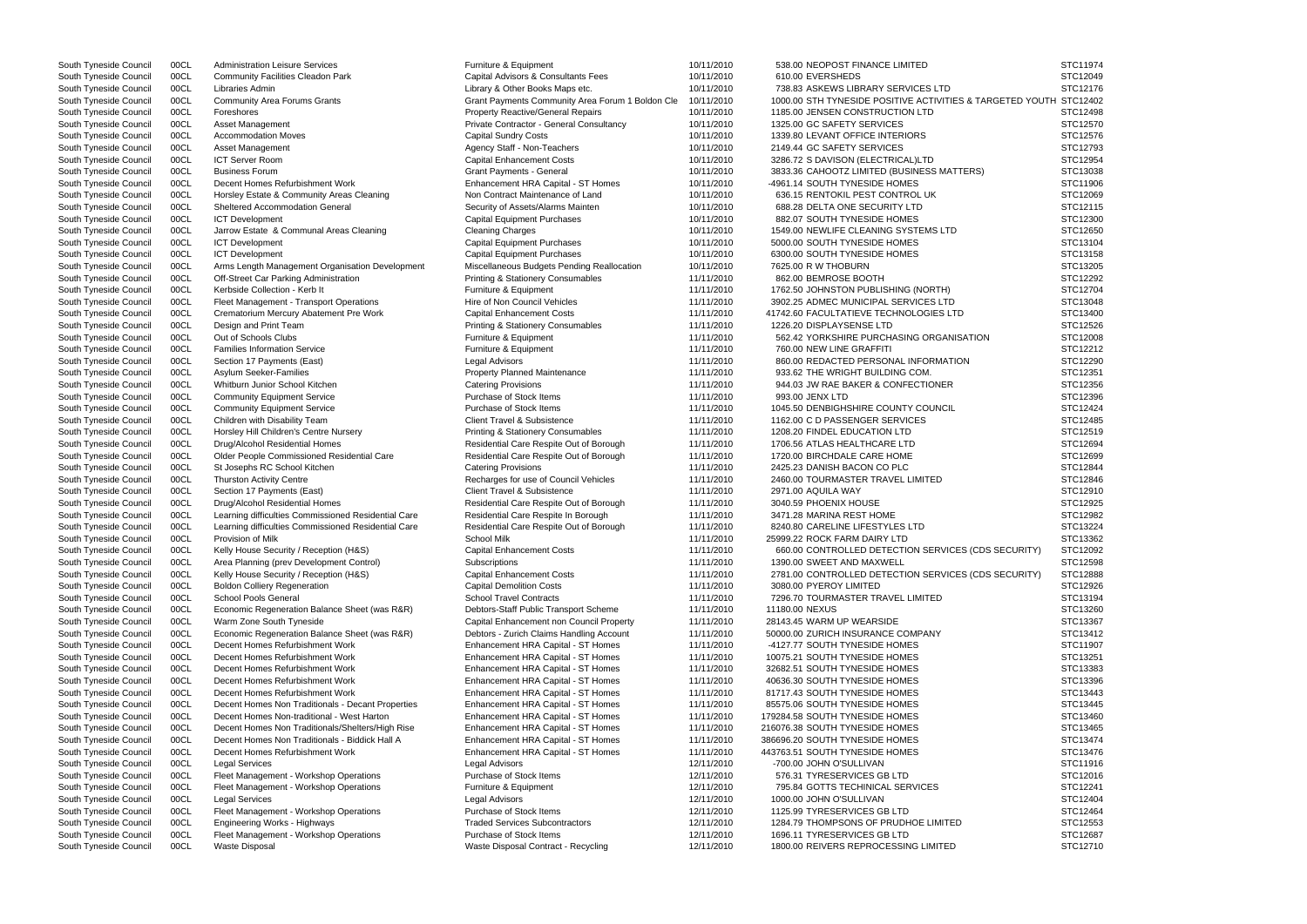| South Tyneside Council | 00CL | South Shields Crematorium                            | <b>Property Reactive/General Repairs</b>     | 12/11/2010 | 2003.00 FACULTATIEVE TECHNOLOGIES LTD                             | STC12767 |
|------------------------|------|------------------------------------------------------|----------------------------------------------|------------|-------------------------------------------------------------------|----------|
| South Tyneside Council | 00CL | Wheeled Bin Management                               | Other Non Statutory Fees & Charges           | 12/11/2010 | 3150.00 G OBRIEN AND SONS (NATIONWIDE DEMOLITION CONTRAI STC12938 |          |
| South Tyneside Council | 00CL | Neighbourhood Crime & Justice Coordination           | Service Contracts & Supplies                 | 12/11/2010 | 4450.00 VICTIM SUPPORT                                            | STC13078 |
| South Tyneside Council | 00CL | Joint Waste Partnership Costs                        | Service Contracts & Supplies                 | 12/11/2010 | 4900.00 SEM COMMUNICATIONS                                        | STC13100 |
| South Tyneside Council | 00CL | Crematorium Mercury Abatement Pre Work               | <b>Capital Enhancement Costs</b>             | 12/11/2010 | 16125.55 ORA PROPERTY SERVICES LTD                                | STC13321 |
| South Tyneside Council | 00CL | Energy Recharges                                     | Water & Sewerage Charges                     | 12/11/2010 | 101581.57 NORTHUMBRIAN WATER                                      | STC13454 |
| South Tyneside Council | 00CL | <b>Energy Recharges</b>                              | Water & Sewerage Charges                     | 12/11/2010 | 106189.48 NORTHUMBRIAN WATER                                      | STC13456 |
| South Tyneside Council | 00CL |                                                      |                                              | 12/11/2010 | 566.00 NB GROUP                                                   | STC12010 |
|                        |      | Design and Print Team                                | <b>External Printing Contractors</b>         |            |                                                                   |          |
| South Tyneside Council | 00CL | Design and Print Team                                | <b>Printing &amp; Stationery Consumables</b> | 12/11/2010 | 818.34 OCE (UK) LTD                                               | STC12256 |
| South Tyneside Council | 00CL | Design and Print Team                                | <b>External Printing Contractors</b>         | 12/11/2010 | 7986.00 NB GROUP                                                  | STC13218 |
| South Tyneside Council | 00CL | Brinkburn Comprehensive School Kitchen               | <b>Catering Provisions</b>                   | 12/11/2010 | 508.05 COCA-COLA ENTERPRISES LTD                                  | STC11939 |
| South Tyneside Council | 00CL | <b>Chuter Ede Education Centre</b>                   | <b>Telephone Charges</b>                     | 12/11/2010 | 628.06 VIRGIN MEDIA PAYMENTS LTD                                  | STC12067 |
| South Tyneside Council | 00CL | Youth Offending Service                              | Service Contracts & Supplies                 | 12/11/2010 | 640.02 NORTHUMBRIA POLICE AUTHORITY                               | STC12071 |
| South Tyneside Council | 00CL | Finance & Administration - Children & Young People   | Furniture & Equipment                        | 12/11/2010 | 682.18 CANON (UK) LTD                                             | STC12114 |
| South Tyneside Council | 00CL | Brinkburn Comprehensive School Kitchen               | <b>Catering Provisions</b>                   | 12/11/2010 | 787.26 A G BARR PLC                                               | STC12233 |
| South Tyneside Council | 00CL | Learning Difficulties Commissioned Day Care          | Day Care                                     | 12/11/2010 | 832.56 CHESSHIRE HOPE LTD                                         | STC12272 |
| South Tyneside Council | 00CL | Learning Difficulties Commissioned Day Care          | Day Care                                     | 12/11/2010 | 935.04 CHESSHIRE HOPE LTD                                         | STC12352 |
| South Tyneside Council | 00CL | <b>Community Equipment Service</b>                   | Purchase of Stock Items                      | 12/11/2010 | 963.00 DENBIGHSHIRE COUNTY COUNCIL                                | STC12370 |
| South Tyneside Council | 00CL | <b>Work Step Payments</b>                            | Service Contracts & Supplies                 | 12/11/2010 | 1040.00 GATESHEAD AND SOUTH TYNESIDE SIGHT SERVICE                | STC12421 |
|                        |      |                                                      | <b>Client Travel &amp; Subsistence</b>       |            |                                                                   | STC12460 |
| South Tyneside Council | 00CL | Physical Disability & Sensory Service                |                                              | 12/11/2010 | 1120.00 OCEAN HOTELS LTD                                          |          |
| South Tyneside Council | 00CL | Children & Young People Tyne Gateway                 | Service Contracts & Supplies                 | 12/11/2010 | 1120.20 BEACH HILL NURSERY                                        | STC12461 |
| South Tyneside Council | 00CL | Hebburn Comprehensive School Kitchen                 | Vending Machine Stock                        | 12/11/2010 | 1194.40 GM PACKAGING (UK) LIMITED                                 | STC12505 |
| South Tyneside Council | 00CL | St Josephs RC Comprehensive School Kitchen           | <b>Catering Provisions</b>                   | 12/11/2010 | 1346.95 PASTA KING (UK) LTD                                       | STC12578 |
| South Tyneside Council | 00CL | St James RC School Kitchen                           | <b>Catering Provisions</b>                   | 12/11/2010 | 2048.67 HOPWELLS LTD.                                             | STC12775 |
| South Tyneside Council | 00CL | Hedworth Lane School Kitchen                         | <b>Catering Provisions</b>                   | 12/11/2010 | 2123.83 HOPWELLS LTD.                                             | STC12786 |
| South Tyneside Council | 00CL | Boldon Nursery School Kitchen                        | <b>Catering Provisions</b>                   | 12/11/2010 | 2194.86 HOPWELLS LTD.                                             | STC12801 |
| South Tyneside Council | 00CL | Section 17 Payments                                  | Other Statutory Fees & Charges               | 12/11/2010 | 2225.00 HMCS                                                      | STC12808 |
| South Tyneside Council | 00CL | Section 17 Payments                                  | Other Statutory Fees & Charges               | 12/11/2010 | 2225.00 HMCS                                                      | STC12809 |
| South Tyneside Council | 00CL | Section 17 Payments                                  | Other Statutory Fees & Charges               | 12/11/2010 | 2225.00 HMCS                                                      | STC12810 |
| South Tyneside Council | 00CL | Section 17 Payments                                  | Other Statutory Fees & Charges               | 12/11/2010 | 2225.00 HMCS                                                      | STC12811 |
|                        |      |                                                      |                                              |            |                                                                   |          |
| South Tyneside Council | 00CL | Section 17 Payments                                  | Other Statutory Fees & Charges               | 12/11/2010 | 2225.00 HMCS                                                      | STC12812 |
| South Tyneside Council | 00CL | Section 17 Payments                                  | Other Statutory Fees & Charges               | 12/11/2010 | 2225.00 HMCS                                                      | STC12813 |
| South Tyneside Council | 00CL | <b>Youth Offending Service</b>                       | Service Contracts & Supplies                 | 12/11/2010 | 2695.11 NORTHUMBRIA POLICE AUTHORITY                              | STC12877 |
| South Tyneside Council | 00CL | Learning Disabilities Management                     | <b>Payments to Carers</b>                    | 12/11/2010 | 2882.72 REDACTED PERSONAL INFORMATION                             | STC12901 |
| South Tyneside Council | 00CL | Learning difficulties Commissioned Residential Care  | Residential Care Out of Borough              | 12/11/2010 | 2988.24 BARNARDOS NORTH EAST                                      | STC12912 |
| South Tyneside Council | 00CL | Learning difficulties Commissioned Residential Care  | Residential Care Out of Borough              | 12/11/2010 | 2988.24 BARNARDOS NORTH EAST                                      | STC12913 |
| South Tyneside Council | 00CL | Learning difficulties Commissioned Residential Care  | Residential Care Out of Borough              | 12/11/2010 | 2988.24 BARNARDOS NORTH EAST                                      | STC12914 |
| South Tyneside Council | 00CL | Learning difficulties Commissioned Residential Care  | Residential Care Out of Borough              | 12/11/2010 | 3003.20 BARNARDOS NORTH EAST                                      | STC12917 |
| South Tyneside Council | 00CL | Learning difficulties Commissioned Residential Care  | Residential Care Out of Borough              | 12/11/2010 | 3003.20 BARNARDOS NORTH EAST                                      | STC12918 |
| South Tyneside Council | 00CL | Learning difficulties Commissioned Residential Care  | Residential Care Out of Borough              | 12/11/2010 | 3003.20 BARNARDOS NORTH EAST                                      | STC12919 |
|                        | 00CL | Learning difficulties Commissioned Residential Care  | Residential Care Out of Borough              |            | 3003.20 BARNARDOS NORTH EAST                                      |          |
| South Tyneside Council |      |                                                      |                                              | 12/11/2010 |                                                                   | STC12920 |
| South Tyneside Council | 00CL | Learning difficulties Commissioned Residential Care  | Residential Care Out of Borough              | 12/11/2010 | 3735.30 BARNARDOS NORTH EAST                                      | STC13011 |
| South Tyneside Council | 00CL | Learning difficulties Commissioned Residential Care  | Residential Care Out of Borough              | 12/11/2010 | 3754.00 BARNARDOS NORTH EAST                                      | STC13019 |
| South Tyneside Council | 00CL | Learning difficulties Commissioned Residential Care  | Residential Care Out of Borough              | 12/11/2010 | 4802.72 BARNARDOS NORTH EAST                                      | STC13094 |
| South Tyneside Council | 00CL | Disabled Children's Access to Childcare              | Grant Payments - General                     | 12/11/2010 | 5000.00 HEDWORTHFIELD C A                                         | STC13105 |
| South Tyneside Council | 00CL | Hedworth Lane Primary School                         | Devolved Formula Capital                     | 12/11/2010 | 5475.00 AMBIC LIMITED                                             | STC13127 |
| South Tyneside Council | 00CL | <b>Hedworth Lane Primary School</b>                  | Devolved Formula Capital                     | 12/11/2010 | 6950.00 AMBIC LIMITED                                             | STC13172 |
| South Tyneside Council | 00CL | Children & Families Balance Sheet Genera             | <b>Creditors Invoice Register</b>            | 12/11/2010 | 10171.11 PRUDENTIAL LIFE AND PENSIONS                             | STC13253 |
| South Tyneside Council | 00CL | <b>Bedeburn Primary School</b>                       | Devolved Formula Capital                     | 12/11/2010 | 20418.00 G M S                                                    | STC13336 |
| South Tyneside Council | 00CL | Learning Difficulties Commissioned Day Care          | Day Care                                     | 12/11/2010 | 26089.20 CHESSHIRE HOPE LTD                                       | STC13364 |
| South Tyneside Council | 00CL | Children with Disability Team                        | Agency Staff - Non-Teachers                  | 12/11/2010 | 47074.16 COMENSURA LTD                                            | STC13406 |
|                        |      |                                                      |                                              |            |                                                                   |          |
| South Tyneside Council | 00CL | Boldon School PFI                                    | PFI Unitary Charge                           | 12/11/2010 | 230657.26 BOLDON SCHOOL LIMITED                                   | STC13469 |
| South Tyneside Council | 00CL | Libraries Admin                                      | Library & Other Books Maps etc.              | 12/11/2010 | 616.67 ASKEWS LIBRARY SERVICES LTD                                | STC12060 |
| South Tyneside Council | 00CL | South Shields Town Hall                              | Waste Disposal Contract - Special waste      | 12/11/2010 | 782.85 SHRED-IT LTD                                               | STC12231 |
| South Tyneside Council | 00CL | Jarrow Cross School                                  | Schools Maintenance Non-Buyback              | 12/11/2010 | 985.00 JENSEN CONSTRUCTION LTD                                    | STC12378 |
| South Tyneside Council | 00CL | Riverside/West Shields Area Working Area Based Grant | <b>Promotional Activities</b>                | 12/11/2010 | 1000.00 J N E MARKETING LIMITED                                   | STC12403 |
| South Tyneside Council | 00CL | Admin-Leisure Facilities                             | Other Statutory Fees & Charges               | 12/11/2010 | 1100.00 THE DERWENT INITIATIVE                                    | STC12454 |
| South Tyneside Council | 00CL | South Shields Town Hall                              | Non Contract Maintenance of Land             | 12/11/2010 | 1629.62 AMBIUS                                                    | STC12671 |
| South Tyneside Council | 00CL | Regeneration and Transformation Fund                 | Capital Advisors & Consultants Fees          | 12/11/2010 | 7500.00 JK Property Consultants LLP                               | STC13199 |
| South Tyneside Council | 00CL | Housing Renewal Team                                 | Service Contracts & Supplies                 | 12/11/2010 | 7948.61 NEDL                                                      | STC13217 |
|                        | 00CL | Economic Regeneration Balance Sheet (was R&R)        |                                              | 12/11/2010 | 14787.79 PRUDENTIAL                                               | STC13304 |
| South Tyneside Council |      |                                                      | <b>Creditors Invoice Register</b>            |            |                                                                   |          |
| South Tyneside Council | 00CL | <b>Enterprise Coaching</b>                           | Grant Payments - General                     | 12/11/2010 | 202077.93 TEDCO LTD                                               | STC13464 |
| South Tyneside Council | 00CL | Brancepeth Road Council Housing New Build            | <b>Capital Enhancement Costs</b>             | 12/11/2010 | 74411.70 FRANK HASLAM MILAN & CO LTD                              | STC13437 |
| South Tyneside Council | 00CL | <b>All Services</b>                                  | Travel & Subsistence Total                   | 15/11/2010 | 126507.00 N/A                                                     | STC08    |
| South Tyneside Council | 00CL | Fleet Management - Transport Operations              | Hire of Non Operated Vehicles                | 15/11/2010 | 550.00 PHOENIX VEHICLE HIRE T/A WCR VEHICLE HIRE LTD              | STC11990 |
| South Tyneside Council | 00CL | <b>Coroners Service</b>                              | Rents Paid - General                         | 15/11/2010 | 700.00 GATESHEAD COUNCIL                                          | STC12127 |
| South Tyneside Council | 00CL | <b>Coroners Service</b>                              | <b>Mortuary Services</b>                     | 15/11/2010 | 710.00 WATSONS                                                    | STC12142 |
|                        |      |                                                      |                                              |            |                                                                   |          |

|                                 | STC12767 |
|---------------------------------|----------|
| <b>ILITION CONTRAI STC12938</b> |          |
|                                 | STC13078 |
|                                 |          |
|                                 | STC13100 |
|                                 | STC13321 |
|                                 |          |
|                                 | STC13454 |
|                                 | STC13456 |
|                                 | STC12010 |
|                                 |          |
|                                 | STC12256 |
|                                 | STC13218 |
|                                 |          |
|                                 | STC11939 |
|                                 | STC12067 |
|                                 | STC12071 |
|                                 |          |
|                                 | STC12114 |
|                                 | STC12233 |
|                                 |          |
|                                 | STC12272 |
|                                 | STC12352 |
|                                 |          |
|                                 | STC12370 |
| T SERVICE                       | STC12421 |
|                                 | STC12460 |
|                                 |          |
|                                 | STC12461 |
|                                 | STC12505 |
|                                 |          |
|                                 | STC12578 |
|                                 | STC12775 |
|                                 | STC12786 |
|                                 |          |
|                                 | STC12801 |
|                                 | STC12808 |
|                                 |          |
|                                 | STC12809 |
|                                 | STC12810 |
|                                 |          |
|                                 | STC12811 |
|                                 | STC12812 |
|                                 | STC12813 |
|                                 |          |
|                                 | STC12877 |
|                                 | STC12901 |
|                                 |          |
|                                 | STC12912 |
|                                 | STC12913 |
|                                 | STC12914 |
|                                 |          |
|                                 | STC12917 |
|                                 | STC12918 |
|                                 |          |
|                                 | STC12919 |
|                                 | STC12920 |
|                                 | STC13011 |
|                                 |          |
|                                 | STC13019 |
|                                 | STC13094 |
|                                 |          |
|                                 | STC13105 |
|                                 | STC13127 |
|                                 | STC13172 |
|                                 |          |
|                                 | STC13253 |
|                                 | STC13336 |
|                                 | STC13364 |
|                                 |          |
|                                 | STC13406 |
|                                 | STC13469 |
|                                 |          |
|                                 | STC12060 |
|                                 | STC12231 |
|                                 | STC12378 |
|                                 |          |
|                                 | STC12403 |
|                                 | STC12454 |
|                                 |          |
|                                 | STC12671 |
|                                 | STC13199 |
|                                 |          |
|                                 | STC13217 |
|                                 | STC13304 |
|                                 | STC13464 |
|                                 |          |
|                                 | STC13437 |
|                                 | STC08    |
|                                 |          |
| <b>E HIRE LTD</b>               | STC11990 |
|                                 | STC12127 |
|                                 | STC12142 |
|                                 |          |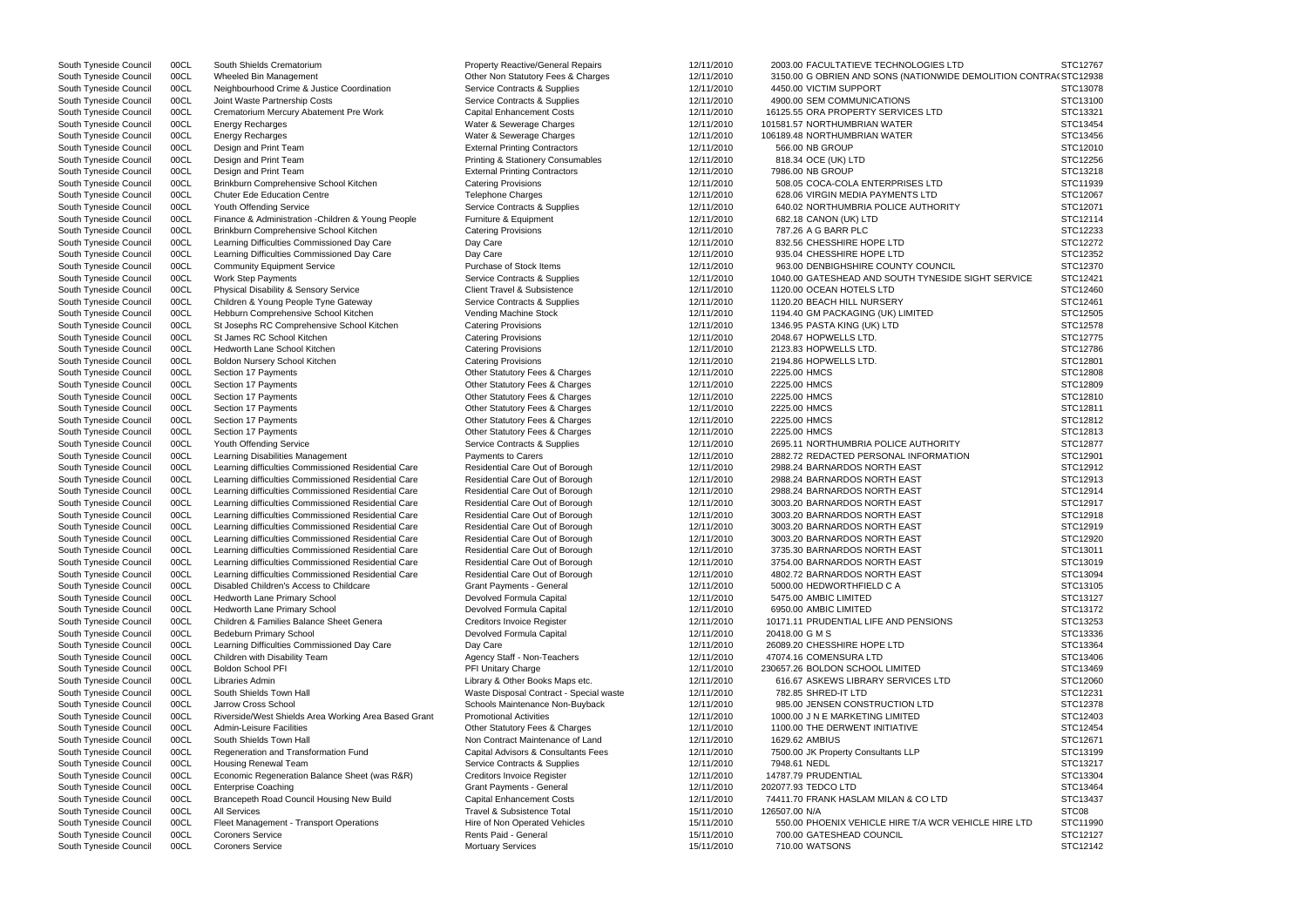South Tyneside Council 00CL South Shields Council Chamber and Facilities Capital Enhancement Costs 15/11/2010 977.42 RING READY 2007 LTD South Tyneside Council 00CL Fleet Management - Transport Operations Hire of Non Operated Vehicles 15/11/2010 1150.00 GULLIVERS TRUCK HIRE LTD South Tyneside Council 00CL Engineering Works - Highways Traded Services Equipment & Materials 15/11/2010 1162.20 BURDENS LTD South Tyneside Council 00CL Coroners Service Subsection Specialist Consultants Consultants 15/11/2010 7171.70 GATESHEAD HEALTH NHS TRUST South Tyneside Council 00CL Street Lighting Administration Electricity Charges 15/11/2010 72335.42 EDF ENERGY South Tyneside Council 00CL Special Educational Needs Transport School Travel Contracts 15/11/2010 512.25 SOUTH TYNESIDE TAXIS AGENCY South Tyneside Council 00CL Children with Disability Team Private Contractor - Outreach Supp Contract 2011/2010 555.00 SUNDERLAND HOME CARE ASSOCIATES South Tyneside Council 00CL John Wright Centre 15/11/2010 587.90 SOUTH TYNESIDE TAXIS AGENCY South Tyneside Council 00CL Mobile Youth Facility **Furniture & Equipment** 15/11/2010 610.00 RING READY 2007 LTD South Tyneside Council 00CL Father James Walsh Centre 15/11/2010 653.35 SOUTH TYNESIDE TAXIS AGENCY South Tyneside Council 00CL Home to College Transport School Travel Contracts 15/11/2010 725.00 SOUTH TYNESIDE TAXIS AGENCY South Tyneside Council 00CL Special Educational Needs Transport School Travel Contracts 15/11/2010 734.00 SOUTH TYNESIDE TAXIS AGENCY South Tyneside Council 00CL Hampden St Day Care Client Travel & Subsistence 15/11/2010 736.60 SOUTH TYNESIDE TAXIS AGENCY South Tyneside Council 00CL Alternative Education Service - Administration Furniture & Equipment 15/11/2010 750.00 FAIRBRIDGE IN TYNE & WEAR South Tyneside Council 00CL Community Learning Disability Team Client Travel & Subsistence 15/11/2010 755.60 SOUTH TYNESIDE TAXIS AGENCY South Tyneside Council 00CL Learning Difficulties Resettlement Residential Care Supported Living 15/11/2010 756.00 UNITED RESPONSE South Tyneside Council 00CL Special Educational Needs Transport School Travel Contracts 15/11/2010 757.20 SOUTH TYNESIDE TAXIS AGENCY South Tyneside Council 00CL Physical Disabilities Grant Service Contracts & Supplies 15/11/2010 770.60 NORTHERN SIGN INTERPRETING LTD South Tyneside Council 00CL Surestart - Primrose Furniture & Equipment 15/11/2010 885.00 EXCEL REFRIGERATION STC12301 South Tyneside Council 00CL Learning Difficulties Resettlement Residential Care Supported Living 15/11/2010 986.04 SAINT JOHN OF GOD CARE SERVICES South Tyneside Council 00CL Learning Difficulties Resettlement Residential Care Supported Living 15/11/2010 986.04 SAINT JOHN OF GOD CARE SERVICES South Tyneside Council 00CL Learning Difficulties Resettlement Residential Care Supported Living 15/11/2010 986.04 SAINT JOHN OF GOD CARE SERVICES South Tyneside Council 00CL Learning Difficulties Resettlement Residential Care Supported Living 15/11/2010 986.04 SAINT JOHN OF GOD CARE SERVICES South Tyneside Council 00CL Learning Difficulties Resettlement Residential Care Supported Living 15/11/2010 986.04 SAINT JOHN OF GOD CARE SERVICES South Tyneside Council 00CL Learning Difficulties Resettlement Residential Care Supported Living 15/11/2010 986.04 SAINT JOHN OF GOD CARE SERVICES South Tyneside Council 00CL Learning Difficulties Resettlement Residential Care Supported Living 15/11/2010 986.04 SAINT JOHN OF GOD CARE SERVICES South Tyneside Council 00CL Learning Difficulties Resettlement Residential Care Supported Living 15/11/2010 986.04 SAINT JOHN OF GOD CARE SERVICES South Tyneside Council 00CL Learning Difficulties Resettlement Residential Care Supported Living 15/11/2010 986.04 SAINT JOHN OF GOD CARE SERVICES South Tyneside Council 00CL Learning Difficulties Resettlement Residential Care Supported Living 15/11/2010 986.04 SAINT JOHN OF GOD CARE SERVICES South Tyneside Council 00CL Physical Disabilities Home Care Home Care Home Care 15/11/2010 1099.31 MOMENTUM South Tyneside Council 00CL Learning Difficulties Resettlement Residential Care Supported Living Supported Living<br>South Tyneside Council 00CL Targeted Mental Health Services Private Contractor - General Consultancy 15/11/2 South Tyneside Council 00CL Targeted Mental Health Services Private Contractor - General Consultancy 15/11/2010 1380.00 NORTHUMBERLAND TYNE AND WEAR NHS South Tyneside Council 00CL Home to College Transport School Travel Contracts 15/11/2010 1460.00 SOUTH TYNESIDE TAXIS AGENCY South Tyneside Council 00CL Community Equipment Service Purchase of Stock Items 15/11/2010 1792.00 SUNRISE MEDICAL LIMITED South Tyneside Council 00CL Special Educational Needs Transport School Travel Contracts 15/11/2010 1896.90 SOUTH TYNESIDE TAXIS AGENCY South Tyneside Council 00CL Community Equipment Service Purchase of Stock Items 15/11/2010 3111.20 CARE-ABILITY South Tyneside Council 00CL Commissioned Fostering **State 15/11/2010** Voluntary Sector - Boarded Out Children 15/11/2010 3144.95 FOSTERING SOLUTIONS South Tyneside Council 00CL Commissioned Fostering **Suppleman and State Voluntary Sector - Boarded Out Children** 15/11/2010 3144.95 FOSTERING SOLUTIONS South Tyneside Council 00CL Special Educational Needs Transport School Travel Contracts 15/11/2010 3299.20 SOUTH TYNESIDE TAXIS AGENCY South Tyneside Council 00CL Commissioned Fostering variable voluntary Sector - Boarded Out Children 15/11/2010 3554.77 FOSTERING SOLUTIONS South Tyneside Council 00CL 14 - 19 CHANGER 15 Council 15/11/2010 6178.20 IMPACT UNIVERSAL LTD StELL TD STC1315 South Tyneside Council 00CL Learning Difficulties Resettlement Residential Care Supported Living 15/11/2010 15/11/2010 12169.68 UNITED RESPONSE South Tyneside Council 00CL Out of Area Placements Camerate Voluntary Sector - Boarded Out Children 15/11/2010 12688.88 PEARTREE PROJECTS LTD South Tyneside Council COCL Biddick Hall Junior School 2007 15/11/2010 15810.00 G M S STC13318 STC13318 STC13318 South Tyneside Council 00CL Learning Difficulties Commissioned Home Care Home Care Home Care 15/11/2010 19770.24 KAY CARE SERVICES LTD South Tyneside Council 00CL Learning Difficulties Resettlement Residential Care Supported Living 15/11/2010 31814.28 UNITED RESPONSE South Tyneside Council 00CL Learning Difficulties Resettlement Residential Care Supported Living 15/11/2010 39392.72 MENCAP South Tyneside Council 00CL Father James Walsh Centre **Reactive Property Reactive/General Repairs** 15/11/2010 502.90 J T ROOFING & BUILDING MAINTENANCE L South Tyneside Council 00CL Foreshore Sea Change Project Capital Advisors & Consultants Fees 61/11/2010 550.00 SCOTT WILSON South Tyneside Council 00CL Libraries Admin 1999 15/11/2010 611.34 ASKEWS LIBRARY SERVICES LTD 611.34 ASKEWS LIBRARY SERVICES LTD South Tyneside Council 00CL School Pools General Furniture & Equipment 15/11/2010 644.07 UNIVAR LIMITED STC12074 South Tyneside Council 00CL Mortimer Comprehensive School School Schools Maintenance Non-Buyback 15/11/2010 740.00 AQUAJET DRAINAGE South Tyneside Council 00CL Foreshore Sea Change Project Capital Advisors & Consultants Fees 15/11/2010 922.00 SCOTT WILSON South Tyneside Council 00CL Foreshore Sea Change Project Capital Advisors & Consultants Fees 15/11/2010 1500.00 SCOTT WILSON South Tyneside Council 00CL Sports Development Service Contracts & Supplies 15/11/2010 2937.50 WORLDBEATERS MUSIC South Tyneside Council 00CL Harton Staithes - Riverside Regeneration Capital Advisors & Consultants Fees 15/11/2010 7190.00 TURNER & TOWNSEND South Tyneside Council 00CL Harton Staithes - Riverside Regeneration Capital Advisors & Consultants Fees 15/11/2010 15490.00 TURNER & TOWNSEND South Tyneside Council 00CL Boldon Colliery Regeneration Capital Demolition Costs 15/11/2010 19813.31 OWEN PUGH & CO LTD South Tyneside Council 00CL Jarrow/Hebburn Concierge **Property Reactive/General Repairs** 15/11/2010 2394.00 GOLDSHIELD ELECTRONIC SECURITY South Tyneside Council 00CL Coroners Service Specialist Consultants Specialist Consultants Specialist Consultants Consultants 680.00 SHEFFIELD TEACHING HOSPITALS NHS TR South Tyneside Council 00CL Coroners Service Coroners Cervices Medical Services Medical Services and the medical Services of the medical Services of the medical Services of the medical Services of the medical Services of t South Tyneside Council 00CL Coroners Service **Rents Paid - Seneral 16/11/2010** 1800.00 GATESHEAD COUNCIL South Tyneside Council 00CL Coroners Service Coroners Coroners Services Coroners Services Coroners Coroners Services Coroners Services Coroners Services Coroners Services Coroners Services Coroners Services Coroners Servic South Tyneside Council 00CL Engineering Works - Highways Traded Services Equipment & Materials 16/11/2010 2952.68 MARSHALLS MONO LTD South Tyneside Council 00CL Scheme under £10k Miscellaneous Capital Enhancement Costs 16/11/2010 42951.84 NORTHUMBRIAN ROADS LTD South Tyneside Council 00CL Street Lighting Administration **PEL Street Lighting Administration** PEL Unitary Charge 16/11/2010 330719.69 CONNECT ROADS SOUTH TYNESIDE LTD South Tyneside Council 00CL Design and Print Team **External Printing Contractors** 16/11/2010 508.00 ANTALIS MCNAUGHTON LTD STC11938

|           | STC12374 |
|-----------|----------|
|           | STC12474 |
|           | STC12486 |
|           |          |
|           | STC13181 |
|           | STC13434 |
|           |          |
|           | STC11946 |
|           | STC11995 |
|           | STC12029 |
|           |          |
|           | STC12050 |
|           | STC12087 |
|           | STC12154 |
|           |          |
|           | STC12164 |
|           | STC12171 |
|           | STC12187 |
|           |          |
|           | STC12201 |
|           | STC12204 |
|           |          |
|           | STC12206 |
|           | STC12223 |
|           | STC12301 |
|           |          |
|           | STC12379 |
|           | STC12380 |
|           |          |
|           | STC12381 |
|           | STC12382 |
|           | STC12383 |
|           |          |
|           | STC12384 |
|           | STC12385 |
|           | STC12386 |
|           |          |
|           | STC12387 |
|           | STC12388 |
|           |          |
|           | STC12452 |
|           | STC12557 |
| S TRUST   | STC12594 |
|           |          |
|           | STC12623 |
|           | STC12708 |
|           | STC12745 |
|           |          |
|           | STC12932 |
|           | STC12935 |
|           | STC12936 |
|           |          |
|           | STC12963 |
|           | STC12993 |
|           |          |
|           | STC13153 |
|           | STC13272 |
|           | STC13281 |
|           |          |
|           | STC13318 |
|           | STC13333 |
|           | STC13380 |
|           |          |
|           | STC13393 |
| .TD       | STC11933 |
|           | STC11989 |
|           |          |
|           | STC12055 |
|           | STC12074 |
|           |          |
|           | STC12178 |
|           | STC12346 |
|           | STC12640 |
|           |          |
|           | STC12906 |
|           | STC13183 |
|           | STC13313 |
|           |          |
|           | STC13334 |
|           | STC12842 |
| ่<br>เบรา | STC12109 |
|           |          |
|           | STC12371 |
|           | STC12711 |
|           |          |
|           | STC12874 |
|           | STC12908 |
|           | STC13402 |
|           |          |
|           | STC13473 |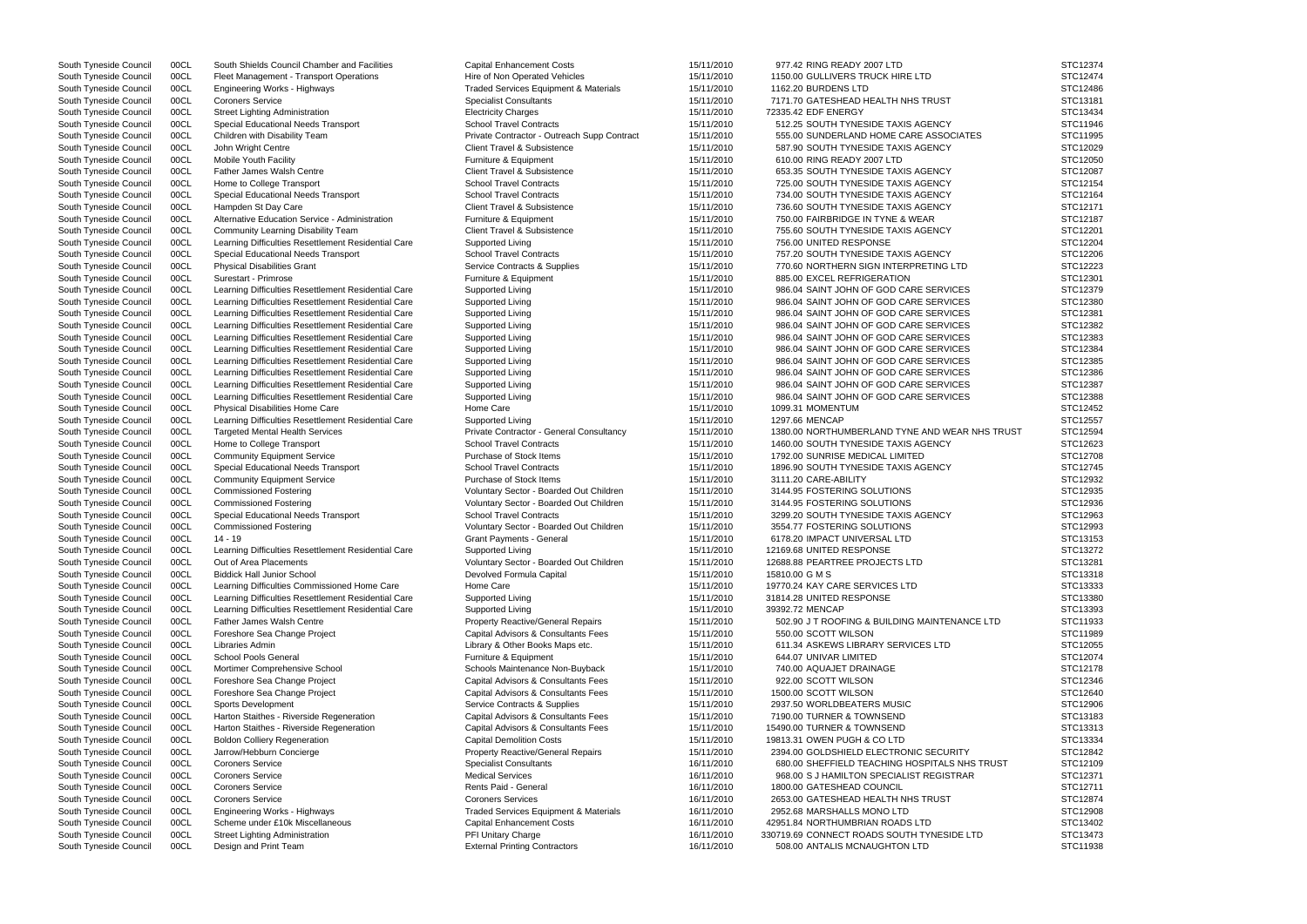South Tyneside Council 00CL East Boldon Juniors School Kitchen Catering Provisions 16/11/2010 544.12 R MANNERS AND SONS LTD South Tyneside Council 00CL St Gregory's RC School Kitchen Catering Provisions Catering Provisions 546.61 R MANNERS AND SONS LTD South Tyneside Council 00CL Boldon Nursery Kitchen Catering Provisions Catering Provisions 16/11/2010 555.03 R MANNERS AND SONS LTD South Tyneside Council 00CL Continuing Education Pressure Nursing Alternating Purchase of Stock Items 16/11/2010 577.32 HUNTLEIGH HEALTHCARE South Tyneside Council COCL Youth Service General Service Contracts & Supplies 16/11/2010 600.00 SANDIE MALIA STC12042 STC12042 South Tyneside Council 00CL Older People Commissioned Residential Care Residential Care Residential Care Out of Borough 16/11/2010 624.37 HIGHCLIFFE CARE CENTRE South Tyneside Council 00CL Section 17 Payments (East) Service Contracts & Supplies 36/11/2010 652.78 BOROUGH OF POOLE South Tyneside Council 00CL Older People Commissioned Residential Care Residential Care Out of Borough 16/11/2010 697.92 CASTLE VIEW South Tyneside Council 00CL Commissioned Fostering The Voluntary Sector - Boarded Out Children 16/11/2010 702.00 SWIIS FOSTER CARE LTD South Tyneside Council 00CL Commissioned Fostering Council Commissioned Fostering Voluntary Sector - Boarded Out Children 16/11/2010 710.00 SWIIS FOSTER CARE LTD South Tyneside Council 00CL Strategic Management - Children & Young People Private Contractor - General Consultancy 16/11/2010 750.00 KINGS CHAMBERS ERIC OWEN South Tyneside Council 00CL Commissioned Fostering The State of Coluntary Sector - Boarded Out Children 16/11/2010 781.00 SWIIS FOSTER CARE LTD South Tyneside Council 00CL Older People Commissioned Nursing Care Nursing Care Nursing Care Out of Borough 16/11/2010 812.76 ST OSWALDS CARE HOME South Tyneside Council 00CL Commissioned Fostering Council Council Council Council Council Council Commissioned Fostering Voluntary Sector - Boarded Out Children 16/11/2010 820.00 SWIIS FOSTER CARE LTD South Tyneside Council 00CL Westoe Crown General Company Cas Charges Charges 16/11/2010 823.43 TOTAL GAS & POWER South Tyneside Council 00CL Older People Commissioned Residential Care Residential Care Out of Borough 16/11/2010 839.48 CHURCH VIEW South Tyneside Council 00CL Older People Commissioned Nursing Care Nursing Care Out of Borough 16/11/2010 885.88 BEECHCROFT NURSING HOME South Tyneside Council 00CL Commissioned Fostering Commissioned Fostering Voluntary Sector - Boarded Out Children 16/11/2010 901.00 SWIIS FOSTER CARE LTD South Tyneside Council 00CL Commissioned Fostering variable voluntary Sector - Boarded Out Children 16/11/2010 901.00 SWIIS FOSTER CARE LTD South Tyneside Council 00CL Commissioned Fostering Commissioned Fostering Voluntary Sector - Boarded Out Children 16/11/2010 901.00 SWIIS FOSTER CARE LTD South Tyneside Council 00CL Commissioned Fostering COUNTRING Voluntary Sector - Boarded Out Children 16/11/2010 901.00 SWIIS FOSTER CARE LTD South Tyneside Council 00CL Commissioned Fostering COM States and Municary Sector - Boarded Out Children 16/11/2010 911.00 SWIIS FOSTER CARE LTD South Tyneside Council 00CL Commissioned Fostering Commissioned Fostering Voluntary Sector - Boarded Out Children 16/11/2010 911.00 SWIIS FOSTER CARE LTD South Tyneside Council 00CL Commissioned Fostering **Suppleman Sector - Boarded Out Children** 16/11/2010 911.00 SWIIS FOSTER CARE LTD South Tyneside Council 00CL Older People Commissioned Residential Care Residential Care Out of Borough 16/11/2010 914.76 OFFMORE FARM HOUSE South Tyneside Council 00CL Older People Commissioned Residential Care Residential Care Out of Borough 16/11/2010 932.32 APPLE TREE GRANGE South Tyneside Council 00CL Older People Commissioned Nursing Care Nursing Care Out of Borough 16/11/2010 939.80 DONWELL HOUSE NURSING HOME South Tyneside Council 00CL Older People Commissioned Residential Care Residential Care Out of Borough 16/11/2010 942.64 SOUTHERN CROSS South Tyneside Council 00CL Older People Commissioned Residential Care Residential Care Dementia Out of Borough 16/11/2010 956.00 KAYCARE SERVICES LTD South Tyneside Council 00CL Older People Commissioned Nursing Care Nursing Care Out of Borough 16/11/2010 959.92 BIRCHDALE CARE HOME South Tyneside Council COCL Simonside Juniors School Kitchen Catering Provisions Catering Provisions and the many states and some the states of the STC12377 South Tyneside Council 00CL Learning Difficulties Resettlement Residential Care Supported Living 16/11/2010 986.04 SAINT JOHN OF GOD CARE SERVICES South Tyneside Council 00CL Learning Difficulties Resettlement Residential Care Supported Living 16/11/2010 986.04 SAINT JOHN OF GOD CARE SERVICES South Tyneside Council 00CL Learning Difficulties Resettlement Residential Care Supported Living 16/11/2010 986.04 SAINT JOHN OF GOD CARE SERVICES South Tyneside Council 00CL Learning Difficulties Resettlement Residential Care Supported Living 16/11/2010 986.04 SAINT JOHN OF GOD CARE SERVICES South Tyneside Council 00CL Older People Commissioned Nursing Care Nursing Care Dementia Out of Borough 16/11/2010 1019.72 GLENFAIRN HOME LTD South Tyneside Council 00CL Older People Commissioned Residential Care Residential Care Residential Care Out of Borough 16/11/2010 1038.80 SOUTHERN CROSS HEALTHCARE GROUP PLC South Tyneside Council 00CL Older People Commissioned Nursing Care Nursing Care Out of Borough 16/11/2010 1041.80 WALLDENE COURT NURSING HOME South Tyneside Council 00CL Commissioned Fostering COM State Commissioned Fostering Voluntary Sector - Boarded Out Children 16/11/2010 1091.00 SWIIS FOSTER CARE LTD South Tyneside Council 00CL Commissioned Fostering variable voluntary Sector - Boarded Out Children 16/11/2010 1091.00 SWIIS FOSTER CARE LTD South Tyneside Council 00CL Commissioned Fostering COM State Commissioned Fostering Voluntary Sector - Boarded Out Children 16/11/2010 1091.00 SWIIS FOSTER CARE LTD South Tyneside Council 00CL Older People Commissioned Residential Care Residential Care Cut of Borough 16/11/2010 1101.60 QUORN ORCHARDS CARE HOME South Tyneside Council 00CL Older People Commissioned Nursing Care Nursing Care Out of Borough 16/11/2010 1105.48 ADEY GARDENS CARE HOME South Tyneside Council 00CL Older People Commissioned Residential Care Residential Care Out of Borough 16/11/2010 1111.36 THE TUDORS South Tyneside Council 00CL Older People Commissioned Residential Care Residential Care Residential Care Out of Borough 16/11/2010 1135.84 WELLBURN CARE HOMES LTD South Tyneside Council 00CL Asylum Seeker-Families **Furniture & Equipment** Furniture & Equipment 16/11/2010 1142.52 THE WRIGHT BUILDING COM. South Tyneside Council 00CL Older People Commissioned Residential Care Residential Care Out of Borough 16/11/2010 1153.44 ST MARTINS CARE LTD South Tyneside Council 00CL Older People Commissioned Residential Care Residential Care Out of Borough 16/11/2010 1170.80 FIELDVIEW RESIDENTIAL South Tyneside Council 00CL Older People Commissioned Residential Care Residential Care Out of Borough 16/11/2010 1171.72 FERGUSON LODGE South Tyneside Council 00CL Older People Commissioned Nursing Care Residential Care Out of Borough 16/11/2010 1183.76 CHARLTON COURT NURSING HOME South Tyneside Council 00CL Older People Commissioned Nursing Care Nursing Care Out of Borough 16/11/2010 1185.60 ALBANY CARE HOME South Tyneside Council 00CL Older People Commissioned Residential Care Residential Care Out of Borough 16/11/2010 1185.64 DOVECOTE CARE HOME South Tyneside Council 00CL Older People Commissioned Residential Care Residential Care Dementia Out of Borough 16/11/2010 1191.52 WINNIE CARE (ASHLEA COURT) South Tyneside Council 00CL Older People Commissioned Nursing Care Nursing Care Dementia Out of Borough 16/11/2010 1198.80 BARCHESTER HEALTHCARE HOMES LTD South Tyneside Council 00CL Older People Commissioned Residential Care Residential Care Out of Borough 16/11/2010 1215.40 ST ANDREWS HOMES LTD South Tyneside Council 00CL Older People Commissioned Residential Care Residential Care Out of Borough 16/11/2010 1217.04 SOUTHERN CROSS HEALTHCARE South Tyneside Council 00CL Commissioned Fostering COUNTRING Voluntary Sector - Boarded Out Children 16/11/2010 1230.00 SWIIS FOSTER CARE LTD South Tyneside Council 00CL Older People Commissioned Residential Care Residential Care Out of Borough 16/11/2010 1239.40 IDEAL CARE (NORTH) LTD South Tyneside Council 00CL Older People Commissioned Nursing Care Nursing Care Out of Borough 16/11/2010 1254.12 SCARBOROUGH COURT South Tyneside Council 00CL Older People Commissioned Residential Care Residential Care Out of Borough 16/11/2010 18/1202.04 WHITEFRIARS HOME South Tyneside Council 00CL Older People Commissioned Residential Care Residential Care Cut of Borough 16/11/2010 1300.28 KINGS COTTAGE CARE HOME South Tyneside Council 00CL Physical Disabilities Commissioned Nursing Care Nursing Care Out of Borough 16/11/2010 1302.80 GAINFORD CARE HOMES South Tyneside Council 00CL Community Equipment Service **Purchase of Stock Items** 16/11/2010 1303.09 HUNTLEIGH HEALTHCARE South Tyneside Council 00CL Older People Commissioned Residential Care Residential Care Out of Borough 16/11/2010 1304.28 HOLMLEA CARE HOME South Tyneside Council 00CL Older People Commissioned Nursing Care Nursing Care Out of Borough 16/11/2010 1310.80 ST MARKS COURT NURSING HOME South Tyneside Council 00CL Harton Comprehensive School Kitchen Catering Provisions 16/11/2010 1331.84 R MANNERS AND SONS LTD

South Tyneside Council COCL Families Information Service **Furniture & Equipment** Furniture & Equipment 16/11/2010 510.50 P A TURNER STC11943

|              | STC11943           |
|--------------|--------------------|
|              | STC11978           |
|              | STC11981           |
| S.<br>Ţ      | C11996             |
| ST           | C12017             |
| S٦           | C12042             |
| S٦           | C12066             |
| S.           | TC12084            |
|              | C12123             |
| S<br>Ţ       |                    |
| S,<br>I      | C12132             |
| S٦           | C12143             |
| S٦           | C12188             |
|              | STC12230           |
| S<br>Ţ       | C12254             |
| ST           | C12260             |
| ST           | C12264             |
| ST           | C12275             |
|              |                    |
| S.<br>I      | TC12303            |
| S<br>Ţ<br>΄  | 12321              |
| S.<br>T      | C12322             |
| Sī           | C12323             |
| S٦           | C12324             |
| S.<br>I      |                    |
| S<br>Ţ       | C12336<br>C12337   |
| S.<br>Ţ      | C12338             |
|              |                    |
| ST           | C12343             |
| ST           | C12350             |
| S.<br>Ţ      | C12353             |
| S<br>Ţ<br>΄  | 12355              |
| S.<br>Ţ      | C12362             |
| S٦           | C12363             |
| S1           | C12377             |
| S<br>I       |                    |
| s<br>3<br>Ţ  | TC12389<br>C12390  |
|              |                    |
|              |                    |
| S<br>Ţ       | C12391             |
| S٦           | C12392             |
| S٦           | C12411             |
| S1           |                    |
| s<br>3<br>Ţ  | TC12419<br>C12422  |
| S<br>Ţ       |                    |
|              | C12445             |
| ST<br>ŗ      | C12446             |
| C1<br>š<br>T | 2447               |
|              | STC12455           |
| š<br>T       | C12457             |
| S<br>Ţ       | C12458             |
| S٦           | C12467             |
|              | STC12471           |
|              |                    |
| s<br>;<br>T  | STC12481<br>C12491 |
| S<br>Ţ       |                    |
|              | C12492             |
|              | STC12496           |
|              | STC12499           |
| S.           | TC12500            |
| ؟<br>έ<br>T  | C12503             |
| S<br>Ţ       | C12512             |
|              | STC12522           |
|              | STC12523           |
| S.           |                    |
| ຸ<br>;<br>Ţ  | TC12529<br>C12532  |
|              |                    |
| S.<br>Ţ      | C12540             |
|              | STC12544           |
|              | STC12559           |
| S            | TC12560            |
| ຸ<br>š<br>T  | C12561             |
| S<br>Ţ       | C12562             |
| S.<br>I      | C12563             |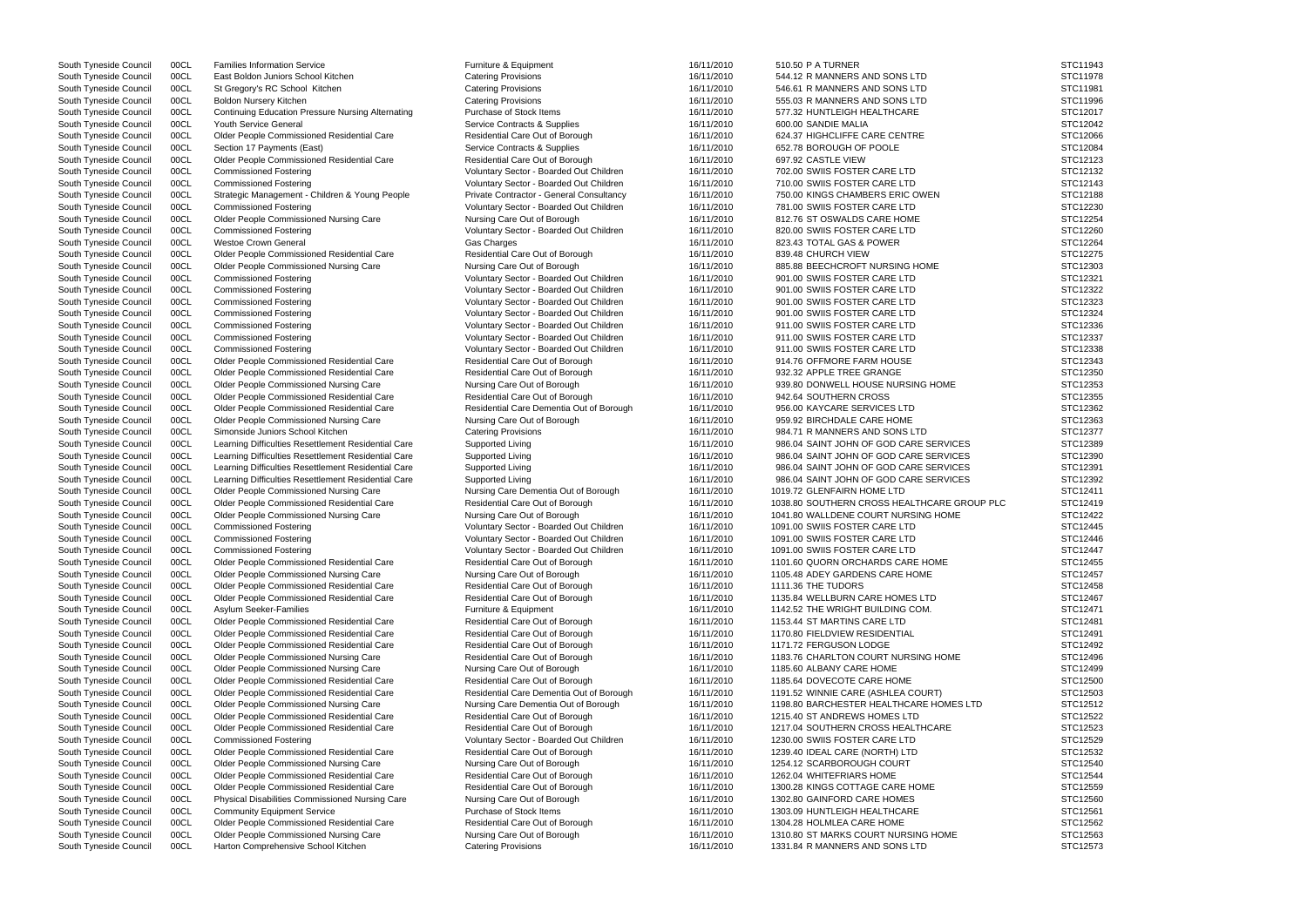South Tyneside Council 00CL Older People Commissioned Residential Care Residential Care Out of Borough 16/11/2010 1355.64 BROCKWELL COURT South Tyneside Council 00CL Older People Commissioned Residential Care Residential Care Out of Borough 16/11/2010 1360.56 POTENSIAL LIMITED South Tyneside Council 00CL Older People Commissioned Residential Care Residential Care Dementia Out of Borough 16/11/2010 1366.80 HELEN MCARDLE CARE South Tyneside Council 00CL Commissioned Fostering The State of Coluntary Sector - Boarded Out Children 16/11/2010 1369.00 SWIIS FOSTER CARE LTD South Tyneside Council 00CL Older People Commissioned Residential Care Residential Care Dementia Out of Borough 16/11/2010 1385.12 HADRIAN PARK CARE HOME South Tyneside Council 00CL Physical Disabilities Commissioned Residential Care Residential Care Out of Borough 16/11/2010 1458.24 GAILEY LODGE South Tyneside Council 00CL Mental Health Commissioned Residential Care Residential Care Cut of Borough 16/11/2010 1557.24 WINDSOR COURT CARE HOME South Tyneside Council 00CL Mental Health Commissioned Nursing Care Nursing Care Out of Borough 16/11/2010 1572.00 MENTAL HEALTH CONCERN South Tyneside Council 00CL Older People Commissioned Residential Care Residential Care Out of Borough 16/11/2010 1599.00 SOUTHERN CROSS HEALTHCARE South Tyneside Council 00CL Westoe Crown School Kitchen Catering Catering Provisions 16/01/2010 16/11/2010 1608.31 HOPWELLS LTD.<br>South Tyneside Council 00CL Older People Commissioned Nursing Care Nursing Care Dementia Out South Tyneside Council 00CL Older People Commissioned Nursing Care Nursing Care Nursing Care Dementia Out of Borough 16/11/2010 South Tyneside Council 00CL Older People Commissioned Nursing Care Nursing Care Out of Borough 16/11/2010 1619.76 ASHINGTON GRANGE NURSING HOME South Tyneside Council 00CL Physical Disabilities Commissioned Residential Care Residential Care Out of Borough 16/11/2010 1767.20 CORNERSTONE QUALITY CARE South Tyneside Council 00CL Older People Commissioned Residential Care Residential Care In Borough 16/11/2010 1799.60 BARCHESTER HEALTHCARE South Tyneside Council 00CL Older People Commissioned Residential Care Residential Care Out of Borough 16/11/2010 1812.20 THE HOLY CROSS South Tyneside Council 00CL Older People Commissioned Residential Care Residential Care Out of Borough 16/11/2010 1831.24 BARCHESTER HEALTHCARE LTD South Tyneside Council 00CL Learning difficulties Commissioned Residential Care Residential Care Out of Borough 16/11/2010 1835.24 LINKAGE COLLEGE South Tyneside Council 00CL Older People Commissioned Residential Care Residential Care Dementia Out of Borough 16/11/2010 1848.60 SEYMOUR HOUSE South Tyneside Council 00CL Physical Disabilities Commissioned Nursing Care Nursing Care Out of Borough 16/11/2010 1871.52 STANTON LODGE NEURODISABILITY UNIT South Tyneside Council 00CL Older People Commissioned Nursing Care Nursing Care Dementia Out of Borough 16/11/2010 1984.88 ABBEY CARE VILLAGE South Tyneside Council 00CL Learning difficulties Commissioned Residential Care Residential Care Out of Borough 16/11/2010 2023.24 CARE OUTREACH South Tyneside Council 00CL Learning difficulties Commissioned Residential Care Residential Care Out of Borough 16/11/2010 2039.28 JC CARE PLC South Tyneside Council 00CL Learning difficulties Commissioned Residential Care Residential Care Out of Borough 16/11/2010 2142.20 ROCHELL HOUSE RES. CARE South Tyneside Council 00CL Learning Difficulties Commissioned Nursing Care Nursing Care Out of Borough 16/11/2010 2252.40 ORCHARD VALE TRUST South Tyneside Council 00CL Learning difficulties Commissioned Residential Care Residential Care Out of Borough 16/11/2010 2263.60 OAK LODGE South Tyneside Council 00CL Training - Adults Council 16/11/2010 2285.00 UNIVERSITY OF NORTHUMBRIA AT NEWCASTLE STATING 16/11/2010 2285.00 UNIVERSITY OF NORTHUMBRIA AT NEWCA South Tyneside Council 00CL Older People Commissioned Residential Care Residential Care Residential Care Out of Borough 16/11/2010 2318.40 HAVENDENE RESIDENTIAL HOME South Tyneside Council 00CL Older People Commissioned Residential Care Residential Care Out of Borough 16/11/2010 2348.64 GAINFORD CARE HOMES LTD. South Tyneside Council 00CL Learning Difficulties Commissioned Residential Care Residential Care Out of Borough 16/11/2010 2506.68 STONEHAVEN South Tyneside Council 00CL Older People Commissioned Residential Care Residential Care Out of Borough 16/11/2010 2523.92 PRINCESS HOUSE South Tyneside Council 00CL Older People Commissioned Residential Care Residential Care Cut of Borough 16/11/2010 2558.28 EIGHTON LODGE REST HOME South Tyneside Council 00CL Boldon Nursery School Kitchen Catering Provisions Catering Provisions 16/11/2010 2612.18 DANISH BACON CO PLC South Tyneside Council 00CL Learning difficulties Commissioned Residential Care Residential Care Out of Borough 16/11/2010 2782.00 EASTCLIFFE RESIDENTIAL South Tyneside Council 00CL Physical Disabilities Commissioned Residential Care Residential Care Out of Borough 16/11/2010 2847.44 FAYCROFT RESIDENTIAL South Tyneside Council 00CL Older People Commissioned Nursing Care Nursing Care Out of Borough 16/11/2010 3110.92 ALDERWOOD South Tyneside Council 00CL Personnel & Payroll **Staff & Members Training** 5taff & Members Training 16/11/2010 3290.00 UNIVERSITY OF NORTHUMBRIA AT NEWCA South Tyneside Council 00CL Personnel & Payroll Staff & Members Training and the Mursing Care out of Borough Staff & Members Training 518/11/2010 3290.00 UNIVERSITY OF NORTHUMBRIA AT NEWCASTLE ST JOHN OF ST JOHN OF ST JOHN South Tyneside Council 00CL Learning Difficulties Commissioned Nursing Care Nursing Care Out of Borough 16/11/2010 3366.08 THE HOSPITALLER ORDER OF ST JOHN OF South Tyneside Council 00CL Mental Health Commissioned Nursing Care Nursing Care Nursing Care Out of Borough 16/11/2010 3411.48 RANVILLES CARE HOME South Tyneside Council 00CL Older People Commissioned Residential Care Residential Care Out of Borough 16/11/2010 3468.48 ST CUTHBERTS CARE South Tyneside Council 00CL St Joseph's RC Comprehensive School Kitchen Catering Provisions 16/11/2010 3476.33 DANISH BACON CO PLC South Tyneside Council 00CL Learning difficulties Commissioned Residential Care Residential Care Out of Borough 16/11/2010 3523.40 HAYFIELD South Tyneside Council 00CL Westoe Crown Kitchen Catering Catering Provisions Catering Provisions 16/11/2010 3570.42 DANISH BACON CO PLC South Tyneside Council 00CL Older People Commissioned Residential Care Commissioned Residential Care Residential Care Out of Borough 16/11/2010 3619.80 GLENHOLME HOUSE South Tyneside Council 00CL Mental Health Commissioned South Tyneside Council 00CL Mental Health Commissioned Residential Care Residential Care Dut of Borough 16/11/2010 3904.92 SANCTUARY HEALTHCARE South Tyneside Council 00CL Physical Disabilities Commissioned Nursing Care Nursing Care Out of Borough 16/11/2010 4047.40 STEPPING STONES RESETTLEMENT UNIT South Tyneside Council 00CL Mental Health Commissioned Residential Care Residential Care Out of Borough 16/11/2010 4524.76 CARE CONSORTIUM LTD South Tyneside Council 00CL Learning difficulties Commissioned Residential Care Residential Care Out of Borough 16/11/2010 4854.24 ROYAL BOROUGH OF WINDSOR & MAIDEN South Tyneside Council 00CL Learning difficulties Commissioned Residential Care Residential Care Out of Borough 16/11/2010 5014.00 MAPLEVIEW South Tyneside Council 00CL Older People Commissioned Nursing Care Nursing Care Out of Borough 16/11/2010 5022.92 FOUR SEASONS HEALTH CARE South Tyneside Council 00CL Mental Health Commissioned Nursing Care Nursing Care Nursing Care Out of Borough 5143.84 BILLINGHAM GRANGE CARE CENTRE South Tyneside Council 00CL Physical Disabilities Commissioned Nursing Care Nursing Care Out of Borough 16/11/2010 5641.88 ELSWICK HALL NEURODISABILITY CENTRE South Tyneside Council 00CL Learning difficulties Commissioned Residential Care Residential Care Out of Borough 16/11/2010 6586.04 ESPA LTD South Tyneside Council 00CL Learning difficulties Commissioned Residential Care Residential Care Out of Borough 16/11/2010 6657.60 CARE VILLAGE South Tyneside Council 00CL Learning Difficulties Commissioned Nursing Care Nursing Care Out of Borough 16/11/2010 6696.40 CHAD South Tyneside Council 00CL Learning difficulties Commissioned Residential Care Residential Care Out of Borough 16/11/2010 7142.20 DURHAM CARELINE LTD South Tyneside Council 00CL Physical Disabilities Commissioned Nursing Care Nursing Care Out of Borough 16/11/2010 7152.64 BAWI HOMES LTD South Tyneside Council 00CL Older People Commissioned Residential Care Residential Care Residential Care Out of Borough 16/11/2010 7153.84 DAVID LEWIS CENTRE South Tyneside Council 00CL Physical Disabilities Commissioned Residential Care Residential Care Out of Borough 16/11/2010 7210.00 PEMBROKE COURT CARE HOME South Tyneside Council 00CL Learning difficulties Commissioned Residential Care Residential Care Out of Borough 16/11/2010 7538.24 ORCHARD HOUSE South Tyneside Council 00CL Learning difficulties Commissioned Residential Care Residential Care Out of Borough 16/11/2010 8191.08 DENE HALL- FOUR SEASONS HEALTHCARI South Tyneside Council 00CL Older People Commissioned Residential Care Residential Care Out of Borough 16/11/2010 8258.98 SLW LIMITED South Tyneside Council 00CL Learning difficulties Commissioned Residential Care Residential Care Out of Borough 16/11/2010 8368.96 MILEWOOD HEALTH CARE LTD South Tyneside Council 00CL Learning Difficulties Commissioned Nursing Care Nursing Care Nursing Care Out of Borough 16/11/2010 8699.20 CASTLEBECK CARE (TEESDALE) LTD South Tyneside Council 00CL Older People Commissioned Residential Care Residential Care In Borough 16/11/2010 8842.88 HAWTHORN COURT CARE HOME South Tyneside Council 00CL Physical Disabilities Commissioned Nursing Care Nursing Care Out of Borough 16/11/2010 9118.76 CHASE PARK

South Tyneside Council 00CL Older People Commissioned Nursing Care Nursing Care Out of Borough 16/11/2010 1337.20 EUROPEAN CARE ENGLAND LTD

|              | STC12574 |
|--------------|----------|
|              | STC12582 |
|              |          |
|              | STC12583 |
|              | STC12584 |
|              |          |
|              | STC12587 |
|              | STC12597 |
|              |          |
|              | STC12620 |
|              | STC12653 |
|              |          |
|              | STC12656 |
|              | STC12661 |
|              |          |
|              | STC12665 |
|              | STC12667 |
|              |          |
|              | STC12669 |
|              | STC12705 |
|              |          |
|              | STC12709 |
|              | STC12718 |
|              |          |
|              | STC12724 |
|              | STC12725 |
|              |          |
|              | STC12728 |
|              | STC12740 |
|              |          |
|              | STC12762 |
|              | STC12770 |
|              |          |
|              | STC12772 |
|              | STC12792 |
|              |          |
|              | STC12816 |
|              | STC12817 |
|              |          |
| ASTLE        | STC12819 |
|              | STC12826 |
|              |          |
|              | STC12832 |
|              | STC12857 |
|              |          |
|              | STC12858 |
|              | STC12864 |
|              | STC12869 |
|              |          |
|              | STC12889 |
|              | STC12895 |
|              |          |
|              | STC12931 |
| ASTLE        | STC12959 |
|              |          |
| ASTLE        | STC12960 |
| = GOD        | STC12971 |
|              |          |
|              | STC12975 |
|              | STC12981 |
|              |          |
|              | STC12983 |
|              | STC12987 |
|              |          |
|              | STC12994 |
|              | STC13000 |
|              |          |
|              | STC13049 |
|              | STC13058 |
|              | STC13086 |
|              |          |
| <b>IHEAD</b> | STC13096 |
|              | STC13108 |
|              |          |
|              | STC13110 |
|              | STC13117 |
|              |          |
|              | STC13133 |
|              | STC13163 |
|              |          |
|              | STC13164 |
|              | STC13166 |
|              |          |
|              | STC13177 |
|              | STC13179 |
|              |          |
|              | STC13180 |
|              | STC13191 |
|              |          |
|              | STC13200 |
| E            | STC13223 |
|              |          |
|              | STC13225 |
|              | STC13227 |
|              | STC13231 |
|              |          |
|              | STC13233 |
|              | STC13238 |
|              |          |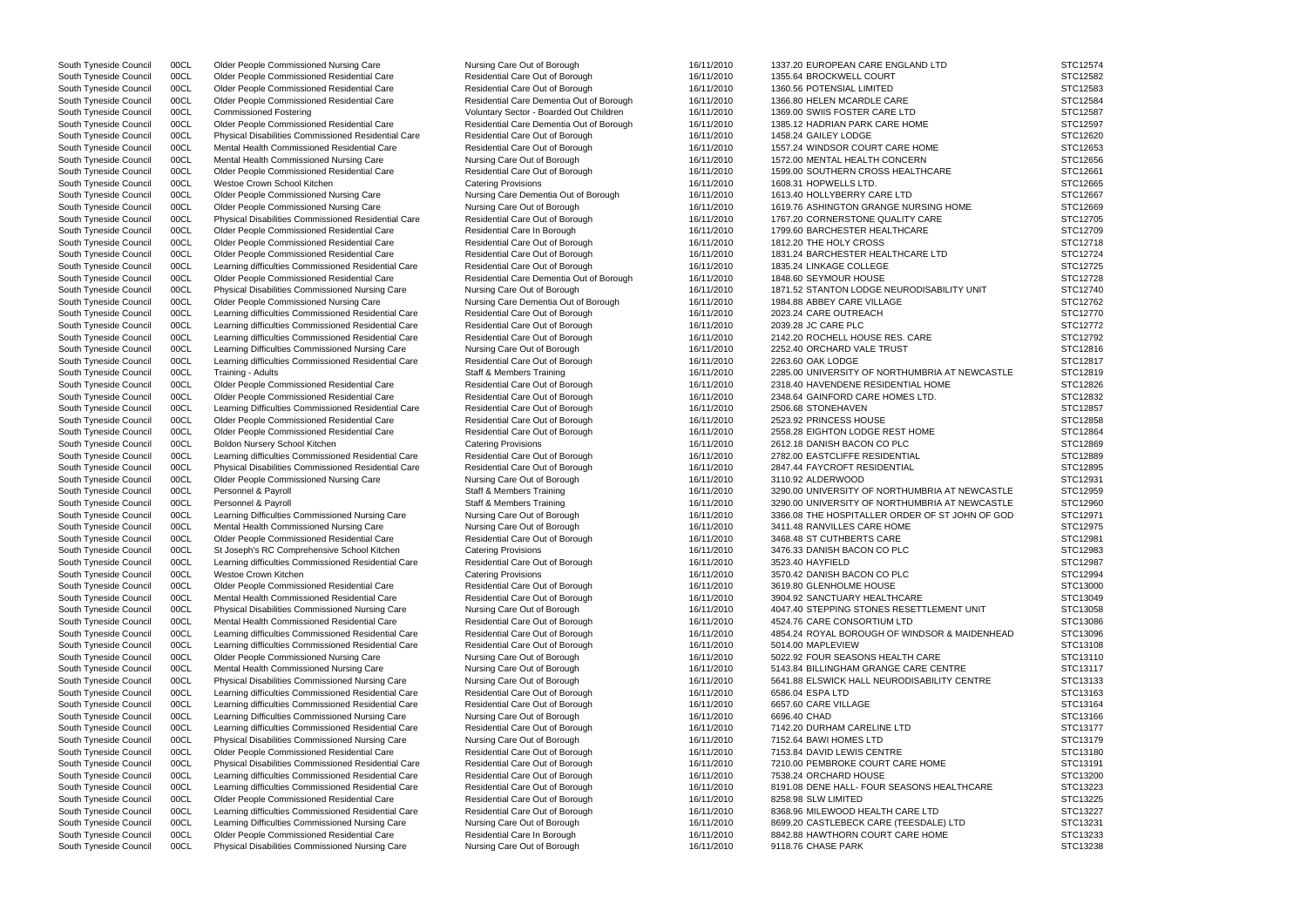South Tyneside Council 00CL Learning difficulties Commissioned Residential Care Residential Care Out of Borough 16/11/2010 9315.88 AUTISM NORTH LTD South Tyneside Council 00CL Mental Health Commissioned Residential Care Residential Care Cut of Borough 16/11/2010 9772.00 SHERWOOD HOUSE South Tyneside Council 00CL Learning difficulties Commissioned Residential Care Residential Care In Borough 16/11/2010 9982.40 POTENSIAL LIMITED South Tyneside Council 00CL Learning Difficulties Commissioned Nursing Care Nursing Care Out of Borough 16/11/2010 16/11/2010 11660.76 ORCHARD HOUSE South Tyneside Council 00CL Mental Health Commissioned Residential Care Residential Care In Borough 16/11/2010 13009.84 CONIFER LODGE South Tyneside Council 00CL Learning Difficulties Commissioned Nursing Care Nursing Care Out of Borough 16/11/2010 13195.00 CASTLEBECK CARE South Tyneside Council 00CL Learning difficulties Commissioned Residential Care Residential Care In Borough 16/11/2010 15757.20 POTENSIAL LIMITED OOCL Older People Commissioned Residential Care **Residential Care In Borough 16/11/2010** 20687.68 MARINA REST HOME South Tyneside Council 00CL Learning Difficulties Commissioned Nursing Care Nursing Care Out of Borough 16/11/2010 23280.00 SELF LTD South Tyneside Council 00CL Older People Commissioned Residential Care Residential Care In Borough 16/11/2010 23668.34 DOBSON LTD South Tyneside Council 00CL Older People Commissioned Residential Care Residential Care In Borough 16/11/2010 24835.40 SEAHAVEN REST HOME South Tyneside Council 00CL Older People Commissioned Residential Care Residential Care In Borough 16/11/2010 34962.04 T NESBIT South Tyneside Council 00CL Older People Commissioned Residential Care Residential Care In Borough 16/11/2010 53432.52 HILLCREST CARE HOME South Tyneside Council 00CL Older People Commissioned Residential Care Residential Care In Borough 16/11/2010 56879.76 ASHBOURNE PLC South Tyneside Council 00CL Mental Health Commissioned Nursing Care Nursing Care Out of Borough 16/11/2010 66855.75 NORTHVIEW LODGE South Tyneside Council 00CL Mental Health Commissioned Residential Care Residential Care In Borough 16/11/2010 71158.64 ST THOMAS - K HAMODI South Tyneside Council 00CL Building Surveying Surveying Service Contracts & Supplies 3000 Variant 16/11/2010 2460.00 CITY OF SUNDERLAND South Tyneside Council 00CL Building Surveying Surveying Service Contracts & Supplies 30000 16/11/2010 2460.00 CITY OF SUNDERLAND South Tyneside Council 00CL Fleet Management - Workshop Operations Purchase of Stock Items 17/11/2010 549.60 DENNIS EAGLE LTD

South Tyneside Council 00CL Learning difficulties Commissioned Residential Care Residential Care Out of Borough 16/11/2010 9415.40 NORTH EAST AUTISM SOCIETY South Tyneside Council 00CL Learning Difficulties Commissioned Nursing Care Nursing Care Nursing Care Out of Borough 16/11/2010 10060.40 CASTLEBECK CARE (TEESDALE) LTD South Tyneside Council 00CL Physical Disabilities Commissioned Residential Care Residential Care Out of Borough 16/11/2010 11562.52 PERCY HEDLEY CENTRE South Tyneside Council 00CL Learning Difficulties Commissioned Nursing Care Nursing Care Out of Borough 16/11/2010 11945.40 ABBEYMOOR NEURODISABILITY CENTRE South Tyneside Council 00CL Out of Area Placements **Subset Area Council** Voluntary Sector - Boarded Out Children 16/11/2010 12000.00 EVOLUTION CHILDREN SERVICES South Tyneside Council 00CL Learning difficulties Commissioned Residential Care Residential Care Out of Borough 16/11/2010 12944.29 AUTISM NORTH - CEDARS END South Tyneside Council 00CL Learning difficulties Commissioned Residential Care Residential Care Residential Care Dut of Borough 16/11/2010 13597.48 BIRCHWOOD BUNGALOW MILBURY CARE South Tyneside Council 00CL Learning difficulties Commissioned Residential Care Residential Care Out of Borough 16/11/2010 13712.72 CARELINE LIFESTYLES LTD South Tyneside Council 00CL Learning difficulties Commissioned Residential Care Residential Care Out of Borough 16/11/2010 14667.40 CARELINE LIFESTYLES LTD South Tyneside Council 00CL Older People Commissioned Residential Care Residential Care In Borough 16/11/2010 18670.68 MARSDEN ROCK CARE LTD South Tyneside Council COCL Colder People Commissioned Residential Care Residential Care Residential Care Residential Care Residential Care Residential Care Residential Care 16/11/2010 20116.72 THE BRANCHES REST HOME South South Tyneside Council 00CL Older People Commissioned Residential Care Residential Care In Borough 16/11/2010 22059.38 THE MEADOWS CARE HOME South Tyneside Council 00CL Mental Health Commissioned Residential Care Residential Care Residential Care In Borough 16/11/2010 29052.82 FAIRHOLME RESIDENTIAL HOME South Tyneside Council 00CL Older People Commissioned Residential Care Residential Care In Borough 16/11/2010 29424.02 HEBBURN COURT NURSING HOME South Tyneside Council 00CL Older People Commissioned Residential Care Residential Care In Borough 16/11/2010 30740.04 ANCHOR HOUSING ASSOC South Tyneside Council 00CL Older People Commissioned Residential Care Residential Care In Borough 16/11/2010 36138.69 WINNIE CARE ASHLEA MEWS South Tyneside Council 00CL Older People Commissioned Residential Care Residential Care In Borough 16/11/2010 39830.58 NEEDHAM COURT CARE HOME South Tyneside Council 00CL Older People Commissioned Residential Care Residential Care Dementia Out of Borough 16/11/2010 41067.18 FALSTONE COURT NURSING South Tyneside Council 00CL Mental Health Commissioned Residential Care Residential Care Residential Care In Borough 16/11/2010 48235.00 THE LODGE RESIDENTIAL CARE HOME South Tyneside Council 00CL Older People Commissioned Residential Care Residential Care In Borough 16/11/2010 49753.75 GARDEN HILL CARE HOME South Tyneside Council 00CL Older People Commissioned Residential Care Residential Care In Borough 16/11/2010 61370.85 HARTON GRANGE RESIDENTIAL CARE HOI South Tyneside Council 00CL Older People Commissioned Residential Care Residential Care In Borough 16/11/2010 62253.39 ST MICHAELS NURSING HOME South Tyneside Council 00CL Older People Commissioned Residential Care Residential Care In Borough 16/11/2010 65489.19 WINDSOR NURSING HOME South Tyneside Council 00CL Older People Commissioned Residential Care Residential Care Residential Care In Borough 16/11/2010 68723.73 FOUR SEASONS HEALTH CARE South Tyneside Council 00CL Older People Commissioned Residential Care Residential Care Residential Care Residential Care Residential Care In Borough 16/11/2010 70995.72 BEDEWELL GRANGE RES. CARE CENTRE South Tyneside Council 00CL Older People Commissioned Residential Care Residential Care In Borough 16/11/2010 74415.16 SOUTHERN CROSS HEALTHCARE GROUP South Tyneside Council 00CL Older People Commissioned Residential Care Residential Care Dementia In Borough 16/11/2010 85244.59 PREMIER NURSING HOMES South Tyneside Council 00CL Homelessness - General Fund Tund Bed & Breakfast Accommodation 16/11/2010 650.00 REDACTED COMMERCIALLY SENSITIVE South Tyneside Council 00CL Public Rights of Way costs external Public Rights of Way Public Rights of Way Public Rights of Way 16/11/2010 775.00 STEVE CLINTON LANDSCAPE CONTRACTOR South Tyneside Council 00CL Future Jobs Fund Carries Council Central Grant Payments - General 16/11/2010 833.00 TRINITY HOUSE SOCIAL CENTRE South Tyneside Council 00CL Homelessness - General Fund Bed & Breakfast Accommodation 16/11/2010 1115.00 REDACTED COMMERCIALLY SENSITIVE South Tyneside Council 00CL Homelessness - General Fund **Bed & Breakfast Accommodation** 16/11/2010 1665.00 REDACTED COMMERCIALLY SENSITIVE South Tyneside Council 00CL Homelessness - General Fund Common Bed & Breakfast Accommodation 16/11/2010 1860.00 REDACTED COMMERCIALLY SENSITIVE South Tyneside Council 00CL Homelessness - General Fund Tund Bed & Breakfast Accommodation 16/11/2010 1925.00 REDACTED COMMERCIALLY SENSITIVE South Tyneside Council 00CL Central Library Resaleable Items 16/11/2010 1960.03 FIELD PRINT STC12758 South Tyneside Council 00CL Youth & Community General Community Community General Community Ceneral Community Ceneral Community Ceneral Community Ceneral Community Ceneral Community Ceneral Community Ceneral Community Cene South Tyneside Council 00CL Homelessness - General Fund Bed & Breakfast Accommodation 16/11/2010 2738.24 PLACES FOR PEOPLE INDIVIDUAL SUPPOR South Tyneside Council 00CL Manufacturing Forum example and the State Payments - General Crant Payments - General 16/11/2010 2917.00 SOUTH TYNESIDE MANUFACTURING FORU South Tyneside Council 00CL Homelessness - General Fund Homelessness Grant 16/11/2010 9415.75 SOUTH TYNESIDE CHURCHES KEY PROJE South Tyneside Council 00CL Warm Zone South Tyneside Capital Enhancement non Council Property 16/11/2010 29091.01 DYSON INSULATIONS LTD South Tyneside Council 00CL Decent Homes Asbestos Type 3 Surveys Enhancement HRA Capital - Asbestos Removal 16/11/2010 10423.60 SOUTH TYNESIDE HOMES South Tyneside Council 00CL Druridge Crescent Council Housing New Build Capital Construction Costs 16/11/2010 194027.90 FRANK HASLAM MILAN & CO LTD South Tyneside Council 00CL Programme Procurement & Delivery Capital In House Salaries 16/11/2010 225398.98 SOUTH TYNESIDE HOMES South Tyneside Council 00CL Housing Revenue Account Balance Sheet ST Homes Invoice Holding Account 16/11/2010 408739.44 SOUTH TYNESIDE HOMES South Tyneside Council 00CL Waste Disposal South Naste Disposal Contract - Recycling 17/11/2010 585.00 ROONEYS SCRAP MERCHANTS LTD South Tyneside Council 00CL Local Safety Schemes Capital Advisors & Consultants Fees 17/11/2010 680.00 NEWCASTLE CITY COUNCIL South Tyneside Council 00CL Middlefield's Depot **Other Contracted Services** 17/11/2010 692.84 SUPPLIES TEAM SOLUTIONS South Tyneside Council 00CL Engineering Works - Highways Traded Services Subcontractors 17/11/2010 777.10 THOMPSONS OF PRUDHOE LIMITED

| <b>SERVICES</b>       | STC13241<br>STC13243<br>STC13246<br>STC13247<br>STC13249<br>STC13263<br>STC13264<br>STC13267<br>STC13270<br>STC13284<br>STC13286<br>STC13289<br>STC13293<br>STC13296<br>STC13301<br>STC13315<br>STC13331<br>STC13335<br>STC13338<br>STC13344<br>STC13351<br>STC13352 |
|-----------------------|----------------------------------------------------------------------------------------------------------------------------------------------------------------------------------------------------------------------------------------------------------------------|
| МE                    | STC13356<br>STC13369<br>STC13373<br>STC13375<br>STC13387<br>STC13388<br>STC13395<br>STC13397<br>STC13408<br>STC13411<br>STC13417<br>STC13419<br>STC13422<br>STC13424<br>STC13426                                                                                     |
| PLC<br>ЭR             | STC13429<br>STC13430<br>STC13432<br>STC13433<br>STC13438<br>STC13444<br>STC12077<br>STC12224<br>STC12273<br>STC12459                                                                                                                                                 |
| RT<br>JM<br><b>CT</b> | STC12678<br>STC12733<br>STC12750<br>STC12758<br>STC12805<br>STC12847<br>STC12848<br>STC12879<br>STC12905<br>STC13244<br>STC13370<br>STC13256<br>STC13462<br>STC13467<br>STC13475                                                                                     |
|                       | STC11982<br>STC12024<br>STC12110<br>STC12120<br>STC12226                                                                                                                                                                                                             |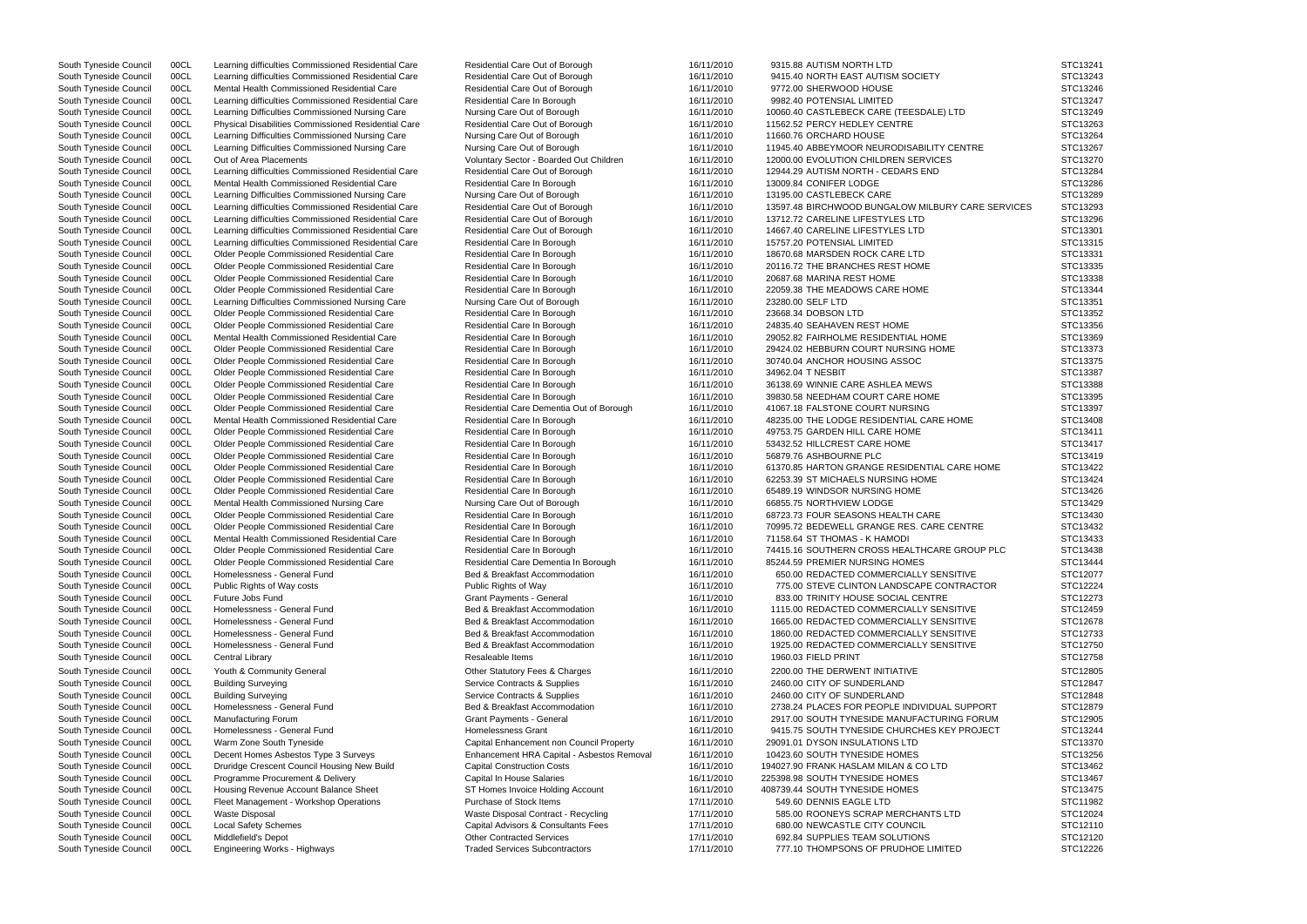| South Tyneside Council | <b>UUCL</b> | Fleet Management - Transport Operations       | Service Contracts & Supplies                       | 11/11/2010 | 194.10 IRAFFIUMASIER PLU                      | <b>DICIZZJC</b> |
|------------------------|-------------|-----------------------------------------------|----------------------------------------------------|------------|-----------------------------------------------|-----------------|
| South Tyneside Council | 00CL        | Fleet Management - Transport Operations       | Service Contracts & Supplies                       | 17/11/2010 | 941.64 TRAFFICMASTER PLC                      | STC12354        |
| South Tyneside Council | 00CL        | <b>Council Elections</b>                      | Private Contractor - General Consultancy           | 17/11/2010 | 1052.00 CITY OF SUNDERLAND                    | STC12429        |
| South Tyneside Council | 00CL        | <b>Legal Services</b>                         | Legal Advisors                                     | 17/11/2010 | 1395.00 PAULINE MOULDER                       | STC12599        |
| South Tyneside Council | 00CL        | <b>Trade Waste</b>                            | Service Contracts & Supplies                       | 17/11/2010 | 1700.00 UK CONTAINER MAINTENANCE LTD          | STC12689        |
| South Tyneside Council | 00CL        | <b>Insurance Premiums</b>                     | Insurance Premiums - Council                       | 17/11/2010 | 14700.00 STANDARD SECURITIES                  | STC13302        |
| South Tyneside Council | 00CL        | Design and Print Team                         | <b>External Printing Contractors</b>               | 17/11/2010 | 1584.00 POTTS PRINTERS LTD                    | STC12658        |
| South Tyneside Council | 00CL        | Neighbourhood Services Admin. Support         | Postage Charges                                    | 17/11/2010 | 500.00 ROYAL MAIL                             | STC11927        |
|                        | 00CL        | Open Zone City Learning Centre                |                                                    | 17/11/2010 | 609.06 SUPPLIES TEAM SOLUTIONS                | STC12047        |
| South Tyneside Council |             |                                               | <b>Printing &amp; Stationery Consumables</b>       |            |                                               |                 |
| South Tyneside Council | 00CL        | St Joseph's RC Comprehensive School Kitchen   | <b>Catering Provisions</b>                         | 17/11/2010 | 868.42 HOPWELLS LTD.                          | STC12295        |
| South Tyneside Council | 00CL        | <b>Community Equipment Service</b>            | Purchase of Stock Items                            | 17/11/2010 | 895.00 ACCORA LTD                             | STC12311        |
| South Tyneside Council | 00CL        | <b>Community Equipment Service</b>            | Purchase of Stock Items                            | 17/11/2010 | 1038.21 MANGAR                                | STC12418        |
| South Tyneside Council | 00CL        | Central Services Admin                        | <b>Telephone Charges</b>                           | 17/11/2010 | 1212.13 VIRGIN MEDIA PAYMENTS LTD             | STC12521        |
| South Tyneside Council | 00CL        | <b>Central Services Admin</b>                 | <b>Telephone Charges</b>                           | 17/11/2010 | 1275.98 VIRGIN MEDIA PAYMENTS LTD             | STC12550        |
| South Tyneside Council | 00CL        | Youth Offending Service                       | Service Contracts & Supplies                       | 17/11/2010 | 1315.00 NORTHERN LEARNING TRUST               | STC12564        |
| South Tyneside Council | 00CL        | All Saints CE School Kitchen                  | <b>Catering Provisions</b>                         | 17/11/2010 | 1463.42 J R HOLLAND                           | STC12627        |
| South Tyneside Council | 00CL        | <b>Community Equipment Service</b>            | Purchase of Stock Items                            | 17/11/2010 | 1790.00 ACCORA LTD                            | STC12707        |
| South Tyneside Council | 00CL        | St Gregory's RC School Kitchen                | <b>Catering Provisions</b>                         | 17/11/2010 | 1805.93 J R HOLLAND                           | STC12715        |
| South Tyneside Council | 00CL        | Lukes Lane Juniors School Kitchen             | <b>Catering Provisions</b>                         | 17/11/2010 | 1856.86 HOPWELLS LTD.                         | STC12730        |
| South Tyneside Council | 00CL        | Boldon Nursery School Kitchen                 | <b>Catering Provisions</b>                         | 17/11/2010 | 1939.05 HOPWELLS LTD.                         | STC12753        |
| South Tyneside Council | 00CL        | <b>Boldon Nursery Kitchen</b>                 | <b>Catering Provisions</b>                         | 17/11/2010 | 2137.61 J R HOLLAND                           | STC12790        |
| South Tyneside Council | 00CL        | Toner Avenue Juniors School Kitchen           | <b>Catering Provisions</b>                         | 17/11/2010 | 2308.34 J R HOLLAND                           | STC12823        |
| South Tyneside Council | 00CL        | Mental Health Commissioned Residential Care   | Residential Care Respite In Borough                | 17/11/2010 | 2375.00 EXECUTIVE CARE GROUP                  | STC12837        |
| South Tyneside Council | 00CL        | Harton Juniors School Kitchen                 | <b>Catering Provisions</b>                         | 17/11/2010 | 2486.22 DANISH BACON CO PLC                   | STC12849        |
| South Tyneside Council | 00CL        | St Oswald's CE School Kitchen                 | <b>Catering Provisions</b>                         | 17/11/2010 | 2547.67 HOPWELLS LTD.                         | STC12861        |
|                        |             |                                               |                                                    |            |                                               |                 |
| South Tyneside Council | 00CL        | <b>Commissioned Fostering</b>                 | Voluntary Sector - Boarded Out Children            | 17/11/2010 | 3195.90 FOSTER CARE SOLUTIONS LTD             | STC12943        |
| South Tyneside Council | 00CL        | <b>Commissioned Fostering</b>                 | Voluntary Sector - Boarded Out Children            | 17/11/2010 | 3364.20 FOSTER CARE SOLUTIONS LTD             | STC12968        |
| South Tyneside Council | 00CL        | <b>Commissioned Fostering</b>                 | Voluntary Sector - Boarded Out Children            | 17/11/2010 | 3364.20 FOSTER CARE SOLUTIONS LTD             | STC12969        |
| South Tyneside Council | 00CL        | <b>Commissioned Fostering</b>                 | Voluntary Sector - Boarded Out Children            | 17/11/2010 | 3364.20 FOSTER CARE SOLUTIONS LTD             | STC12970        |
| South Tyneside Council | 00CL        | <b>Commissioned Fostering</b>                 | Voluntary Sector - Boarded Out Children            | 17/11/2010 | 3551.10 FOSTER CARE SOLUTIONS LTD             | STC12992        |
| South Tyneside Council | 00CL        | <b>Commissioned Fostering</b>                 | Voluntary Sector - Boarded Out Children            | 17/11/2010 | 3738.00 FOSTER CARE SOLUTIONS LTD             | STC13012        |
| South Tyneside Council | 00CL        | <b>Commissioned Fostering</b>                 | Voluntary Sector - Boarded Out Children            | 17/11/2010 | 3738.00 FOSTER CARE SOLUTIONS LTD             | STC13013        |
| South Tyneside Council | 00CL        | <b>Commissioned Fostering</b>                 | Voluntary Sector - Boarded Out Children            | 17/11/2010 | 3738.00 FOSTER CARE SOLUTIONS LTD             | STC13014        |
| South Tyneside Council | 00CL        | <b>Commissioned Fostering</b>                 | Voluntary Sector - Boarded Out Children            | 17/11/2010 | 3738.00 FOSTER CARE SOLUTIONS LTD             | STC13015        |
| South Tyneside Council | 00CL        | <b>Children &amp; Families Balance Sheet</b>  | Suspense Exp Code 11 - IBA Schools VAT             | 17/11/2010 | 5708.34 HARTON TECHNOLOGY COLLEGE             | STC13134        |
| South Tyneside Council | 00CL        | Oakleigh Gardens School General               | Devolved Formula Capital                           | 17/11/2010 | 15246.96 WEARSIDE FENCING LIMITED             | STC13312        |
| South Tyneside Council | 00CL        | Children & Families Balance Sheet Genera      | Suspense Exp Code 11 - IBA Schools VAT             | 17/11/2010 | 17146.41 HARTON TECHNOLOGY COLLEGE            | STC13328        |
| South Tyneside Council | 00CL        | Children & Families Balance Sheet Genera      | Suspense Exp Code 11 - IBA Schools VAT             | 17/11/2010 | 20554.49 HARTON TECHNOLOGY COLLEGE            | STC13337        |
| South Tyneside Council | 00CL        | Learning Difficulties Commissioned Home Care  | Home Care                                          | 17/11/2010 | 65840.83 CARELINE HOMECARE LTD                | STC13427        |
| South Tyneside Council | 00CL        | Admin-Leisure Facilities                      | Non-Staff Advertising                              | 17/11/2010 | 609.96 JOHNSTON PUBLISHING (NORTH)            | STC12048        |
| South Tyneside Council | 00CL        | South Shields Town Hall                       | Furniture & Equipment                              | 17/11/2010 | 610.30 COTTAGE CONTRACT FURNISHERS            | STC12052        |
| South Tyneside Council | 00CL        | Libraries Admin                               | Library & Other Books Maps etc.                    | 17/11/2010 | 614.89 ASKEWS LIBRARY SERVICES LTD            | STC12058        |
|                        |             |                                               |                                                    |            |                                               |                 |
| South Tyneside Council | 00CL        | <b>Trading Standards</b>                      | Subscriptions                                      | 17/11/2010 | 650.24 NORTHGATE INFORMATION SOLUTIONS UK LTD | STC12081        |
| South Tyneside Council | 00CL        | <b>Trading Standards</b>                      | Subscriptions                                      | 17/11/2010 | 650.24 NORTHGATE INFORMATION SOLUTIONS UK LTD | STC12082        |
| South Tyneside Council | 00CL        | St Mary's RC Primary School                   | Schools Maintenance Non-Buyback                    | 17/11/2010 | 799.00 DUNHAM BUSH LTD                        | STC12244        |
| South Tyneside Council | 00CL        | Future Jobs Fund                              | <b>Grant Payments - General</b>                    | 17/11/2010 | 1200.00 SPEC SAVERS (SOUTH SHIELDS)           | STC12514        |
| South Tyneside Council | 00CL        | Town Hall Centenary Celebration               | <b>Other Contracted Services</b>                   | 17/11/2010 | 1275.00 TRACK PHOTOGRAPHICS LTD               | STC12548        |
| South Tyneside Council | 00CL        | <b>Mortimer Primary School</b>                | <b>Property Reactive/General Repairs</b>           | 17/11/2010 | 1285.00 SPRINGS ROOFING LTD                   | STC12554        |
| South Tyneside Council | 00CL        | Jarrow School Cross                           | Schools Maintenance Non-Buyback                    | 17/11/2010 | 2050.00 WINDOOR SERVICES                      | STC12776        |
| South Tyneside Council | 00CL        | Monkton Infants and Nursery                   | Property Reactive/General Repairs                  | 17/11/2010 | 3250.00 SPRINGS ROOFING LTD                   | STC12952        |
| South Tyneside Council | 00CL        | Economic Regeneration Balance Sheet (was R&R) | <b>Creditors Child Care Salary Sacrifice</b>       | 17/11/2010 | 22058.02 RSM TENON                            | STC13343        |
| South Tyneside Council | 00CL        | <b>Economic Regeneration Balance Sheet</b>    | Debtors - Gallagher Basset Claims Handling         | 17/11/2010 | 75000.00 GALLAGHER BASSETT INTERNATIONAL LTD  | STC13439        |
| South Tyneside Council | 00CL        | Monastery Court Lift Replacement              | Enhancement HRA Capital - Electrical Installations | 17/11/2010 | 591.75 20:20 VISION SYSTEMS LTD               | STC12032        |
| South Tyneside Council | 00CL        | Sheltered Accommodation                       | Voluntary Sector - General                         | 17/11/2010 | 1010.00 SPECIALIST ALARM SERVICES LTD         | STC12408        |
| South Tyneside Council | 00CL        | <b>Rents Rates Taxes</b>                      | <b>Furniture Housing Tenancy</b>                   | 17/11/2010 | 2205.72 NEWCASTLE CITY COUNCIL                | STC12806        |
| South Tyneside Council | 00CL        | Borough Wide Special Repairs                  | HRA Planned Maintenance - TV Systems               | 17/11/2010 | 7686.00 SAFE ESTATES SERVICES LTD             | STC13207        |
| South Tyneside Council | 00CL        |                                               |                                                    | 17/11/2010 | 5286.17 SOUTH TYNESIDE HOMES                  | STC13122        |
|                        |             | South Tyneside Council Balance Sheet          | ST Homes Invoice Holding Account                   |            |                                               |                 |
| South Tyneside Council | 00CL        | <b>Refuse Collection</b>                      | <b>Traded Services Subcontractors</b>              | 18/11/2010 | 791.00 RENEW NORTH EAST                       | STC12236        |
| South Tyneside Council | 00CL        | Cemeteries and Crematoria Administration      | <b>Staff Uniforms</b>                              | 18/11/2010 | 1708.25 DURHAM BUSINESSWEAR LTD               | STC12696        |
| South Tyneside Council | 00CL        | <b>Insurance Premiums</b>                     | Insurance Premiums - Council                       | 18/11/2010 | 2570.00 J C APPLICATIONS DEVELOPMENT          | STC12865        |
| South Tyneside Council | 00CL        | <b>Staff Disability Equipment</b>             | Furniture & Equipment                              | 18/11/2010 | 3200.00 HANDS FREE COMPUTING LTD              | STC12946        |
| South Tyneside Council | 00CL        | Replacement Vehicles and Plant Hire           | <b>Capital Equipment Purchases</b>                 | 18/11/2010 | 11112.50 CHRYSTAL CONSULTING                  | STC13258        |
| South Tyneside Council | 00CL        | Fleet Management - Transport Operations       | Vehicle Running Costs                              | 18/11/2010 | 23055.20 PETROPLUS REFINING TEESSIDE LIMITED  | STC13350        |
| South Tyneside Council | 00CL        | <b>Central Composting</b>                     | Waste Disposal Contract - Recycling                | 18/11/2010 | 28463.23 SITA UK                              | STC13368        |
| South Tyneside Council | 00CL        | Web Team                                      | Web Software Development                           | 18/11/2010 | 1292.50 SITEIMPROVE LTD                       | STC12555        |
| South Tyneside Council | 00CL        | <b>Commissioned Fostering</b>                 | Voluntary Sector - Boarded Out Children            | 18/11/2010 | -3655.50 TEAM FOSTERING NORTH EAST            | STC11908        |
| South Tyneside Council | 00CL        | <b>Community Equipment Service</b>            | Purchase of Stock Items                            | 18/11/2010 | 535.30 NOTTINGHAM REHAB SUPPLIES              | STC11972        |
|                        |             |                                               |                                                    |            |                                               |                 |

| STC12238 |
|----------|
|          |
| STC12354 |
|          |
| STC12429 |
| STC12599 |
|          |
| STC12689 |
|          |
| STC13302 |
|          |
| STC12658 |
|          |
| STC11927 |
| STC12047 |
|          |
| STC12295 |
|          |
| STC12311 |
|          |
| STC12418 |
|          |
| STC12521 |
| STC12550 |
|          |
| STC12564 |
|          |
| STC12627 |
|          |
| STC12707 |
|          |
| STC12715 |
| STC12730 |
|          |
| STC12753 |
|          |
| STC12790 |
|          |
| STC12823 |
| STC12837 |
|          |
| STC12849 |
|          |
| STC12861 |
|          |
| STC12943 |
| STC12968 |
|          |
| STC12969 |
|          |
| STC12970 |
|          |
| STC12992 |
|          |
| STC13012 |
| STC13013 |
|          |
| STC13014 |
|          |
| STC13015 |
|          |
| STC13134 |
| STC13312 |
|          |
| STC13328 |
|          |
| STC13337 |
|          |
| STC13427 |
| STC12048 |
|          |
| STC12052 |
|          |
| STC12058 |
|          |
| STC12081 |
| STC12082 |
|          |
| STC12244 |
|          |
| STC12514 |
| STC12548 |
|          |
| STC12554 |
|          |
| STC12776 |
| STC12952 |
|          |
| STC13343 |
|          |
| STC13439 |
|          |
| STC12032 |
|          |
|          |
| STC12408 |
|          |
| STC12806 |
|          |
| STC13207 |
|          |
| STC13122 |
| STC12236 |
|          |
| STC12696 |
|          |
| STC12865 |
| STC12946 |
|          |
| STC13258 |
|          |
| STC13350 |
|          |
| STC13368 |
| STC12555 |
|          |
| STC11908 |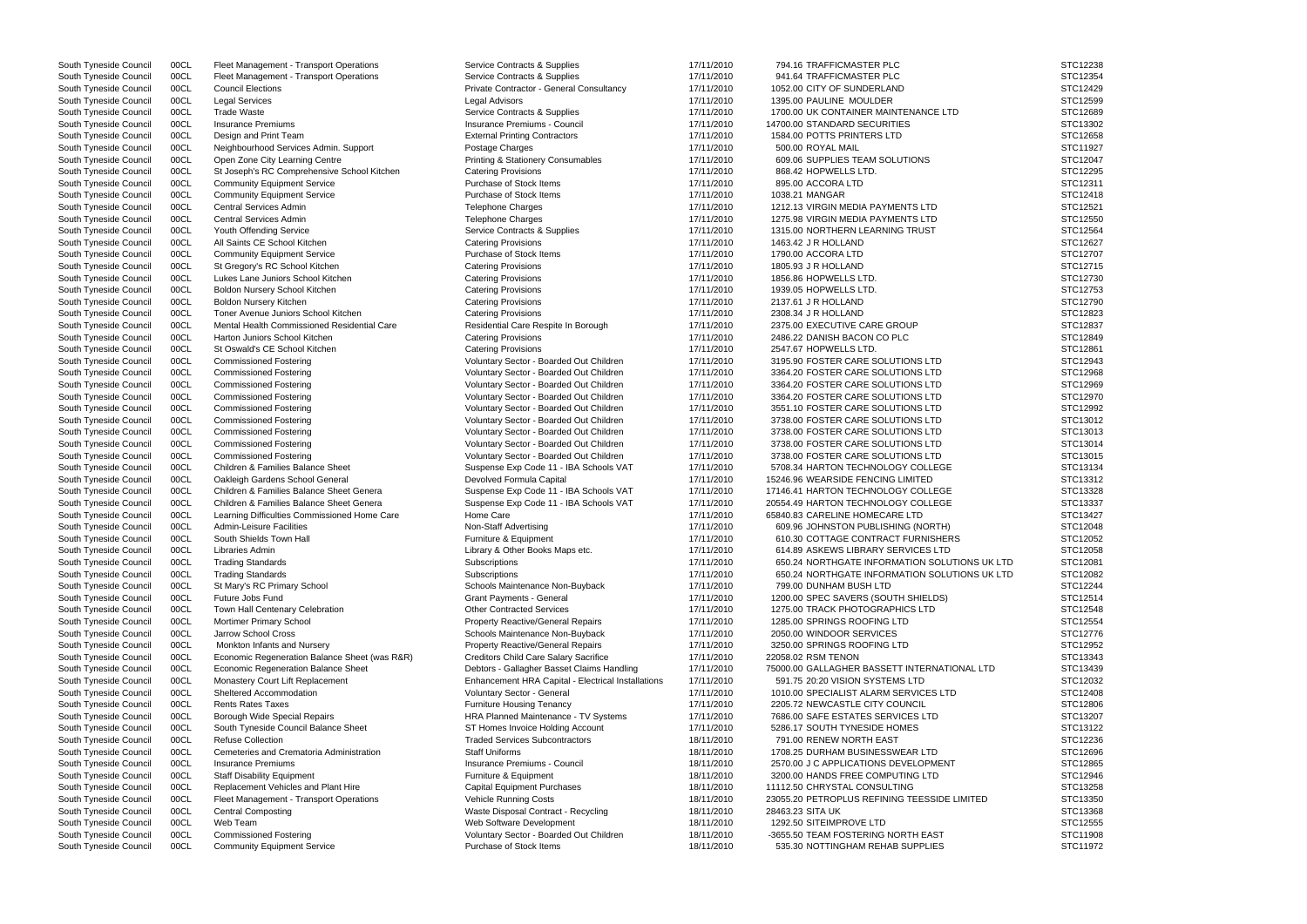| South Tyneside Council | 00CL | Safeguarding Adults                                                                | Staff & Members Training                    | 18/11/2010 | 550.00 C HARBOTTLE                              | STC11991 |
|------------------------|------|------------------------------------------------------------------------------------|---------------------------------------------|------------|-------------------------------------------------|----------|
| South Tyneside Council | 00CL | Neighbourhood Services Admin. Support                                              | Postage Charges                             | 18/11/2010 | 568.00 NEOPOST FINANCE LIMITED                  | STC12011 |
| South Tyneside Council | 00CL | Fostering                                                                          | Private Contractor - General Consultancy    | 18/11/2010 | 700.00 AYMAC CONSULTING                         | STC12128 |
| South Tyneside Council | 00CL | Section 17 Payments (Central)                                                      | <b>Client Travel &amp; Subsistence</b>      | 18/11/2010 | 744.00 BORDERLINE TAXIS                         | STC12180 |
| South Tyneside Council | 00CL | <b>Community Equipment Service</b>                                                 | Purchase of Stock Items                     | 18/11/2010 | 747.48 NOTTINGHAM REHAB SUPPLIES                | STC12182 |
| South Tyneside Council | 00CL | <b>Whitburn Juniors School</b>                                                     | <b>Catering Provisions</b>                  | 18/11/2010 | 1221.89 JW RAE BAKER & CONFECTIONER             | STC12525 |
| South Tyneside Council | 00CL | <b>Education Asset Management</b>                                                  |                                             |            |                                                 | STC12822 |
|                        |      |                                                                                    | <b>Property Reactive/General Repairs</b>    | 18/11/2010 | 2300.00 JOHN HELLENS (CONTRACTS) LTD            |          |
| South Tyneside Council | 00CL | <b>Training of Childcare Workers</b>                                               | Staff & Members Training                    | 18/11/2010 | 2900.00 JIGSAW THERAPY SERVCIES                 | STC12904 |
| South Tyneside Council | 00CL | Learning difficulties Commissioned Residential Care                                | Residential Care Out of Borough             | 18/11/2010 | 3003.20 BARNARDOS NORTH EAST                    | STC12921 |
| South Tyneside Council | 00CL | <b>Commissioned Fostering</b>                                                      | Voluntary Sector - Boarded Out Children     | 18/11/2010 | 3588.48 TEAM FOSTERING NORTH EAST               | STC12996 |
| South Tyneside Council | 00CL | <b>Commissioned Fostering</b>                                                      | Voluntary Sector - Boarded Out Children     | 18/11/2010 | 3588.48 TEAM FOSTERING NORTH EAST               | STC12997 |
| South Tyneside Council | 00CL | <b>Commissioned Fostering</b>                                                      | Voluntary Sector - Boarded Out Children     | 18/11/2010 | 3588.48 TEAM FOSTERING NORTH EAST               | STC12998 |
| South Tyneside Council | 00CL | <b>Commissioned Fostering</b>                                                      | Voluntary Sector - Boarded Out Children     | 18/11/2010 | 3655.50 TEAM FOSTERING NORTH EAST               | STC13005 |
| South Tyneside Council | 00CL | <b>Commissioned Fostering</b>                                                      | Voluntary Sector - Boarded Out Children     | 18/11/2010 | 3655.50 TEAM FOSTERING NORTH EAST               | STC13006 |
| South Tyneside Council | 00CL | Out of Area Placements                                                             | Voluntary Sector - Boarded Out Children     | 18/11/2010 | 3750.00 CHILDRENS FAMILY TRUST                  | STC13018 |
| South Tyneside Council | 00CL | <b>Commissioned Fostering</b>                                                      | Voluntary Sector - Boarded Out Children     | 18/11/2010 | 3777.35 TEAM FOSTERING NORTH EAST               | STC13023 |
| South Tyneside Council | 00CL | <b>Commissioned Fostering</b>                                                      | Voluntary Sector - Boarded Out Children     | 18/11/2010 | 3777.35 TEAM FOSTERING NORTH EAST               | STC13024 |
|                        | 00CL | <b>Commissioned Fostering</b>                                                      | Voluntary Sector - Boarded Out Children     | 18/11/2010 | 3777.35 TEAM FOSTERING NORTH EAST               | STC13025 |
| South Tyneside Council |      |                                                                                    |                                             |            |                                                 | STC13026 |
| South Tyneside Council | 00CL | <b>Commissioned Fostering</b>                                                      | Voluntary Sector - Boarded Out Children     | 18/11/2010 | 3777.35 TEAM FOSTERING NORTH EAST               |          |
| South Tyneside Council | 00CL | <b>Commissioned Fostering</b>                                                      | Voluntary Sector - Boarded Out Children     | 18/11/2010 | 3777.35 TEAM FOSTERING NORTH EAST               | STC13027 |
| South Tyneside Council | 00CL | <b>Commissioned Fostering</b>                                                      | Voluntary Sector - Boarded Out Children     | 18/11/2010 | 3777.35 TEAM FOSTERING NORTH EAST               | STC13028 |
| South Tyneside Council | 00CL | <b>Commissioned Fostering</b>                                                      | Voluntary Sector - Boarded Out Children     | 18/11/2010 | 3777.35 TEAM FOSTERING NORTH EAST               | STC13029 |
| South Tyneside Council | 00CL | <b>Commissioned Fostering</b>                                                      | Voluntary Sector - Boarded Out Children     | 18/11/2010 | 3777.35 TEAM FOSTERING NORTH EAST               | STC13030 |
| South Tyneside Council | 00CL | Toner Avenue Primary School Window Replacement                                     | <b>Capital Enhancement Costs</b>            | 18/11/2010 | 4010.00 WINDOOR SERVICES                        | STC13055 |
| South Tyneside Council | 00CL | Adoption                                                                           | Foster Carers Other Fees & Expenses         | 18/11/2010 | 5000.00 WRINGTON C & E PRIMARY SCHOOL           | STC13106 |
| South Tyneside Council | 00CL | Children with Disability Team                                                      | <b>Client Travel &amp; Subsistence</b>      | 18/11/2010 | 7041.00 C D PASSENGER SERVICES                  | STC13175 |
| South Tyneside Council | 00CL | <b>Commissioned Fostering</b>                                                      | Voluntary Sector - Boarded Out Children     | 18/11/2010 | 7554.39 TEAM FOSTERING NORTH EAST               | STC13202 |
| South Tyneside Council | 00CL | <b>Commissioned Fostering</b>                                                      | Voluntary Sector - Boarded Out Children     | 18/11/2010 | 7554.70 TEAM FOSTERING NORTH EAST               | STC13203 |
| South Tyneside Council | 00CL | <b>Commissioned Fostering</b>                                                      | Voluntary Sector - Boarded Out Children     | 18/11/2010 | 7750.00 TEAM FOSTERING NORTH EAST               | STC13209 |
|                        | 00CL | Learning Difficulties Commissioned Home Care                                       | Home Care                                   | 18/11/2010 | 14080.03 LS CARE LIMITED                        | STC13298 |
| South Tyneside Council |      |                                                                                    |                                             |            |                                                 |          |
| South Tyneside Council | 00CL | <b>Bramble Court Extra Care</b>                                                    | Extra Care Sheltered Accommodation          | 18/11/2010 | 25390.73 CARE UK HOMECARE                       | STC13360 |
| South Tyneside Council | 00CL | Learning Difficulties Resettlement Residential Care                                | Supported Living                            | 18/11/2010 | 46730.75 NORTHUMBERLAND TYNE AND WEAR NHS TRUST | STC13405 |
| South Tyneside Council | 00CL | Perth Green Children's Centre                                                      | <b>Property Reactive/General Repairs</b>    | 18/11/2010 | 580.70 WINDOOR SERVICES                         | STC12021 |
| South Tyneside Council | 00CL | <b>Monkton Stadium</b>                                                             | Non Contract Maintenance of Land            | 18/11/2010 | 765.00 SGM (UK) LIMITED                         | STC12217 |
| South Tyneside Council | 00CL | <b>Chuter Ede Children's Centre</b>                                                | <b>Property Reactive/General Repairs</b>    | 18/11/2010 | 923.68 SPRINGS ROOFING LTD                      | STC12349 |
| South Tyneside Council | 00CL | Mortimer Comprehensive School                                                      | Schools Maintenance Non-Buyback             | 18/11/2010 | 1460.40 SPRINGS ROOFING LTD                     | STC12626 |
| South Tyneside Council | 00CL | Lawe Top South Shields Playbuild                                                   | Capital Advisors & Consultants Fees         | 18/11/2010 | 1602.00 20:20 VISION SYSTEMS LTD                | STC12662 |
| South Tyneside Council | 00CL | Rechargeable Salaries Boldon Children's Centre                                     | Letting of Other Premises                   | 18/11/2010 | 3436.50 MITIE PFI LTD                           | STC12977 |
| South Tyneside Council | 00CL | Oakleigh Gardens School                                                            | Schools Maintenance Non-Buyback             | 18/11/2010 | 4429.00 ROADLITE INSTALLATIONS LTD              | STC13077 |
| South Tyneside Council | 00CL | Harton Staithes - Riverside Regeneration                                           | Capital Advisors & Consultants Fees         | 18/11/2010 | 6929.91 EVERSHEDS                               | STC13171 |
| South Tyneside Council | 00CL | <b>Hedworthfield Children's Centre</b>                                             | <b>Property Planned Maintenance</b>         | 18/11/2010 | 8908.03 COOL BREEZE LTD                         | STC13234 |
|                        |      |                                                                                    |                                             |            |                                                 |          |
| South Tyneside Council | 00CL | Housing Revenue Account Client Monitoring Team                                     | HRA Reactive Repairs - STH Client Recharges | 18/11/2010 | 15653.44 SOUTH TYNESIDE HOMES                   | STC13314 |
| South Tyneside Council | 00CL | Investment Administration and Management                                           | <b>Members Training</b>                     | 18/11/2010 | 2026.82 THE TRAVEL BUREAU                       | STP38    |
| South Tyneside Council | 00CL | Engineering Works - Highways                                                       | <b>Traded Services Subcontractors</b>       | 19/11/2010 | 665.55 NORTHUMBRIAN ROADS LTD                   | STC12106 |
| South Tyneside Council | 00CL | <b>Energy Recharges</b>                                                            | <b>Electricity Charges</b>                  | 19/11/2010 | 728.87 BRITISH GAS                              | STC12160 |
| South Tyneside Council | 00CL | Engineering Works - Highways                                                       | <b>Traded Services Subcontractors</b>       | 19/11/2010 | 811.26 NORTHUMBRIAN ROADS LTD                   | STC12252 |
| South Tyneside Council | 00CL | Area Based Grant Recycling Personalisation                                         | <b>Other Government Grants</b>              | 19/11/2010 | 920.72 GROUNDWORK SOUTH TYNESIDE AND NEWCASTLE  | STC12345 |
| South Tyneside Council | 00CL | <b>Coroners Service</b>                                                            | <b>Medical Services</b>                     | 19/11/2010 | 968.00 DR J D HEMMING                           | STC12372 |
| South Tyneside Council | 00CL | Area Based Grant Recycling - Changing Mindset                                      | <b>Other Government Grants</b>              | 19/11/2010 | 1205.67 GROUNDWORK SOUTH TYNESIDE AND NEWCASTLE | STC12516 |
| South Tyneside Council | 00CL | <b>Energy Recharges</b>                                                            | <b>Electricity Charges</b>                  | 19/11/2010 | 1644.61 BRITISH GAS                             | STC12675 |
| South Tyneside Council | 00CL | <b>Energy Recharges</b>                                                            | Gas Charges                                 | 19/11/2010 | 1680.98 BRITISH GAS                             | STC12685 |
| South Tyneside Council | 00CL | Area Based Grant Recycling Personalisation Ser                                     | <b>Other Government Grants</b>              | 19/11/2010 | 1681.76 GROUNDWORK SOUTH TYNESIDE AND NEWCASTLE | STC12686 |
|                        |      |                                                                                    |                                             |            |                                                 | STC12850 |
| South Tyneside Council | 00CL | <b>Energy Recharges</b>                                                            | <b>Electricity Charges</b>                  | 19/11/2010 | 2490.21 BRITISH GAS                             |          |
| South Tyneside Council | 00CL | Grounds Maintenance Control Account                                                | Routine Contract Ground Maintenance         | 19/11/2010 | 2896.00 ISS FACILITY SERVICES LTD               | STC12903 |
| South Tyneside Council | 00CL | <b>Energy Recharges</b>                                                            | <b>Electricity Charges</b>                  | 19/11/2010 | 3035.09 BRITISH GAS                             | STC12924 |
| South Tyneside Council | 00CL | Area Based Grant Recycling Personalisation                                         | <b>Other Government Grants</b>              | 19/11/2010 | 3400.90 GROUNDWORK SOUTH TYNESIDE AND NEWCASTLE | STC12973 |
| South Tyneside Council | 00CL | Area Based Grant Recycling Community Environmental Caretal Other Government Grants |                                             | 19/11/2010 | 4175.77 GROUNDWORK SOUTH TYNESIDE AND NEWCASTLE | STC13064 |
| South Tyneside Council | 00CL | <b>Energy Recharges</b>                                                            | <b>Electricity Charges</b>                  | 19/11/2010 | 4505.20 BRITISH GAS                             | STC13084 |
| South Tyneside Council | 00CL | Energy Recharges                                                                   | <b>Electricity Charges</b>                  | 19/11/2010 | 4979.12 BRITISH GAS                             | STC13102 |
| South Tyneside Council | 00CL | Grounds Maintenance Control Account                                                | <b>Routine Contract Ground Maintenance</b>  | 19/11/2010 | 5092.40 ISS FACILITY SERVICES LTD               | STC13113 |
| South Tyneside Council | 00CL | Grounds Maintenance Control Account                                                | Routine Contract Ground Maintenance         | 19/11/2010 | 5092.40 ISS FACILITY SERVICES LTD               | STC13114 |
| South Tyneside Council | 00CL | <b>Energy Recharges</b>                                                            | <b>Electricity Charges</b>                  | 19/11/2010 | 5125.95 BRITISH GAS                             | STC13116 |
|                        | 00CL |                                                                                    | <b>Other Government Grants</b>              | 19/11/2010 | 5153.19 GROUNDWORK SOUTH TYNESIDE AND NEWCASTLE | STC13118 |
| South Tyneside Council |      | Area Based Grant Recycling Personalisation Ser                                     |                                             |            |                                                 |          |
| South Tyneside Council | 00CL | Area Based Grant Recycling Personalisation Ser                                     | <b>Other Government Grants</b>              | 19/11/2010 | 5161.86 GROUNDWORK SOUTH TYNESIDE AND NEWCASTLE | STC13119 |
| South Tyneside Council | 00CL | <b>Energy Recharges</b>                                                            | <b>Electricity Charges</b>                  | 19/11/2010 | 5574.30 BRITISH GAS                             | STC13130 |
| South Tyneside Council | 00CL | <b>Energy Recharges</b>                                                            | <b>Electricity Charges</b>                  | 19/11/2010 | 5719.25 BRITISH GAS                             | STC13136 |
| South Tyneside Council | 00CL | Housing Footpath & Roadway Repairs                                                 | Roads Reactive Repairs                      | 19/11/2010 | 7933.86 WILLOWCRETE MANUFACTURING CO LTD        | STC13216 |

|                | STC11991 |
|----------------|----------|
|                | STC12011 |
|                | STC12128 |
|                | STC12180 |
|                |          |
|                | STC12182 |
|                | STC12525 |
|                | STC12822 |
|                | STC12904 |
|                | STC12921 |
|                |          |
|                | STC12996 |
|                | STC12997 |
|                | STC12998 |
|                | STC13005 |
|                | STC13006 |
|                |          |
|                | STC13018 |
|                | STC13023 |
|                | STC13024 |
|                | STC13025 |
|                |          |
|                | STC13026 |
|                | STC13027 |
|                | STC13028 |
|                | STC13029 |
|                | STC13030 |
|                | STC13055 |
|                |          |
|                | STC13106 |
|                | STC13175 |
|                | STC13202 |
|                | STC13203 |
|                |          |
|                | STC13209 |
|                | STC13298 |
|                | STC13360 |
| <b>STRUST</b>  | STC13405 |
|                | STC12021 |
|                |          |
|                | STC12217 |
|                | STC12349 |
|                | STC12626 |
|                | STC12662 |
|                | STC12977 |
|                |          |
|                | STC13077 |
|                | STC13171 |
|                | STC13234 |
|                | STC13314 |
|                | STP38    |
|                |          |
|                | STC12106 |
|                | STC12160 |
|                | STC12252 |
| <b>WCASTLE</b> | STC12345 |
|                | STC12372 |
| <b>WCASTLE</b> | STC12516 |
|                |          |
|                | STC12675 |
|                | STC12685 |
| <b>WCASTLE</b> | STC12686 |
|                | STC12850 |
|                | STC12903 |
|                |          |
|                | STC12924 |
| <b>WCASTLE</b> | STC12973 |
| <b>WCASTLE</b> | STC13064 |
|                | STC13084 |
|                | STC13102 |
|                |          |
|                | STC13113 |
|                | STC13114 |
|                | STC13116 |
| <b>WCASTLE</b> | STC13118 |
| <b>WCASTLE</b> | STC13119 |
|                |          |
|                | STC13130 |
|                | STC13136 |
|                | STC13216 |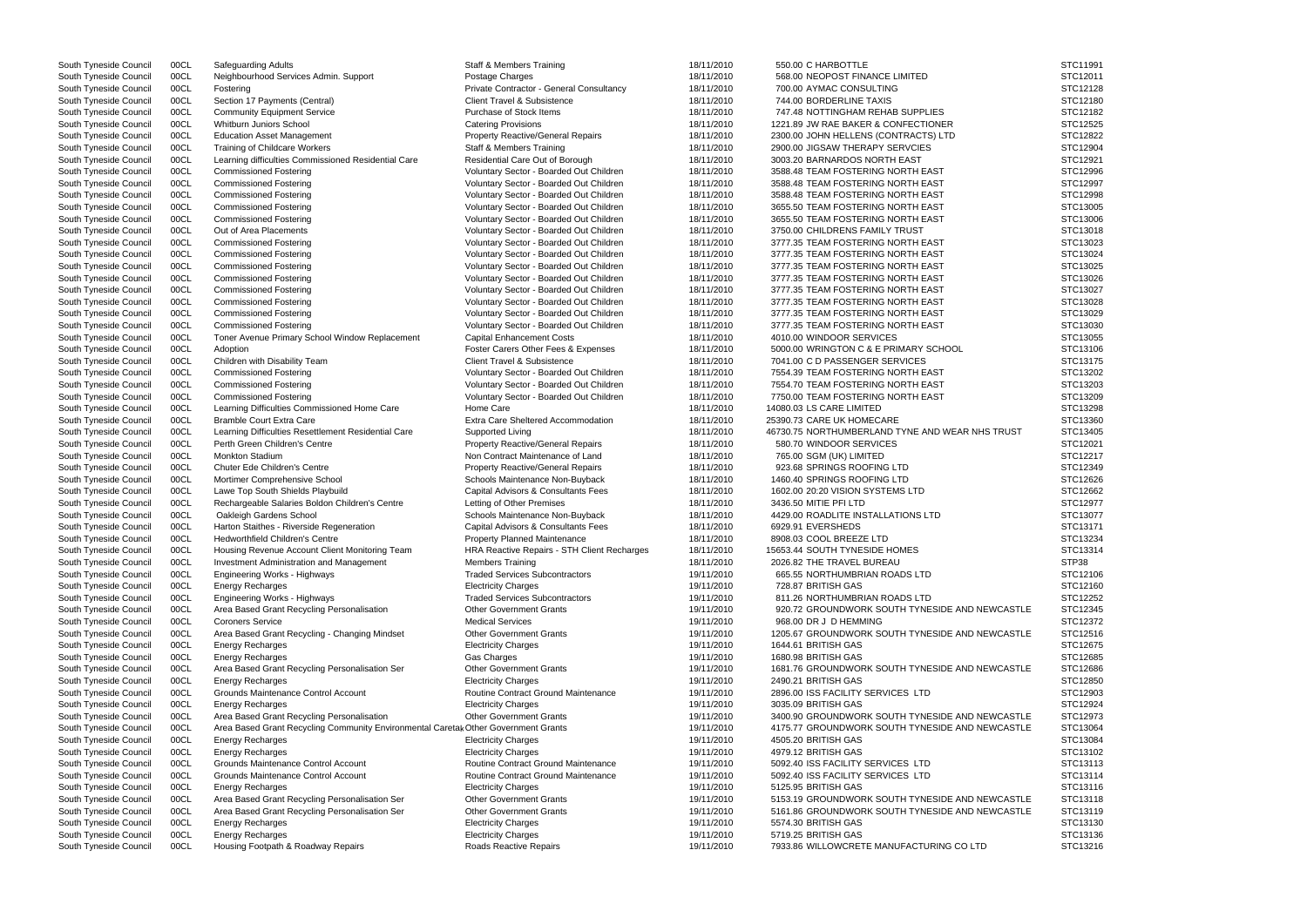South Tyneside Council COCL Transforming our Primary Schools Albert Elliott primary Whitele Capital Construction Costs 19/11/2010 97324.00 INSPIREDSPACES STAG LIMITED STC13452 South Tyneside Council 00CL Area Based Grant Recycling - Changing Mindset Other Government Grants 19/11/2010 12207.67 GROUNDWORK SOUTH TYNESIDE AND NE South Tyneside Council 00CL Area Based Grant Recycling Personalisation Ser **Other Government Grants** 19/11/2010 13451.22 GROUNDWORK SOUTH TYNESIDE AND NEW South Tyneside Council 00CL Building Cleaning Don Dixon Drive S.A Other Government Grants 19/11/2010 13669.20 GROUNDWORK SOUTH TYNESIDE AND NEW South Tyneside Council 00CL Energy Recharges 19/11/2010 13689.11 BRITISH GAS STC13295 South Tyneside Council 00CL Energy Recharges 19/11/2010 14705.23 BRITISH GAS STC13303 STC13303 South Tyneside Council 00CL Energy Recharges 19/11/2010 14985.58 BRITISH GAS STC13308 South Tyneside Council 00CL Energy Recharges 25923.29 BRITISH GAS STC13361 STC13361 South Tyneside Council 00CL Energy Recharges Electricity Charges 19/11/2010 32406.98 BRITISH GAS STC13382 South Tyneside Council 00CL Performance Reward Grant Capital Crant Capital Grants to Third Parties 19/11/2010 62901.00 SOUTH TYNESIDE PRIMARY CARE TRUST South Tyneside Council 00CL Web Team Web Software Development 19/11/2010 6062.00 ROL SOLUTIONS LTD STC13149 South Tyneside Council 00CL Boldon Children's Centre Nursery examples Printing & Stationery Consumables 19/11/2010 511.15 THE DANWOOD GROUP LTD South Tyneside Council 00CL Physical Disability & Sensory Service Client Travel & Subsistence 19/11/2010 560.00 OCEAN HOTELS LTD South Tyneside Council COCL Central Services Admin Nature 19/11/2010 571.06 CANON (UK) LTD STC12012 STC12012 STC12012 South Tyneside Council COCL Asylum Seeker-Families (STC12112 Electricity Charges 19/11/2010 680.43 BRITISH GAS STC12112 South Tyneside Council 00CL Commissioned Fostering The State of Coluntary Sector - Boarded Out Children 19/11/2010 702.00 SWIIS FOSTER CARE LTD South Tyneside Council 00CL Boldon Nursery Kitchen Catering Provisions Catering Provisions 19/11/2010 716.87 R MANNERS AND SONS LTD South Tyneside Council 00CL St Joseph's RC Comprehensive School Kitchen Catering Provisions Catering Provisions 19/11/2010 757.89 R MANNERS AND SONS LTD SONS LTD SOUNT AT STAGE AND SONS LTD SOUNT AT STAGE AND SONS LTD STEI OOCL Commissioned Fostering Council 2000 Voluntary Sector - Boarded Out Children 19/11/2010 820.00 SWIIS FOSTER CARE LTD South Tyneside Council 00CL Commissioned Fostering Commissioned Fostering Voluntary Sector - Boarded Out Children 19/11/2010 901.00 SWIIS FOSTER CARE LTD South Tyneside Council 00CL Commissioned Fostering variable voluntary Sector - Boarded Out Children 19/11/2010 901.00 SWIIS FOSTER CARE LTD South Tyneside Council 00CL Commissioned Fostering COM State Commissioned Fostering Voluntary Sector - Boarded Out Children 19/11/2010 901.00 SWIIS FOSTER CARE LTD South Tyneside Council 00CL Commissioned Fostering COM States and Municary Sector - Boarded Out Children 19/11/2010 901.00 SWIIS FOSTER CARE LTD South Tyneside Council 00CL Commissioned Fostering Commissioned Fostering Voluntary Sector - Boarded Out Children 19/11/2010 911.00 SWIIS FOSTER CARE LTD South Tyneside Council 00CL Commissioned Fostering **Suppleman Sector - Soundary Sector - Boarded Out Children** 19/11/2010 911.00 SWIIS FOSTER CARE LTD South Tyneside Council 00CL Commissioned Fostering COM State Commissioned Fostering Commissioned Fostering Council Voluntary Sector - Boarded Out Children 19/11/2010 911.00 SWIIS FOSTER CARE LTD South Tyneside Council COOL Community Equipment Service **Purchase of Stock Items 19/11/2010** 945.00 ACCORA LTD STC12357 South Tyneside Council 00CL Westoe Crown Kitchen Catering Provisions Catering Provisions 19/11/2010 1082.12 R MANNERS AND SONS LTD South Tyneside Council 00CL Commissioned Fostering COM States and Mountary Sector - Boarded Out Children 19/11/2010 1091.00 SWIIS FOSTER CARE LTD South Tyneside Council 00CL Commissioned Fostering The State of Coluntary Sector - Boarded Out Children 19/11/2010 1091.00 SWIIS FOSTER CARE LTD South Tyneside Council 00CL Commissioned Fostering Commissioned Fostering Voluntary Sector - Boarded Out Children 19/11/2010 1091.00 SWIIS FOSTER CARE LTD South Tyneside Council 00CL Commissioned Fostering variable voluntary Sector - Boarded Out Children 19/11/2010 1230.00 SWIIS FOSTER CARE LTD South Tyneside Council 00CL Central Services Admin 1976 1976 1977 Telephone Charges 19/11/2010 1266.39 VIRGIN MEDIA PAYMENTS LTD South Tyneside Council 00CL Visually Impaired Service Classroom/Pupil Support Classroom/Pupil Support 19/11/2010 1350.00 SECOND SIGHT (SERVICES) UK LTD South Tyneside Council 00CL Commissioned Fostering Commissioned Fostering Voluntary Sector - Boarded Out Children 19/11/2010 1369.00 SWIIS FOSTER CARE LTD South Tyneside Council 00CL Older People Commissioned Home Care Home Support Nume Support 19/11/2010 1812.72 THOMPSON PARK HOMECARE SERVICES South Tyneside Council 00CL Asylum Seeker-Families Gas Charges 19/11/2010 2383.79 BRITISH GAS STC12839 South Tyneside Council 00CL Out of Area Placements Council Council Council Voluntary Sector - Boarded Out Children 19/11/2010 2496.00 NEW HORIZONS CHILDCARE LIMITED South Tyneside Council 00CL Training - Adults Staff & Members Training Staff & Members Training 19/11/2010 3225.00 UNIVERSITY OF NORTHUMBRIA AT NEWCASTLE STC. South Tyneside Council 00CL Older People Commissioned Residential Care Residential Care Dementia In Borough 19/11/2010 4490.00 NEEDHAM COURT CARE HOME South Tyneside Council 00CL Community Equipment Service **Purchase of Stock Items** 19/11/2010 5970.00 ACCORA LTD South Tyneside Council 00CL Community Learning Disability Team Client and Staff Travel 19/11/2010 8261.80 THE TRAVEL BUREAU South Tyneside Council COCL Wider Family Learning Contain Community Crant Payments - General Country 19/11/2010 9500.71 HELIX ARTS LTD STC13245 South Tyneside Council COCL Children with Disability Team Agency Staff - Non-Teachers 19/11/2010 51811.63 COMENSURA LTD STC13414 South Tyneside Council 00CL Harton 16-19 Building Schools for the Future Capital Construction Costs 19/11/2010 466829.00 INSPIREDSPACES STAG LIMITED South Tyneside Council 00CL Hebburn Comprehensive Building Schools for the Future Capital Construction Costs 19/11/2010 484013.00 INSPIREDSPACES STAG LIMITED South Tyneside Council 00CL Transforming our Primary Schools Harton Primary Capital Construction Costs 19/11/2010 898806.00 INSPIREDSPACES STAG LIMITED South Tyneside Council 00CL Harton Staithes - Riverside Regeneration Non-Staff Advertising Non-Staff Advertising 19/11/2010 500.00 JOHNSTON PUBLISHING (NORTH) South Tyneside Council 00CL South Shields Town Hall **Property Reactive/General Repairs** 19/11/2010 509.70 WINDOOR SERVICES South Tyneside Council 00CL Homelessness - General Fund Bed & Breakfast Accommodation 19/11/2010 525.00 REDACTED COMMERCIALLY SENSITIVE South Tyneside Council 00CL Homelessness - General Fund Bed & Breakfast Accommodation 19/11/2010 525.00 REDACTED COMMERCIALLY SENSITIVE South Tyneside Council 00CL Homelessness - General Fund Bed & Breakfast Accommodation 19/11/2010 525.00 REDACTED COMMERCIALLY SENSITIVE South Tyneside Council 00CL Primrose Children's Centre **Property Reactive/General Repairs** 19/11/2010 761.29 RING READY 2007 LTD South Tyneside Council COCL Temple Park Centre Bar Resaleable Items 2009 (19/11/2010 775.83 HEINEKEN UK LTD STC12225 South Tyneside Council 00CL Temple Park Centre **Reseaux Centre Resaleable Items** 19/11/2010 851.00 J P LENNARD LIMITED South Tyneside Council 00CL Libraries Admin 1999 1999 (Library & Other Books Maps etc. 19/11/2010 852.00 REED BUSINESS INFORMATION LTD South Tyneside Council 00CL Monkton Stadium Non Contract Maintenance of Land 19/11/2010 918.00 SGM (UK) LIMITED South Tyneside Council 00CL Foreshores examples and the property Reactive/General Repairs 19/11/2010 979.16 WILLOWCRETE MANUFACTURING CO LTD South Tyneside Council 00CL Hedworth Lane Primary School School Schools Maintenance Non-Buyback 19/11/2010 1021.80 RING READY 2007 LTD South Tyneside Council 00CL Future Jobs Fund Carries Council Central Grant Payments - General 19/11/2010 1206.25 TRINITY HOUSE SOCIAL CENTRE South Tyneside Council 00CL Regeneration and Transformation Fund Capital Advisors & Consultants Fees 19/11/2010 1380.00 KING STURGE LLP South Tyneside Council 00CL Hedworth Lane Primary School School Schools Maintenance Non-Buyback 19/11/2010 1710.30 RING READY 2007 LTD South Tyneside Council 00CL Town Hall Centenary Celebration Service Contracts & Supplies 19/11/2010 4500.00 NITELITES South Tyneside Council 00CL Harton Staithes - Riverside Regeneration Capital Advisors & Consultants Fees 19/11/2010 7190.00 TURNER & TOWNSEND South Tyneside Council 00CL Supporting People into Work (Headway) Grant Payments - General 19/11/2010 8416.30 GROUNDWORK SOUTH TYNESIDE AND NE South Tyneside Council 00CL Tyne Gateway Capital Advisors & Consultants Fees 19/11/2010 14437.20 TURNER & TOWNSEND

South Tyneside Council 00CL Energy Recharges 19/11/2010 11274.52 BRITISH GAS STC13261 STC13261

|             | STC13261             |
|-------------|----------------------|
| WCASTLE     | STC13274             |
| WCASTLE     | STC13292             |
| WCASTLE     | STC13294             |
|             | STC13295             |
|             | STC13303             |
|             | STC13308             |
|             | STC13361             |
|             | STC13382             |
|             | STC13425             |
|             | STC13149             |
|             | STC11944             |
|             | STC12002             |
|             | STC12012             |
|             | STC12112             |
|             | STC12133             |
|             | STC12148             |
|             | STC12209             |
|             | STC12261             |
|             | STC12325             |
|             | STC12326             |
|             | STC12327             |
|             | STC12328             |
|             | STC12339             |
|             | STC12340             |
|             | STC12341             |
|             | STC12357             |
|             | STC12440             |
|             | STC12448             |
|             | STC12449             |
|             | STC12450             |
|             | STC12530             |
|             | STC12547             |
|             | STC12580             |
|             | STC12588             |
|             | STC12719             |
|             | STC12839             |
|             | STC12852             |
| <b>STLE</b> | STC12948             |
|             | STC13081             |
|             | STC13144             |
|             | STC13226             |
|             | STC13245             |
|             | STC13414<br>STC13452 |
|             | STC13478             |
|             | STC13479             |
|             | STC13480             |
|             | STC11928             |
|             | STC11941             |
|             | STC11964             |
|             | STC11965             |
|             | STC11966             |
|             | STC12213             |
|             | STC12225             |
|             | STC12285             |
|             | STC12286             |
|             | STC12344             |
|             | STC12376             |
|             | STC12413             |
|             | STC12518             |
|             | STC12595             |
|             | STC12697             |
|             | STC13083             |
|             | STC13184             |
| WCASTLE     | STC13228             |
|             | STC13300             |
|             |                      |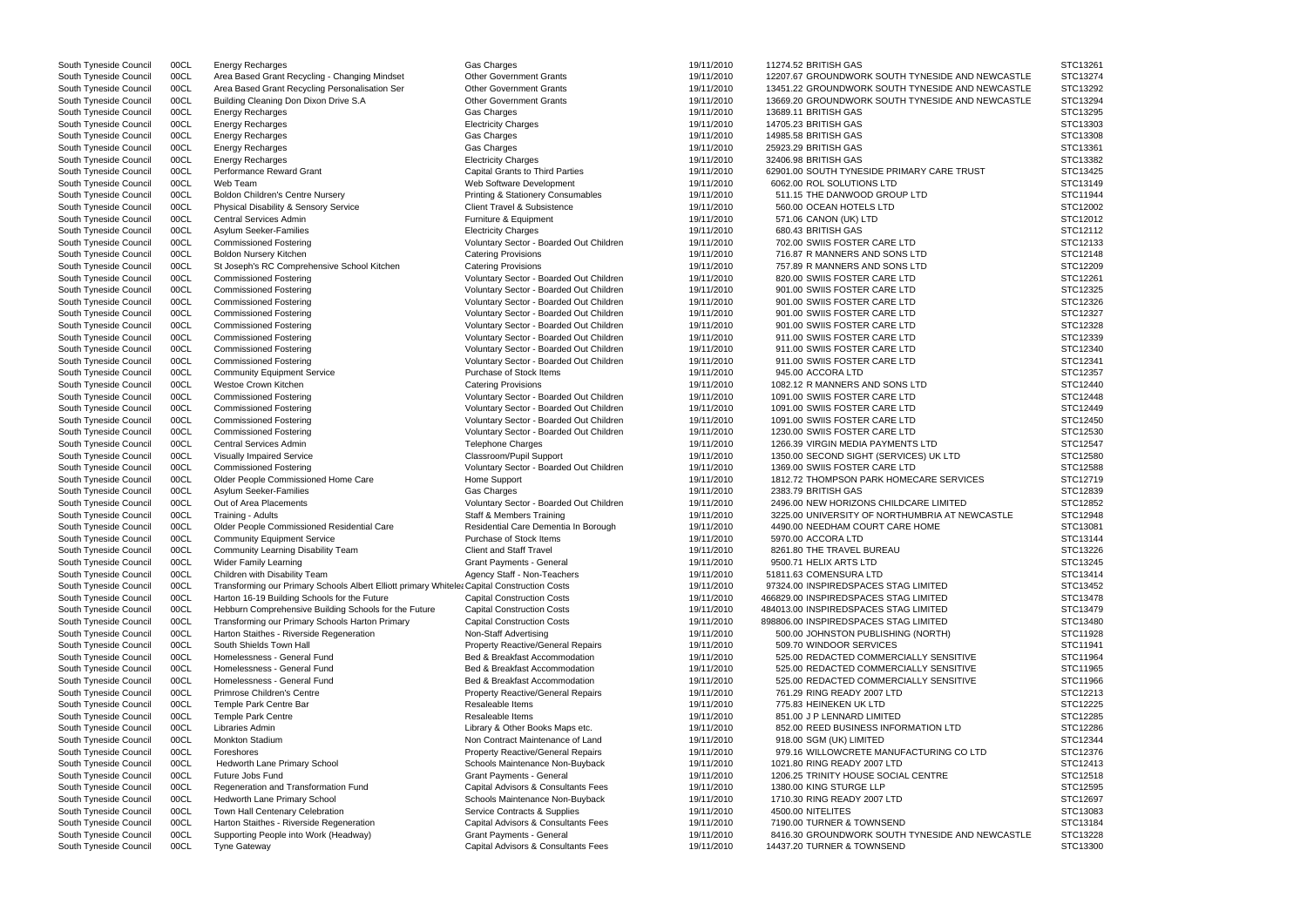South Tyneside Council 00CL ICT Development Capital Computer Software Capital Computer Software 19/11/2010 6885.35 IBS OPENSYSTEMS (UK) LTD STC13170 South Tyneside Council 00CL Central Admin Holding Account Finance Recharges Finance Recharges 19/11/2010 30959.25 BT GLOBAL SERVICES STC13376 South Tyneside Council 00CL Investment Administration and Management Stationery and External Printing 21/11/2010 1350.00 THE STUDIO STUNTDOUBLE STP37 South Tyneside Council 00CL Investment Administration and Management Stationery and External Printing 21/11/2010 638.00 THE STUDIO STUNTDOUBLE STP36 South Tyneside Council 00CL Civic Duties Event Catering 22/11/2010 545.00 CHEF DE PARTIE STC11979 South Tyneside Council 00CL Traffic Management Comment Roads Planned Maintenance 22/11/2010 617.02 NORTHUMBRIAN ROADS LTD STC12061 South Tyneside Council 00CL Fleet Management - Transport Operations Hire of Plant Hire of Plant 22/11/2010 664.29 WERNICK HIRE LIMITED STC12095 South Tyneside Council 00CL Fleet Management - Transport Operations Hire of Plant Hire of Plant 22/11/2010 664.29 WERNICK HIRE LIMITED STC12096 South Tyneside Council 00CL Fleet Management - Transport Operations Hire of Plant Hire of Plant 22/11/2010 664.29 WERNICK HIRE LIMITED STC12097 South Tyneside Council 00CL Fleet Management - Transport Operations Hire of Plant Hire of Plant 22/11/2010 664.29 WERNICK HIRE LIMITED STC12098 South Tyneside Council 00CL Fleet Management - Transport Operations Hire of Plant Hire of Plant 22/11/2010 664.29 WERNICK HIRE LIMITED STC12099 South Tyneside Council 00CL Fleet Management - Transport Operations Hire of Plant Hire of Plant 22/11/2010 664.29 WERNICK HIRE LIMITED STC12100 South Tyneside Council 00CL Fleet Management - Transport Operations Hire of Plant Hire of Plant 22/11/2010 664.29 WERNICK HIRE LIMITED STC12101 South Tyneside Council 00CL Fleet Management - Transport Operations Hire of Plant 22/11/2010 708.57 WERNICK HIRE LIMITED STC12136 South Tyneside Council 00CL Fleet Management - Transport Operations Hire of Plant Hire of Plant 22/11/2010 708.57 WERNICK HIRE LIMITED STC12137 South Tyneside Council 00CL Fleet Management - Transport Operations Hire of Plant Hire of Plant 22/11/2010 708.57 WERNICK HIRE LIMITED STC12138 South Tyneside Council 00CL Fleet Management - Transport Operations Hire of Non Operated Vehicles 22/11/2010 1150.00 GULLIVERS TRUCK HIRE LTD STC12475<br>South Tyneside Council 00CL Engineering Works - Highways Traded Service South Tyneside Council 00CL Scheme under £10k Miscellaneous Capital Enhancement Costs 22/11/2010 1628.60 NORTHUMBRIAN ROADS LTD STC12670 South Tyneside Council 00CL Fleet Management - Transport Operations Hire of Non Operated Vehicles 22/11/2010 1700.00 MUNI-SERVE (HIRE) LTD STC12690 South Tyneside Council 00CL Engineering Works - Highways Traded Services Equipment & Materials 22/11/2010 2106.00 HUGH LOGAN ENGINEERING STC12784 South Tyneside Council 00CL Disabled Car Parking Facilities Capital Enhancement Costs 22/11/2010 3030.60 NORTHUMBRIAN ROADS LTD STC12923 South Tyneside Council 00CL Air Quality Management Area Treatments Capital Construction Costs 22/11/2010 3520.00 CASELLA ETI LIMITED STC12985 South Tyneside Council 00CL Other Classified Roads Maintenance **Roads Planned Maintenance** 22/11/2010 5023.76 NORTHUMBRIAN ROADS LTD STC13111 South Tyneside Council 00CL car park improvement measures borough wide Capital Advisors & Consultants Fees 22/11/2010 5828.20 NORTHUMBRIAN ROADS LTD STC13141 South Tyneside Council COCL Design and Print Team **External Printing Contractors** 22/11/2010 681.00 NB GROUP STC12113 South Tyneside Council 00CL Special Educational Needs Transport School Travel Contracts 22/11/2010 512.25 SOUTH TYNESIDE TAXIS AGENCY STC11947 South Tyneside Council 00CL Central Services Admin Postage Charges 22/11/2010 531.00 NEOPOST FINANCE LIMITED STC11967 South Tyneside Council 00CL John Wright Centre Client Travel & Subsistence Client Travel & Subsistence 22/11/2010 587.90 SOUTH TYNESIDE TAXIS AGENCY STC12030 South Tyneside Council 00CL Out of Area Placements **STC12064** Voluntary Sector - Boarded Out Children 22/11/2010 624.00 NEW HORIZONS CHILDCARE LIMITED STC12064 South Tyneside Council 00CL Father James Walsh Centre Client Travel & Subsistence 22/11/2010 653.35 SOUTH TYNESIDE TAXIS AGENCY STC12088 South Tyneside Council 00CL Home to College Transport School Travel Contracts School Travel Contracts 22/11/2010 725.00 SOUTH TYNESIDE TAXIS AGENCY STC12155 South Tyneside Council 00CL Special Educational Needs Transport School Travel Contracts 22/11/2010 734.00 SOUTH TYNESIDE TAXIS AGENCY STC12165 South Tyneside Council 00CL Hampden St Day Care Client Travel & Subsistence 22/11/2010 736.60 SOUTH TYNESIDE TAXIS AGENCY STC12172 South Tyneside Council 00CL Community Learning Disability Team Client Travel & Subsistence 22/11/2010 755.60 SOUTH TYNESIDE TAXIS AGENCY STC12202 South Tyneside Council 00CL Special Educational Needs Transport School Travel Contracts 22/11/2010 757.20 SOUTH TYNESIDE TAXIS AGENCY STC12207 South Tyneside Council 00CL Central Services Admin Postage Charges 22/11/2010 814.75 NEOPOST FINANCE LIMITED STC12255 South Tyneside Council 00CL Community Equipment Service Purchase of Stock Items 22/11/2010 848.30 SIDHIL LTD STC12283 South Tyneside Council 00CL Older People Commissioned Nursing Care Nursing Care Respite In Borough 22/11/2010 1161.20 ASHBOURNE PLC STC12484 South Tyneside Council 00CL Community Equipment Service Purchase of Stock Items 22/11/2010 1454.30 DENBIGHSHIRE COUNTY COUNCIL STC12618 South Tyneside Council 00CL Home to College Transport School Travel Contracts School Travel Contracts 22/11/2010 1460.00 SOUTH TYNESIDE TAXIS AGENCY STC12624 South Tyneside Council 00CL Special Educational Needs Transport School Travel Contracts 22/11/2010 1896.90 SOUTH TYNESIDE TAXIS AGENCY STC12746 South Tyneside Council 00CL Mortimer Community College Schools Learning Equipment 22/11/2010 2672.01 UNITED SOCCER TRIPS STC12875 South Tyneside Council 00CL Aiming High for Disabled Children Client Travel & Subsistence 22/11/2010 2760.00 NORTH EAST AUTISM SOCIETY STC12883 South Tyneside Council 00CL Commissioned Fostering vera vera vera Voluntary Sector - Boarded Out Children 22/11/2010 2772.77 ST CUTHBERTS CARE STC12886 South Tyneside Council 00CL Aiming High for Disabled Children Client Travel & Subsistence 22/11/2010 2832.00 NORTH EAST AUTISM SOCIETY STC12892 South Tyneside Council 00CL Aiming High for Disabled Children Client Travel & Subsistence 22/11/2010 3285.00 NORTH EAST AUTISM SOCIETY STC12953 South Tyneside Council 00CL Special Educational Needs Transport School Travel Contracts 22/11/2010 3299.20 SOUTH TYNESIDE TAXIS AGENCY STC12964 South Tyneside Council 00CL Commissioned Fostering vertex Voluntary Sector - Boarded Out Children 22/11/2010 5545.55 ST CUTHBERTS CARE STC13129 South Tyneside Council 00CL Older People Commissioned Home Care Home Care Home Care 22/11/2010 7225.71 D H HOME CARE STC13193 South Tyneside Council 00CL Connexions Children & Young People Payments to Local Authorities - General 22/11/2010 15787.00 CITY OF SUNDERLAND STC13316 South Tyneside Council 00CL Surestart Bede Capital Capital Enhancement Costs 22/11/2010 43472.47 SURGO CONSTRUCTION STC13403 South Tyneside Council 00CL Economic Regeneration Balance Sheet (was R&R) Expenditure for Reallocation 22/11/2010 -9191.49 SOUTH TYNESIDE HOMES STC11902 South Tyneside Council 00CL Temple Park Centre Catering Catering Provisions Catering Provisions 22/11/2010 518.46 DANISH BACON CO PLC STC11953 South Tyneside Council 00CL Temple Park Centre Vending Vending Vending Machine Stock 22/11/2010 535.10 GLAXO SMITH KLINE CONSUMER HEALTHCARE STC11971 South Tyneside Council 00CL Libraries Admin 2012 2012 22/11/2010 607.07 ASKEWS LIBRARY SERVICES LTD STC12045 South Tyneside Council 00CL Homelessness - General Fund Bed & Breakfast Accommodation 22/11/2010 750.00 REDACTED COMMERCIALLY SENSITIVE STC12189 South Tyneside Council 00CL Asset Management examples and the Property Reactive/General Repairs 22/11/2010 862.95 RING READY 2007 LTD STC12293 South Tyneside Council 00CL Biddick Hall Juniors Mixed School Property Planned Maintenance 22/11/2010 870.00 E J S FABRICATIONS LTD STC12297 South Tyneside Council 00CL International Links **Travel Travel Council 22/11/2010** 1169.44 THE TRAVEL BUREAU STC12489 South Tyneside Council 00CL Hedworthfield Children's Centre Schools Maintenance Non-Buyback 22/11/2010 1200.00 E J S FABRICATIONS LTD STC12515 South Tyneside Council 00CL Playground Inspection & Maintenance Property Reactive/General Repairs 22/11/2010 1298.00 YOUNG CONSTRUCTION SERVICES LTD STC12558 South Tyneside Council 00CL Street Lighting Maintenance Capital Enhancement Costs 22/11/2010 1315.00 ROADLITE INSTALLATIONS LTD STC12565 South Tyneside Council 00CL School Pools General School Travel Contracts School Travel Contracts 22/11/2010 3432.00 COACHLINERS OF TYNESIDE STC12976 South Tyneside Council 00CL Economic Regeneration Balance Sheet (was R&R) Expenditure for Reallocation 22/11/2010 4379.71 SOUTH TYNESIDE HOMES STC13076 South Tyneside Council 00CL Decent Homes Westmoreland Court-High Rise Enhancement HRA Capital - Electrical Installations 22/11/2010 800.00 GOLDSHIELD ELECTRONIC SECURITY STC12246

South Tyneside Council 00CL Equipment Purchased Equipment Purchased Equipment Purchased 19/11/2010 -3150.00 IBS OPENSYSTEMS (UK)LTD STC11909 OOCL Engineering Works - Highways Council 2008 Traded Services Equipment & Materials 22/11/2010 1192.00 BROXAP LIMITED STC12504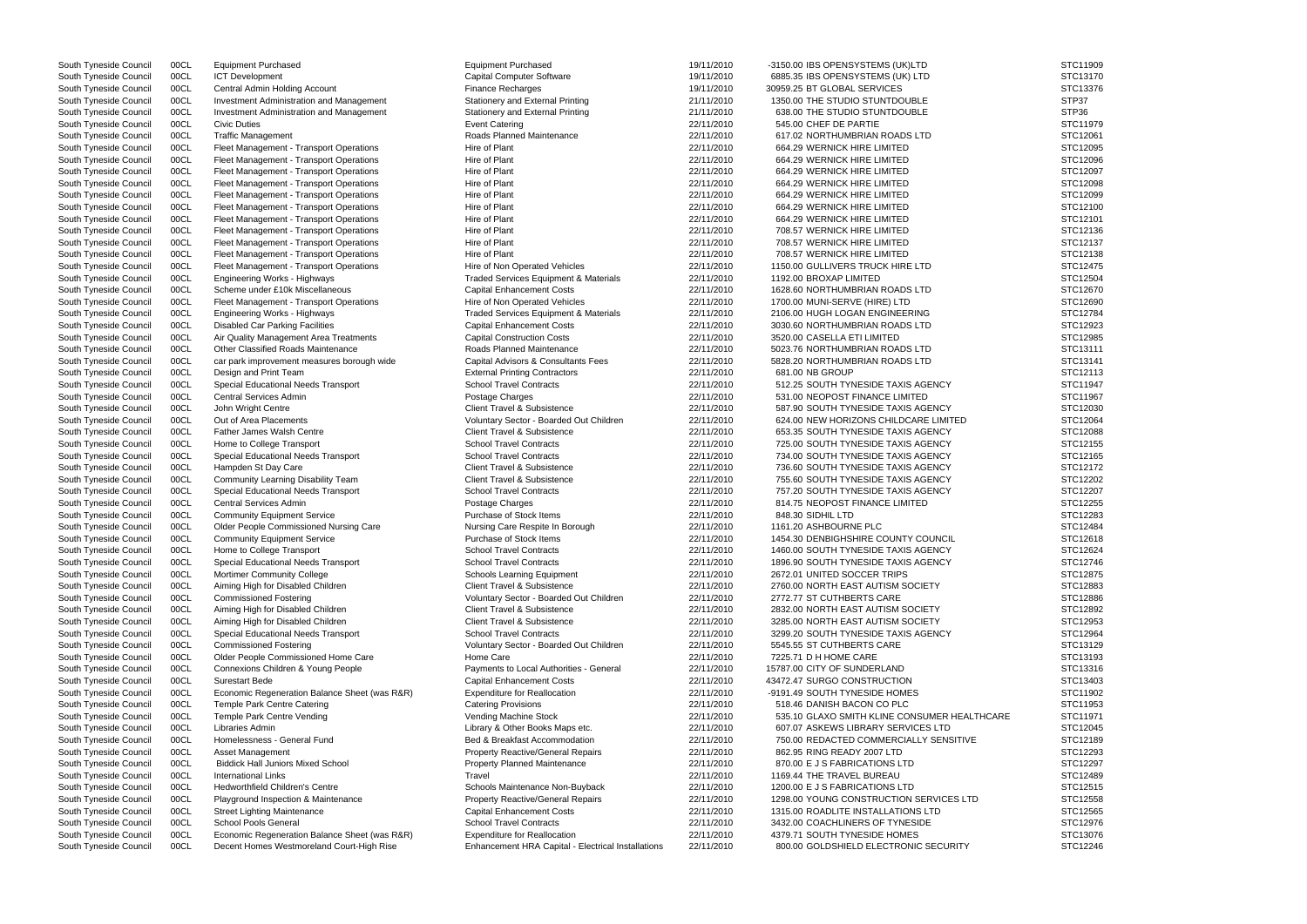South Tyneside Council 00CL Housing Revenue Account Balance Sheet ST Homes Invoice Holding Account 22/11/2010 199376.81 SOUTH TYNESIDE HOMES South Tyneside Council COCL Traffic Management Non-Staff Advertising 23/11/2010 691.06 PEARSONS STC12119 STC12119 South Tyneside Council 00CL Unclassified Roads Maintenance **Roads Planned Maintenance** 23/11/2010 923.60 NORTHUMBRIAN ROADS LTD South Tyneside Council 00CL Other Classified Roads Maintenance **Roads Planned Maintenance** 23/11/2010 2959.94 NORTHUMBRIAN ROADS LTD South Tyneside Council 00CL Out of Area Placements Council Council Council Council Council Council Out On Area Placements Council Council Council Council Council Council Council Council Council Council Council Council Coun South Tyneside Council COCL Community Equipment Service **Purchase of Stock Items 23/11/2010** 557.74 CARE-ABILITY STC11999 STC11999 South Tyneside Council 00CL Fostering external private Contractor - General Consultancy 23/11/2010 650.00 THE VIEWPOINT ORGANISATION LIMITED South Tyneside Council 00CL Boldon Detached Project Client Activities Client Activities 23/11/2010 750.00 CRIMDON PONY WORLD South Tyneside Council 00CL Fostering example and the Private Contractor - General Consultancy 23/11/2010 808.54 AYMAC CONSULTING South Tyneside Council 00CL Further Education Adult Learner Responsive Grant Payments - General 23/11/2010 810.00 PP TRAINING LTD South Tyneside Council 00CL Community Equipment Service Purchase of Stock Items 23/11/2010 812.40 DAYS HEALTHCARE UK LTD South Tyneside Council COCL All Saints CE School Kitchen Catering Provisions Catering Provisions 23/11/2010 1016.07 J R HOLLAND STC12410 South Tyneside Council 00CL Community Equipment Service Purchase of Stock Items 23/11/2010 1123.90 CARE-ABILITY South Tyneside Council 00CL St Gregory's RC School Kitchen Catering Provisions 23/11/2010 1257.35 J R HOLLAND South Tyneside Council 00CL Boldon Nursery School Kitchen Catering Provisions Catering Provisions 23/11/2010 1465.07 J R HOLLAND South Tyneside Council 00CL Westoe Crown School Kitchen Catering Provisions Catering Provisions 23/11/2010 2187.56 J R HOLLAND South Tyneside Council 00CL Children with Disability Team Schools Buy Back - ICT Services 23/11/2010 2384.00 NEWCASTLE CITY COUNCIL South Tyneside Council 00CL Cut of Area Placements (State of Stener Schools Buy Back - ICT South Tyneside Council 00CL Young Apprenticeship Cohort 5,6,7 Grant Payments - General 23/11/2010 16500.00 TDR LIMITED (TRAINING & DEVELOPMENT South Tyneside Council 00CL Bisley Drive Short Breaks **Residential Care Respite In Borough** 23/11/2010 29942.36 REAL LIFE OPTIONS South Tyneside Council 00CL Young Apprenticeship Cohort 5,6,7 Grant Payments - General 23/11/2010 42075.00 TDR LIMITED (TRAINING & DEVELOPMENT South Tyneside Council 00CL Temple Park Centre Catering Catering Catering Provisions 23/11/2010 573.36 HOPWELLS LTD. South Tyneside Council 00CL Homelessness - General Fund Bed & Breakfast Accommodation 23/11/2010 610.00 REDACTED COMMERCIALLY SENSITIVE South Tyneside Council 00CL Temple Park Centre Vending Vending Vending Machine Stock 23/11/2010 636.81 DANISH BACON CO PLC South Tyneside Council 00CL Libraries Admin 2000 2000 23/11/2010 794.28 ASKEWS LIBRARY SERVICES LTD South Tyneside Council 00CL Factory Units Council and the Section Property Reactive/General Repairs 23/11/2010 800.00 DTZ DEBENHAM TIE LEUNG CLIENTS NO 1 South Tyneside Council 00CL Libraries Admin 2000 2001 23/11/2010 809.53 ASKEWS LIBRARY SERVICES LTD STC1249 23/11/2010 809.53 ASKEWS LIBRARY SERVICES LTD South Tyneside Council 00CL Temple Park Centre Catering Catering Catering Provisions 23/11/2010 1051.32 DANISH BACON CO PLC South Tyneside Council 00CL Environmental Protection **Furniture & Equipment** 23/11/2010 1140.00 BRUEL & KJAER STC12468 South Tyneside Council 00CL Hedworth Lane Primary **Schools Maintenance Non-Buyback** 23/11/2010 1188.99 AIKEN FLOORING CONTRACTS LTD South Tyneside Council 00CL Corporate Assurance 9-10 Charlotte Terrace Rents Paid - General 23/11/2010 1602.62 D PARSONS AND D SMALL South Tyneside Council 00CL Future Jobs Fund Council Council Crant Payments - General Crant Payments - General 23/11/2010 1619.15 THE CHILDCARE PEOPLE South Tyneside Council 00CL Factory Units **Property Reactive/General Repairs** 23/11/2010 1756.00 JENSEN CONSTRUCTION LTD South Tyneside Council COCL Future Jobs Fund (STC12796 Crant Payments - General 23/11/2010 2162.90 CREST STC12796 South Tyneside Council COCL Future Jobs Fund (STC12834 Crant Payments - General 23/11/2010 2352.82 APNA GHAR STC12834 South Tyneside Council 00CL Regeneration Team **Promotional Activities** 23/11/2010 2500.00 NCJ MEDIA LIMITED Stutter South Tyneside Council 00CL Homelessness - General Fund Bed & Breakfast Accommodation 23/11/2010 2738.24 PLACES FOR PEOPLE INDIVIDUAL SUPPOR South Tyneside Council 00CL Homelessness - General Fund Bed & Breakfast Accommodation 23/11/2010 2738.24 PLACES FOR PEOPLE INDIVIDUAL SUPPOR South Tyneside Council 00CL Supporting People into Work (Headway) Grant Payments - General 23/11/2010 2854.07 CREST South Tyneside Council 00CL School Pools General School Travel Contracts Contracts 23/11/2010 2886.00 COACHLINERS OF TYNESIDE South Tyneside Council 00CL Opening Cultural Doors Crant Payments - Voluntary Sector 23/11/2010 6250.00 CREST South Tyneside Council 00CL Emergency Planning Contracted Services Contracted Services 23/11/2010 74117.00 CITY OF SUNDERLAND South Tyneside Council 00CL Repairs to Shops & Open Spaces Property Reactive/General Repairs 23/11/2010 1419.00 AIKEN FLOORING CONTRACTS LTD South Tyneside Council 00CL Rents Rates Taxes **Furniture Housing Tenancy** 23/11/2010 22150.52 NEWCASTLE CITY COUNCIL South Tyneside Council 00CL Housing Revenue Account Balance Sheet ST Homes Invoice Holding Account 23/11/2010 -37891.63 SOUTH TYNESIDE HOMES South Tyneside Council 00CL Housing Revenue Account Balance Sheet ST Homes Invoice Holding Account 23/11/2010 81663.40 SOUTH TYNESIDE HOMES South Tyneside Council 00CL Fleet Management - Transport Operations Hire of Plant 24/11/2010 664.29 WERNICK HIRE LIMITED South Tyneside Council 00CL Fleet Management - Transport Operations Hire of Plant Number 24/11/2010 664.29 WERNICK HIRE LIMITED South Tyneside Council 00CL Fleet Management - Transport Operations Hire of Plant 24/11/2010 664.29 WERNICK HIRE LIMITED South Tyneside Council 00CL Fleet Management - Transport Operations Hire of Plant 24/11/2010 664.29 WERNICK HIRE LIMITED South Tyneside Council 00CL Fleet Management - Transport Operations Hire of Plant 24/11/2010 708.57 WERNICK HIRE LIMITED South Tyneside Council COCL Blitz It Main North States of the States of Termiture & Equipment 24/11/2010 778.00 OVERTON UK LTD STC12228 South Tyneside Council 00CL Refuse Collection - Domestic Supplies Service Contracts & Supplies 24/11/2010 2622.00 STREETWISE DISTRIBUTION South Tyneside Council 00CL Building Schools for Future St Joseph's Capital Enhancement Costs 24/11/2010 2881.43 BRITISH TELECOMMUNICATIONS PLC South Tyneside Council 00CL Fleet Management - Transport Operations Vehicle Running Costs 24/11/2010 5100.00 SPRINGFIELD CARS LTD South Tyneside Council 00CL External Audit Costs **External Audit Charges** 24/11/2010 36545.00 PRICEWATERHOUSE COOPERS LLP South Tyneside Council 00CL Replacement Vehicles and Plant Hire Capital Equipment Purchases 24/11/2010 90074.70 SPRINGFIELD CARS LTD South Tyneside Council 00CL Replacement Vehicles and Plant Hire Capital Equipment Purchases 24/11/2010 90074.70 SPRINGFIELD CARS LTD South Tyneside Council 00CL Design and Print Team **External Printing Contractors** 24/11/2010 652.00 HARLOW PRINTING LIMITED South Tyneside Council 00CL Marketing Team Non-Staff Advertising 24/11/2010 1587.00 STREETWISE DISTRIBUTION South Tyneside Council 00CL Adult & Community Learning Group Central Costs Staff & Members Training 24/11/2010 623.97 BPP PROFESSIONAL EDUCATION LTD South Tyneside Council 00CL Regional Improvement Efficiency Partnership Funding Furniture & Equipment 24/11/2010 24/11/2010 891.00 PIVOTELL South Tyneside Council 00CL Laygate Council and the Charges Telephone Charges Charges 24/11/2010 903.62 VIRGIN MEDIA PAYMENTS LTD South Tyneside Council 00CL Mental Health Commissioned Home Care Home Care Home Care 24/11/2010 922.53 MENTAL HEALTH CONCERN South Tyneside Council 00CL Commissioned Fostering Commissioned Fostering Voluntary Sector - Boarded Out Children 24/11/2010 1134.10 FOSTER CARE ASSOCIATES LIMITED South Tyneside Council 00CL Commissioned Fostering Commissioned Fostering Voluntary Sector - Boarded Out Children 24/11/2010 1134.10 FOSTER CARE ASSOCIATES LIMITED

South Tyneside Council 00CL Decent Homes Monastery Court - High Rise Enhancement HRA Capital - Electrical Installations 22/11/2010 1455.00 GOLDSHIELD ELECTRONIC SECURITY OOCL Out of Area Placements **Council 2006** Voluntary Sector - Boarded Out Children 23/11/2010 6988.10 TEAM FOSTERING NORTH EAST

|                       | STC12619 |
|-----------------------|----------|
|                       | STC13463 |
|                       |          |
|                       | STC12119 |
|                       | STC12348 |
|                       | STC12909 |
|                       | STC11904 |
|                       |          |
|                       | STC11999 |
|                       | STC12078 |
|                       | STC12190 |
|                       | STC12248 |
|                       |          |
|                       | STC12251 |
|                       | STC12253 |
|                       | STC12410 |
|                       | STC12463 |
|                       |          |
|                       | STC12541 |
|                       | STC12628 |
|                       | STC12800 |
|                       | STC12840 |
|                       |          |
|                       | STC13173 |
| RESCOURCE LT STC13325 |          |
|                       | STC13374 |
| RESCOURCE LT STC13401 |          |
|                       | STC12015 |
|                       |          |
|                       | STC12051 |
|                       | STC12070 |
|                       | STC12239 |
| A/C                   | STC12247 |
|                       |          |
|                       | STC12249 |
|                       | STC12428 |
|                       | STC12468 |
|                       | STC12501 |
|                       |          |
|                       | STC12663 |
|                       | STC12668 |
|                       | STC12703 |
|                       | STC12796 |
|                       |          |
|                       | STC12834 |
|                       | STC12854 |
| RT                    | STC12880 |
| RT                    | STC12881 |
|                       |          |
|                       | STC12897 |
|                       | STC12902 |
|                       | STC13157 |
|                       | STC13436 |
|                       |          |
|                       | STC12607 |
|                       | STC13346 |
|                       | STC11901 |
|                       | STC13442 |
|                       | STC12102 |
|                       |          |
|                       | STC12103 |
|                       | STC12104 |
|                       | STC12105 |
|                       | STC12139 |
|                       |          |
|                       | STC12228 |
|                       | STC12871 |
|                       | STC12900 |
|                       | STC13115 |
|                       | STC13389 |
|                       |          |
|                       | STC13448 |
|                       | STC13449 |
|                       | STC12083 |
|                       | STC12659 |
|                       |          |
|                       | STC12063 |
|                       | STC12304 |
|                       | STC12330 |
|                       | STC12347 |
|                       |          |
|                       | STC12465 |
|                       | STC12466 |
|                       |          |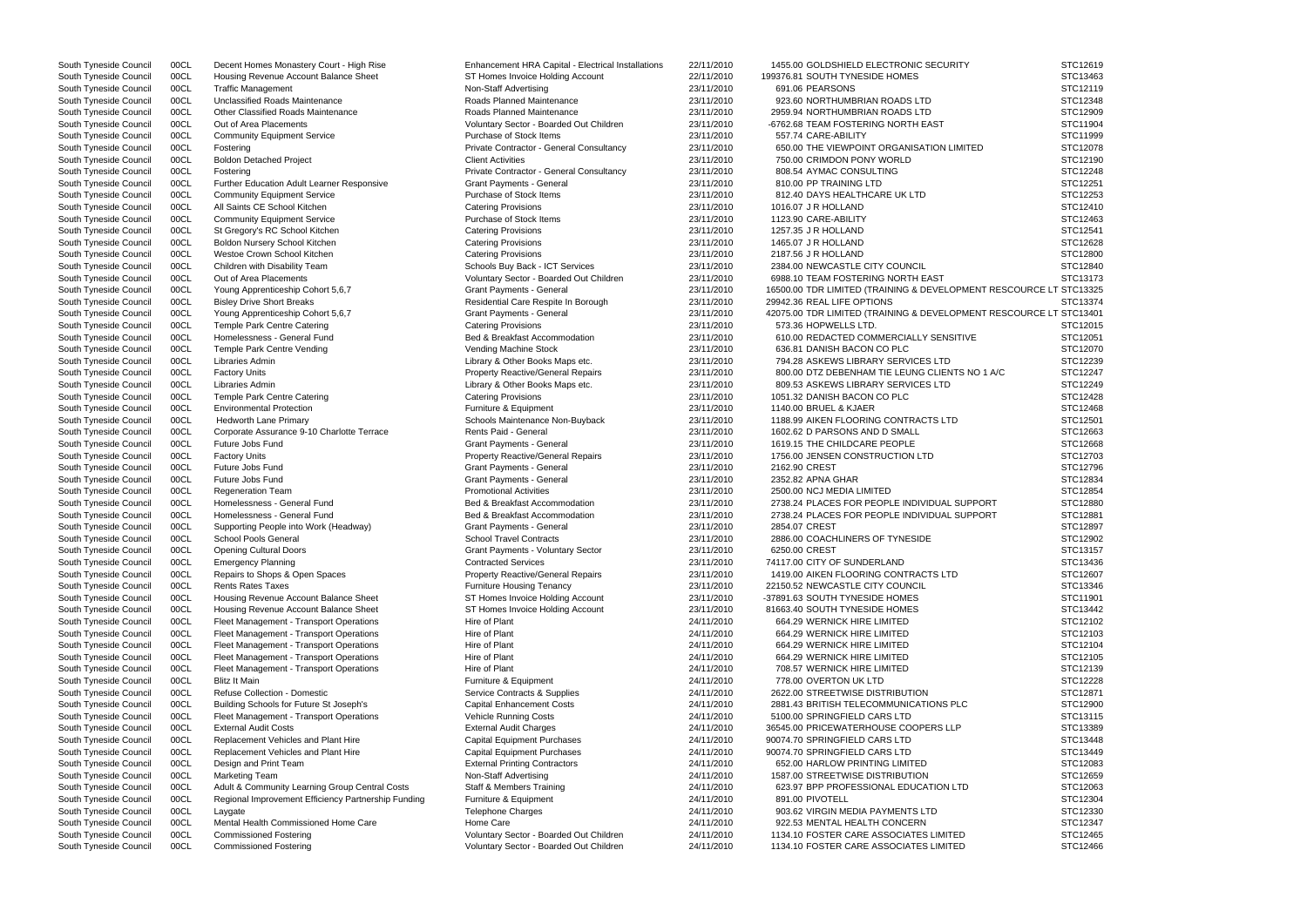South Tyneside Council 00CL Regional Improvement Efficiency Partnership Funding Furniture & Equipment 24/11/2010 1275.00 CHUBB SYSTEMS South Tyneside Council COOL Community Equipment Service **Purchase of Stock Items 24/11/2010** 1633.00 JENX LTD STC12673 South Tyneside Council 00CL Hedworth Lane Primary General 2001 26 Devolved Formula Capital 24/11/2010 1975.00 AMBIC LIMITED South Tyneside Council 00CL Community Equipment Service Purchase of Stock Items 24/11/2010 2614.40 MOUNTWAY LTD South Tyneside Council 00CL Building Services **Rents Paid - General** 24/11/2010 2870.41 PORTAKABIN LIMITED South Tyneside Council 00CL Commissioned Fostering Commissioned Fostering Voluntary Sector - Boarded Out Children 24/11/2010 3093.00 FOSTER CARE ASSOCIATES LIMITED South Tyneside Council 00CL Commissioned Fostering variable voluntary Sector - Boarded Out Children 24/11/2010 3093.00 FOSTER CARE ASSOCIATES LIMITED South Tyneside Council 00CL Commissioned Fostering Commissioned Fostering Voluntary Sector - Boarded Out Children 24/11/2010 3196.10 FOSTER CARE ASSOCIATES LIMITED South Tyneside Council 00CL Commissioned Fostering Commissioned Fostering Voluntary Sector - Boarded Out Children 24/11/2010 3196.10 FOSTER CARE ASSOCIATES LIMITED South Tyneside Council 00CL Training - Adults Council and Members Training Staff & Members Training 24/11/2010 3290.00 UNIVERSITY OF NORTHUMBRIA AT NEWCA South Tyneside Council 00CL Commissioned Fostering Commissioned Fostering Voluntary Sector - Boarded Out Children 24/11/2010 4116.80 FOSTER CARE ASSOCIATES LIMITED South Tyneside Council 00CL Commissioned Fostering Commissioned Fostering Voluntary Sector - Boarded Out Children 24/11/2010 4159.89 FOSTER CARE ASSOCIATES LIMITED South Tyneside Council 00CL Commissioned Fostering The Stephan Voluntary Sector - Boarded Out Children 24/11/2010 4202.67 FOSTER CARE ASSOCIATES LIMITED South Tyneside Council 00CL Commissioned Fostering Commissioned Fostering Voluntary Sector - Boarded Out Children 24/11/2010 4245.45 FOSTER CARE ASSOCIATES LIMITED South Tyneside Council 00CL Commissioned Fostering The Stephan Voluntary Sector - Boarded Out Children 24/11/2010 4245.45 FOSTER CARE ASSOCIATES LIMITED South Tyneside Council 00CL Commissioned Fostering Commissioned Fostering Voluntary Sector - Boarded Out Children 24/11/2010 4245.45 FOSTER CARE ASSOCIATES LIMITED South Tyneside Council 00CL Commissioned Fostering Commissioned Fostering Voluntary Sector - Boarded Out Children 24/11/2010 4245.76 FOSTER CARE ASSOCIATES LIMITED South Tyneside Council 00CL Commissioned Fostering vancuation voluntary Sector - Boarded Out Children 24/11/2010 5946.11 FOSTER CARE ASSOCIATES LIMITED<br>South Tyneside Council 00CL Commissioned Fostering vancuation voluntar South Tyneside Council 00CL Commissioned Fostering Voluntary Sector - Boarded Out Children 24/11/2010 6089.02 FOSTER CARE ASSOCIATES LIMITED South Tyneside Council 00CL Older People Commissioned Nursing Care Nursing Care Respite In Borough 24/11/2010 9130.72 DOSON LTD South Tyneside Council 00CL Children with Disability Team Printing & Stationery Consumables 24/11/2010 79233.93 BURRIDGE CONTRACTING DIVISION South Tyneside Council 00CL Display Energy Certificates Capital Advisors & Consultants Fees 24/11/2010 504.00 INKERMAN ENERGY ASSESSORS South Tyneside Council 00CL Libraries Admin 2000 100 2000 24/11/2010 505.22 ASKEWS LIBRARY SERVICES LTD STC119366 22 ASKEWS LIBRARY SERVICES LTD South Tyneside Council 00CL West Park Jarrow **Property Planned Maintenance** 24/11/2010 524.50 RING READY 2007 LTD South Tyneside Council 00CL Libraries Admin 200KS 24/11/2010 572.67 MAGNA PRINT BOOKS South Tyneside Council 00CL Libraries Admin 2000 100 Example 24/11/2010 583.83 ASKEWS LIBRARY SERVICES LTD STC12023 South Tyneside Council 00CL Libraries Admin Computer Council Cibrary & Other Books Maps etc. 24/11/2010 593.88 MAGNA PRINT BOOKS South Tyneside Council 00CL Strategic and Regulatory Administration Furniture & Equipment 24/11/2010 680.00 NEOPOST LIMITED South Tyneside Council 00CL West Park Jarrow **Property Property Planned Maintenance** 24/11/2010 728.25 RING READY 2007 LTD South Tyneside Council 00CL Hadrian Primary School example 24/11/2010 770.28 ACORN CURTAINS & BLINDS South Tyneside Council 00CL Libraries Admin Compact Company Cibrary & Other Books Maps etc. 24/11/2010 827.36 ASKEWS LIBRARY SERVICES LTD South Tyneside Council 00CL Tyneside Economic Development Company Property Reactive/ South Tyneside Council 00CL Tyneside Economic Development Company Property Reactive/General Repairs 24/11/2010 South Tyneside Council 00CL Accommodation Moves Capital Enhancement Costs 24/11/2010 1703.24 CONTROLLED DETECTION SERVICES (CDS South Tyneside Council 00CL Tyne Gateway Capital Advisors & Consultants Fees 24/11/2010 1723.28 TURNER & TOWNSEND South Tyneside Council COCL Future Jobs Fund (STC12726 Crant Payments - General 24/11/2010 1838.58 APNA GHAR STC12726 STC12726 South Tyneside Council 00CL Sandhaven Caravan Site **Property Planned Maintenance** 24/11/2010 1965.88 WILLOWCRETE MANUFACTURING CO LTD South Tyneside Council 00CL Accommodation Moves Capital Enhancement Costs 24/11/2010 2075.00 CONTROLLED DETECTION SERVICES (CDS South Tyneside Council 00CL Accommodation Moves Capital Enhancement Costs 24/11/2010 2423.54 CONTROLLED DETECTION SERVICES (CDS South Tyneside Council 00CL Strategic and Regulatory Administration Postage Charges 24/11/2010 3000.00 NEOPOST South Tyneside Council 00CL Administration Leisure Services States Staff & Members Training 24/11/2010 3290.00 UNIVERSITY OF NORTHUMBRIA AT NEWCA South Tyneside Council 00CL Regeneration Team Staff Recruitment Staff Recruitment 24/11/2010 3600.00 CAPITA RESOURCING LTD South Tyneside Council 00CL Regeneration Team **Private Contractor - General Consultancy** 24/11/2010 12321.73 CHARLES GREEN REGENERATION LTD South Tyneside Council 00CL Tyne Gateway Capital Advisors & Consultants Fees 24/11/2010 16423.63 TURNER & TOWNSEND South Tyneside Council 00CL Cemetery Re-Tarmacing Works Capital Enhancement Costs 24/11/2010 26367.00 NORTHUMBRIAN ROADS LTD South Tyneside Council 00CL Rents Rates Taxes **Rent allowances** 24/11/2010 1250.00 MILBURN SERVICES LTD South Tyneside Council 00CL Housing Revenue Account Balance Sheet ST Homes Invoice Holding Account 24/11/2010 1577301.88 SOUTH TYNESIDE HOMES South Tyneside Council 00CL Fleet Management - Transport Operations Hire of Non Operated Vehicles 25/11/2010 504.00 NORTHGATE VEHICLE RENTAL LIMITED South Tyneside Council 00CL Fleet Management - Workshop Operations Purchase of Stock Items 25/11/2010 508.59 LONDONDERRY GARAGE LTD South Tyneside Council 00CL Democratic Services examples Printing & Stationery Consumables 25/11/2010 712.30 CANON (UK) LTD South Tyneside Council 00CL Fleet Management - Transport Operations Hire of Non Operated Vehicles 25/11/2010 1680.00 DAWSON RENTALS SWEEPERS South Tyneside Council 00CL Fleet Management - Transport Operations Hire of Non Operated Vehicles 25/11/2010 1680.00 DAWSON RENTALS SWEEPERS South Tyneside Council 00CL Fleet Management - Transport Operations Hire of Non Operated Vehicles 25/11/2010 1680.00 DAWSON RENTALS SWEEPERS South Tyneside Council 00CL Fleet Management - Transport Operations Hire of Non Operated Vehicles 25/11/2010 1700.00 MUNI-SERVE (HIRE) LTD South Tyneside Council 00CL Fleet Management - Transport Operations Hire of Plant 25/11/2010 1850.00 GEORGE VARDY HAULAGE South Tyneside Council 00CL Fleet Management - Transport Operations Hire of Non Council Vehicles 25/11/2010 2310.00 GEORGE VARDY HAULAGE South Tyneside Council 00CL Fleet Management - Transport Operations Hire of Non Council Vehicles 25/11/2010 3520.00 E.S. ACCESS PLATFORMS South Tyneside Council 00CL Energy Recharges Electricity Charges 25/11/2010 97812.29 EDF ENERGY STC13453 South Tyneside Council 00CL Sports Coaching Instructors Fees 25/11/2010 500.00 SPORTSCONNECT STC11929 South Tyneside Council COCL Financial Assessments National Assessments Postage Charges National Assessments Postage Charges National Assessments 25/11/2010 500.00 NEOPOST LIMITED STC11930 South Tyneside Council 00CL Leaving Care Service Client Travel & Subsistence 25/11/2010 510.00 DURHAM ACTION ON SINGLE HOUSING LT South Tyneside Council 00CL Work Step Payments Supplies Service Contracts & Supplies 25/11/2010 520.00 GATESHEAD AND SOUTH TYNESIDE SIGHT South Tyneside Council 00CL Learning Difficulties Commissioned Day Care Day Care Day Care 25/11/2010 598.24 MENCAP South Tyneside Council 00CL Section 17 Payments (East) Service Contracts & Supplies 25/11/2010 600.00 THE NEW WORLD NURSERY South Tyneside Council 00CL Section 17 Payments (East) Council Cegal Advisors Legal Advisors 25/11/2010 697.50 REDACTED PERSONAL INFORMATION South Tyneside Council 00CL Asylum Seeker-Families **Furniture & Equipment** Furniture & Equipment 25/11/2010 727.31 THE FURNISHING SERVICE LIMITED South Tyneside Council 00CL Learning Difficulties Resettlement Residential Care Supported Living 25/11/2010 738.24 UNITED RESPONSE South Tyneside Council 00CL Leaving Care Service **Rents Paid - Rents Paid - General** 25/11/2010 777.75 ARGOS BUSINESS SOLUTIONS

|                  | STC12549             |
|------------------|----------------------|
|                  | STC12673             |
|                  | STC12761             |
|                  | STC12870             |
|                  | STC12898             |
|                  | STC12928             |
|                  | STC12929             |
|                  | STC12944             |
|                  | STC12945             |
| ASTLE            | STC12961             |
|                  | STC13060             |
|                  | STC13063             |
|                  | STC13065             |
|                  | STC13066             |
|                  | STC13067             |
|                  | STC13068             |
|                  | STC13069             |
|                  | STC13143             |
|                  | STC13150             |
|                  | STC13239             |
|                  | STC13441             |
|                  | STC11934             |
|                  | STC11936             |
|                  | STC11961             |
|                  | STC12014             |
|                  | STC12023             |
|                  | STC12033             |
|                  | STC12111             |
|                  | STC12159             |
|                  | STC12222             |
|                  | STC12268             |
|                  | STC12307             |
| S SECURITY)      | STC12693             |
|                  | STC12701             |
|                  | STC12726             |
|                  | STC12760             |
| S SECURITY)      | STC12777             |
| S SECURITY)      | STC12843             |
|                  | STC12915             |
| <b>ASTLE</b>     | STC12962             |
|                  | STC12999<br>STC13277 |
|                  |                      |
|                  | STC13324             |
|                  | STC13365             |
|                  | STC12538<br>STC13481 |
|                  | STC11935             |
|                  | STC11940             |
|                  | STC12146             |
|                  | STC12681             |
|                  | STC12682             |
|                  | STC12683             |
|                  | STC12691             |
|                  | STC12729             |
|                  | STC12825             |
|                  | STC12986             |
|                  | STC13453             |
|                  |                      |
|                  | STC11929             |
|                  | STC11930             |
| D                | STC11942             |
| <b>T SERVICE</b> | STC11955             |
|                  | STC12038             |
|                  | STC12044<br>STC12122 |
|                  | STC12158             |
|                  | STC12175             |
|                  | STC12227             |
|                  |                      |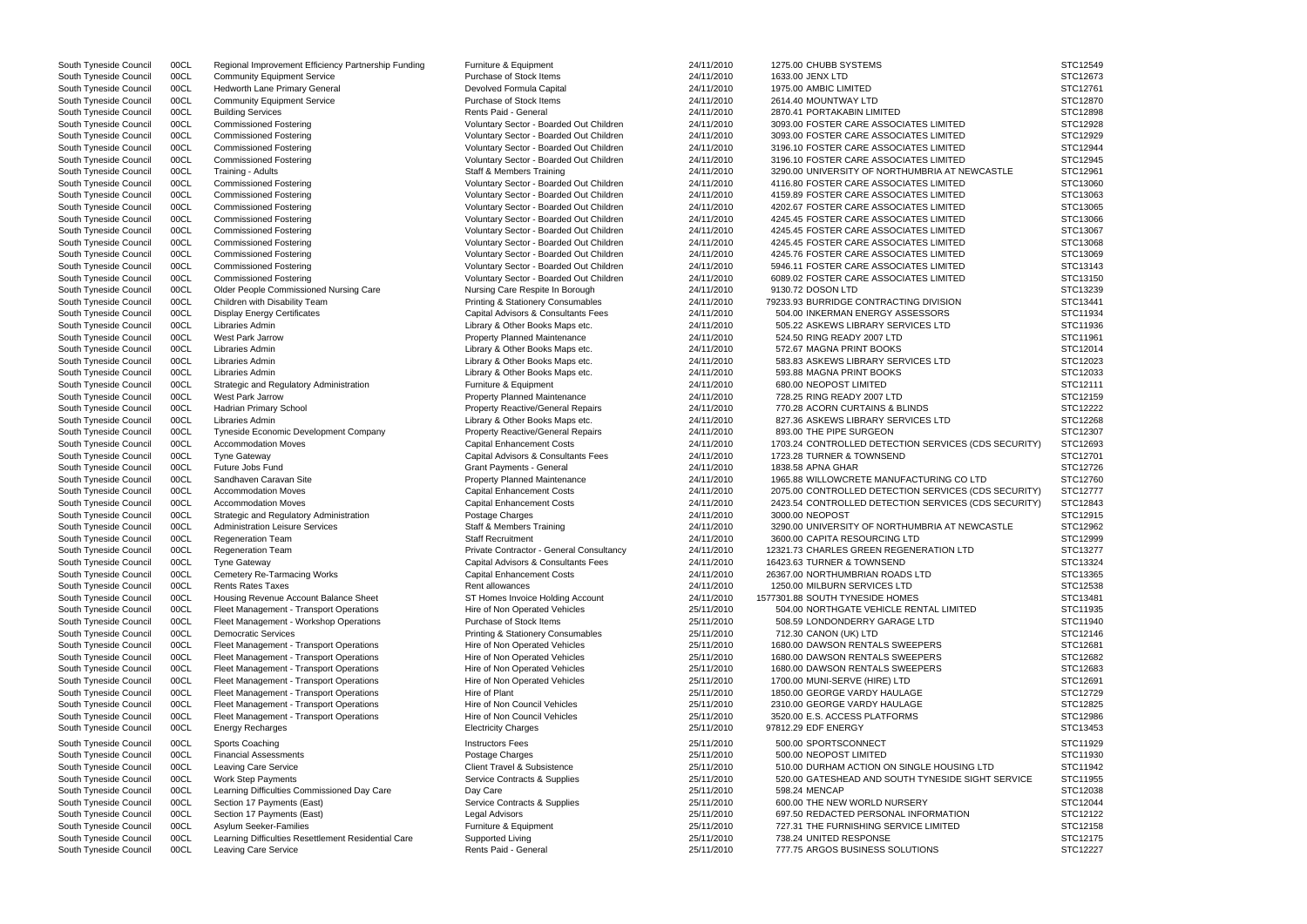| South Tyneside Council | 00CL | <b>Hearing Impaired Service</b>                                                                 | <b>Teachers Cover</b>                        | 25/11/2010 | 823.56 J B SKILLCARE LTD                           | STC12265 |
|------------------------|------|-------------------------------------------------------------------------------------------------|----------------------------------------------|------------|----------------------------------------------------|----------|
| South Tyneside Council | 00CL | The Place                                                                                       | <b>Client Activities</b>                     | 25/11/2010 | 828.10 YELLOW KITE ATTACHMENT SUPPORT SERVICE      | STC12269 |
| South Tyneside Council | 00CL | <b>Physical Disabilities Home Care</b>                                                          | Home Care                                    | 25/11/2010 | 840.73 MOMENTUM                                    | STC12279 |
| South Tyneside Council | 00CL | Childminder Start Up Grant                                                                      | <b>Staff &amp; Members Training</b>          | 25/11/2010 | 864.00 SOUTH TYNESIDE COLLEGE                      | STC12294 |
|                        |      |                                                                                                 |                                              |            |                                                    | STC12305 |
| South Tyneside Council | 00CL | Older People Commissioned Residential Care                                                      | Residential Care Respite In Borough          | 25/11/2010 | 892.19 WINNIE CARE ASHLEA MEWS                     |          |
| South Tyneside Council | 00CL | Learning Difficulties Commissioned Home Care                                                    | Home Care                                    | 25/11/2010 | 962.00 CARE UK LEARNING DISABILITIES SERVICES LTD  | STC12368 |
| South Tyneside Council | 00CL | Momenta 1                                                                                       | Instructors                                  | 25/11/2010 | 1050.00 SOUTH TYNESIDE COUNCIL                     | STC12427 |
| South Tyneside Council | 00CL | Learning Difficulties Resettlement Residential Care                                             | Supported Living                             | 25/11/2010 | 1074.72 MENCAP                                     | STC12438 |
| South Tyneside Council | 00CL | Physical Disabilities Home Care                                                                 | Home Care                                    | 25/11/2010 | 1077.62 MOMENTUM                                   | STC12439 |
| South Tyneside Council | 00CL | Learning Difficulties Commissioned Day Care                                                     | Day Care                                     | 25/11/2010 | 1169.28 UNITED RESPONSE                            | STC12488 |
| South Tyneside Council | 00CL | <b>Biddick Hall Infants School</b>                                                              | Devolved Formula Capital                     | 25/11/2010 | 1217.37 INSPIREDSPACES STAG LIMITED                | STC12524 |
|                        |      |                                                                                                 |                                              |            |                                                    |          |
| South Tyneside Council | 00CL | Adult & Community Learning Group Central Costs                                                  | Furniture & Equipment                        | 25/11/2010 | 1248.03 CANON (UK) LTD                             | STC12535 |
| South Tyneside Council | 00CL | Personnel & Payroll                                                                             | <b>Staff &amp; Members Training</b>          | 25/11/2010 | 1264.60 CANON (UK) LTD                             | STC12545 |
| South Tyneside Council | 00CL | Older People Commissioned Residential Care                                                      | Residential Care Respite In Borough          | 25/11/2010 | 1379.71 HILLCREST CARE HOME                        | STC12592 |
| South Tyneside Council | 00CL | Sports Coaching                                                                                 | <b>Instructors Fees</b>                      | 25/11/2010 | 1425.00 SPORTSCONNECT                              | STC12608 |
| South Tyneside Council | 00CL | Harton Comprehensive School Kitchen                                                             | <b>Catering Provisions</b>                   | 25/11/2010 | 1442.38 G & J CAMPBELL                             | STC12616 |
| South Tyneside Council | 00CL | Older People Commissioned Residential Care                                                      | Residential Care Dementia In Borough         | 25/11/2010 | 1511.97 NEEDHAM COURT CARE HOME                    | STC12643 |
| South Tyneside Council | 00CL | Older People Commissioned Nursing Care                                                          | Nursing Care In Borough                      | 25/11/2010 | 1549.54 ASHBOURNE PLC                              | STC12651 |
|                        |      |                                                                                                 |                                              |            |                                                    |          |
| South Tyneside Council | 00CL | Learning Difficulties Resettlement Residential Care                                             | Supported Living                             | 25/11/2010 | 1604.08 MENCAP                                     | STC12664 |
| South Tyneside Council | 00CL | Older People Commissioned Home Care                                                             | Home Support                                 | 25/11/2010 | 1862.96 CARE UK HOMECARE                           | STC12734 |
| South Tyneside Council | 00CL | Leaving Care Service                                                                            | <b>Client Travel &amp; Subsistence</b>       | 25/11/2010 | 1896.20 THE CYRENIANS                              | STC12743 |
| South Tyneside Council | 00CL | Sports Coaching                                                                                 | <b>Instructors Fees</b>                      | 25/11/2010 | 2000.00 ELITE I.D                                  | STC12765 |
| South Tyneside Council | 00CL | Connexions Children Young People                                                                | Postage Charges                              | 25/11/2010 | 2000.00 NEOPOST LIMITED                            | STC12766 |
| South Tyneside Council | 00CL | <b>School Improvement Partners</b>                                                              | Private Contractor - General Consultancy     | 25/11/2010 | 2267.00 MORTIMER PRIMARY SCHOOL                    | STC12818 |
|                        |      |                                                                                                 |                                              |            |                                                    |          |
| South Tyneside Council | 00CL | Neighbourhood Learning in Deprived Communities Revenue Su Grant Payments - Term Funded Accruals |                                              | 25/11/2010 | 2292.00 CHESSHIRE HOPE LTD                         | STC12821 |
| South Tyneside Council | 00CL | Learning Difficulties Resettlement Residential Care                                             | Supported Living                             | 25/11/2010 | 2339.40 MENCAP                                     | STC12831 |
| South Tyneside Council | 00CL | Section 17 Payments (East)                                                                      | <b>Client Travel &amp; Subsistence</b>       | 25/11/2010 | 2389.27 AQUILA WAY                                 | STC12841 |
| South Tyneside Council | 00CL | <b>Community Equipment Service</b>                                                              | Purchase of Stock Items                      | 25/11/2010 | 2445.00 THE CHAIR SHOP                             | STC12845 |
| South Tyneside Council | 00CL | <b>Commissioned Fostering</b>                                                                   | Voluntary Sector - Boarded Out Children      | 25/11/2010 | 3003.20 BARNARDOS NORTH EAST                       | STC12922 |
| South Tyneside Council | 00CL | <b>Commissioned Fostering</b>                                                                   | Voluntary Sector - Boarded Out Children      | 25/11/2010 | 3310.80 NATIONAL FOSTERING AGENCY LTD              | STC12967 |
| South Tyneside Council | 00CL | <b>Commissioned Fostering</b>                                                                   | Voluntary Sector - Boarded Out Children      | 25/11/2010 | 3650.40 BARNARDOS NORTH EAST                       | STC13004 |
|                        |      |                                                                                                 |                                              |            |                                                    |          |
| South Tyneside Council | 00CL | Supporting People Main Grant                                                                    | <b>Block Gross Floating Supp</b>             | 25/11/2010 | 3711.93 ST ANNES COMMUNITY SERVICES                | STC13008 |
| South Tyneside Council | 00CL | Section 17 Payments                                                                             | <b>LSC Administration Recharges</b>          | 25/11/2010 | 3800.00 HMCS                                       | STC13033 |
| South Tyneside Council | 00CL | <b>Commissioned Fostering</b>                                                                   | Voluntary Sector - Boarded Out Children      | 25/11/2010 | 3814.80 BARNARDOS NORTH EAST                       | STC13034 |
| South Tyneside Council | 00CL | <b>Wider Family Learning</b>                                                                    | <b>Grant Payments - Term Funded Accruals</b> | 25/11/2010 | 4899.00 GROUNDWORK SOUTH TYNESIDE AND NEWCASTLE    | STC13099 |
| South Tyneside Council | 00CL | Learning Difficulties Commissioned Home Care                                                    | Home Care                                    | 25/11/2010 | 5715.00 CARE UK LEARNING DISABILITIES SERVICES LTD | STC13135 |
| South Tyneside Council | 00CL | 14 - 19                                                                                         | <b>Grant Payments - General</b>              | 25/11/2010 | 6000.00 NORTHERN EDUCATION                         | STC13146 |
|                        |      |                                                                                                 |                                              |            |                                                    | STC13154 |
| South Tyneside Council | 00CL | <b>Commissioned Fostering</b>                                                                   | Voluntary Sector - Boarded Out Children      | 25/11/2010 | 6199.50 BARNARDOS NORTH EAST                       |          |
| South Tyneside Council | 00CL | Learning Difficulties Commissioned Day Care                                                     | Day Care                                     | 25/11/2010 | 6217.08 UNITED RESPONSE                            | STC13155 |
| South Tyneside Council | 00CL | Children with Disability Team                                                                   | <b>Client Travel &amp; Subsistence</b>       | 25/11/2010 | 7665.00 C D PASSENGER SERVICES                     | STC13206 |
| South Tyneside Council | 00CL | <b>Star Centre Shared Costs</b>                                                                 | Rents Paid - General                         | 25/11/2010 | 12272.04 DH & E DEIGHTON                           | STC13276 |
| South Tyneside Council | 00CL | Out of Area Placements                                                                          | Voluntary Sector - Boarded Out Children      | 25/11/2010 | 14338.20 KEYS CHILDCARE LTD                        | STC13299 |
| South Tyneside Council | 00CL | <b>Physical Disabilities Home Care</b>                                                          | Home Care                                    | 25/11/2010 | 14806.08 CARE UK HOMECARE                          | STC13305 |
| South Tyneside Council | 00CL | Supporting People Main Grant                                                                    | <b>Block Gross Floating Supp</b>             | 25/11/2010 | 21633.04 TYNESIDE CYRENIANS LTD                    | STC13342 |
|                        |      |                                                                                                 |                                              |            |                                                    |          |
| South Tyneside Council | 00CL | Learning Difficulties Resettlement Residential Care                                             | Supported Living                             | 25/11/2010 | 22108.75 UNITED RESPONSE                           | STC13345 |
| South Tyneside Council | 00CL | <b>Biddick Hall Infants School Community Cafe</b>                                               | <b>Capital Construction Costs</b>            | 25/11/2010 | 22375.00 INSPIREDSPACES STAG LIMITED               | STC13349 |
| South Tyneside Council | 00CL | <b>Bramble Court Extra Care</b>                                                                 | Extra Care Sheltered Accommodation           | 25/11/2010 | 24434.65 CARE UK HOMECARE                          | STC13355 |
| South Tyneside Council | 00CL | Learning Difficulties Resettlement Residential Care                                             | Supported Living                             | 25/11/2010 | 25200.04 UNITED RESPONSE                           | STC13359 |
| South Tyneside Council | 00CL | Children with Disability Team                                                                   | Agency Staff - Non-Teachers                  | 25/11/2010 | 51013.02 COMENSURA LTD                             | STC13413 |
| South Tyneside Council | 00CL | Transforming our Primary Schools Stanhope                                                       | <b>Capital Construction Costs</b>            | 25/11/2010 | 76822.00 INSPIREDSPACES STAG LIMITED               | STC13440 |
|                        | 00CL |                                                                                                 | Home Care                                    | 25/11/2010 | 87976.35 CARE UK HOMECARE                          | STC13447 |
| South Tyneside Council |      | Older People Commissioned Home Care                                                             |                                              |            |                                                    |          |
| South Tyneside Council | 00CL | St Wilfrid's RC College Building Schools for the Future                                         | <b>Capital Construction Costs</b>            | 25/11/2010 | 228067.00 INSPIREDSPACES STAG LIMITED              | STC13468 |
| South Tyneside Council | 00CL | Harton 16-19 Building Schools for the Future                                                    | <b>Capital Computer Software</b>             | 25/11/2010 | 269990.00 INSPIREDSPACES STAG LIMITED              | STC13470 |
| South Tyneside Council | 00CL | Libraries Admin                                                                                 | <b>Computer Consumables</b>                  | 25/11/2010 | 600.00 220 SOFT LTD                                | STC12043 |
| South Tyneside Council | 00CL | <b>Hebburn Baths</b>                                                                            | Resaleable Items                             | 25/11/2010 | 751.00 AMATEUR SWIMMING ASSC. AWARDS SCHEME        | STC12194 |
| South Tyneside Council | 00CL | Libraries Admin                                                                                 | Library & Other Books Maps etc.              | 25/11/2010 | 759.08 ASKEWS LIBRARY SERVICES LTD                 | STC12210 |
| South Tyneside Council | 00CL | Early Excellence Centre                                                                         | Schools Maintenance Non-Buyback              | 25/11/2010 | 765.00 JOE ROONEY (FLOORS & CEILINGS) LTD          | STC12218 |
|                        |      |                                                                                                 |                                              |            |                                                    |          |
| South Tyneside Council | 00CL | Libraries Admin                                                                                 | Library & Other Books Maps etc.              | 25/11/2010 | 787.06 ASKEWS LIBRARY SERVICES LTD                 | STC12232 |
| South Tyneside Council | 00CL | Libraries Admin                                                                                 | Library Sound & Vision                       | 25/11/2010 | 790.24 CHANGEOVER LTD T/A STORM                    | STC12234 |
| South Tyneside Council | 00CL | <b>Great North Run Finish</b>                                                                   | Furniture & Equipment                        | 25/11/2010 | 1470.00 NOVA INTERNATIONAL LTD                     | STC12630 |
| South Tyneside Council | 00CL | Roman Fort Museum                                                                               | <b>Property Reactive/General Repairs</b>     | 25/11/2010 | 1539.00 ARENA ENGINEERING GB LTD                   | STC12648 |
| South Tyneside Council | 00CL | <b>Market Dock</b>                                                                              | <b>Market Dock Water Feature</b>             | 25/11/2010 | 1565.00 ENTEC UK LIMITED                           | STC12654 |
| South Tyneside Council | 00CL | <b>Temple Park Centre</b>                                                                       | <b>Printing &amp; Stationery Consumables</b> | 25/11/2010 | 2374.95 REGAL PRINTING (ALPHATEC ART SERVICES)     | STC12836 |
|                        |      |                                                                                                 |                                              |            |                                                    |          |
| South Tyneside Council | 00CL | <b>Biddick Hall Juniors Mixed School</b>                                                        | Property Planned Maintenance                 | 25/11/2010 | 2529.00 NE & C WINDOWS & DOORS LTD                 | STC12859 |
| South Tyneside Council | 00CL | Economic Regeneration Balance Sheet (was R&R)                                                   | Combined Liability Insurance Provision       | 25/11/2010 | 3150.00 CRUTES LAW FIRM                            | STC12939 |
| South Tyneside Council | 00CL | Foreshore Regeneration                                                                          | Capital Advisors & Consultants Fees          | 25/11/2010 | 4803.08 HALL & PARTNERS (SPECIAL PROJECTS) LTD     | STC13095 |
| South Tyneside Council | 00CL | Landreth House                                                                                  | Purchase of Stock Items                      | 25/11/2010 | 5812.60 HUNTLEIGH HEALTHCARE                       | STC13139 |
|                        |      |                                                                                                 |                                              |            |                                                    |          |

| RVICE                    | STC12265<br>STC12269<br>STC12279                                                                                                                                                                                                                                                 |
|--------------------------|----------------------------------------------------------------------------------------------------------------------------------------------------------------------------------------------------------------------------------------------------------------------------------|
| ES LTD                   | STC12294<br>STC12305<br>STC12368<br>STC12427<br>STC12438<br>STC12439<br>STC12488<br>STC12524<br>STC12535                                                                                                                                                                         |
|                          | STC12545<br>STC12592<br>STC12608<br>STC12616<br>STC12643<br>STC12651<br>STC12664<br>STC12734<br>STC12743<br>STC12765                                                                                                                                                             |
| <b>WCASTLE</b><br>ES LTD | STC12766<br>STC12818<br>STC12821<br>STC12831<br>STC12841<br>STC12845<br>STC12922<br>STC12967<br>STC13004<br>STC13008<br>STC13033<br>STC13034<br>STC13099<br>STC13135<br>STC13146<br>STC13154<br>STC13155<br>STC13206<br>STC13276<br>STC13299<br>STC13305<br>STC13342<br>STC13345 |
| IEME                     | STC13349<br>STC13355<br>STC13359<br>STC13413<br>STC13440<br>STC13447<br>STC13468<br>STC13470<br>STC12043<br>STC12194<br>STC12210<br>STC12218<br>STC12232<br>STC12234<br>STC12630<br>STC12648                                                                                     |
| ES)                      | STC12654<br>STC12836<br>STC12859                                                                                                                                                                                                                                                 |
| TD.                      | STC12939<br>STC13095<br>STC13139                                                                                                                                                                                                                                                 |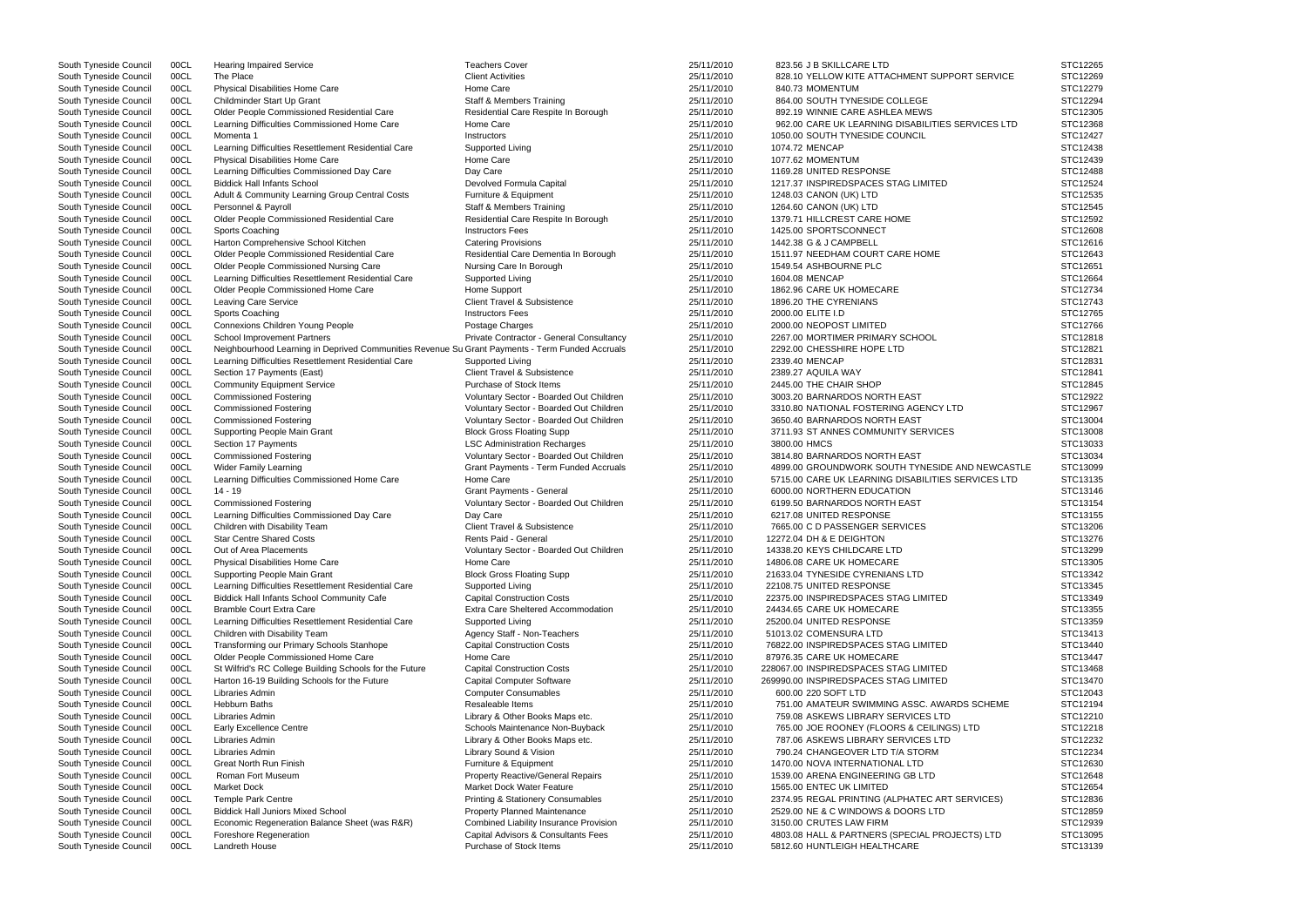| South Tyneside Council | 00CL | Economic Regeneration Balance Sheet (was R&R)      | <b>Creditors ST Credit Union</b>                  | 25/11/2010 | 12921.00 SOUTH TYNESIDE CREDIT UNION             | STC13282 |
|------------------------|------|----------------------------------------------------|---------------------------------------------------|------------|--------------------------------------------------|----------|
| South Tyneside Council | 00CL | Landreth House                                     | Insurance Premiums - Council                      | 25/11/2010 | 15000.00   ELLINSON & CO                         | STC13310 |
| South Tyneside Council | 00CL | Charlotte Estate & Communal Areas Cleaning         | Non Contract Maintenance of Land                  | 25/11/2010 | 1037.05 RENTOKIL PEST CONTROL UK                 | STC12417 |
| South Tyneside Council | 00CL | Landreth Estate & Communal Areas Cleaning          | Non Contract Maintenance of Land                  | 25/11/2010 | 1350.00 RENTOKIL PEST CONTROL UK                 | STC12581 |
|                        | 00CL | South Tyneside Council Balance Sheet General       | <b>Bank Unidentified/Holding Suspense</b>         | 25/11/2010 | 1000.00 TRAFFIC ENFORCEMENT CENTRE               | STC12405 |
| South Tyneside Council |      |                                                    |                                                   |            |                                                  |          |
| South Tyneside Council | 00CL | <b>Engineering Works - Highways</b>                | <b>Traded Services Subcontractors</b>             | 26/11/2010 | 1208.41 NORTHUMBRIAN ROADS LTD                   | STC12520 |
| South Tyneside Council | 00CL | <b>Engineering Works - Highways</b>                | <b>Traded Services Subcontractors</b>             | 26/11/2010 | 14827.77 NORTHUMBRIAN ROADS LTD                  | STC13306 |
| South Tyneside Council | 00CL | Graduate Leader Fund                               | <b>Grant Payments - General</b>                   | 26/11/2010 | 6233.10 ABACUS DAY NURSERY                       | STC13156 |
| South Tyneside Council | 00CL | Supporting People into Work (Headway)              | <b>Grant Payments - General</b>                   | 26/11/2010 | 520.00 HEDWORTHFIELD C A                         | STC11956 |
| South Tyneside Council | 00CL | Monkton Infants and Nursery School                 | Schools Maintenance Non-Buyback                   | 26/11/2010 | 3548.00 BAILEYS BLINDS LIMITED                   | STC12991 |
| South Tyneside Council | 00CL | Future Jobs Fund                                   | <b>Grant Payments - General</b>                   | 26/11/2010 | 69806.71 GROUNDWORK SOUTH TYNESIDE AND NEWCASTLE | STC13431 |
|                        |      |                                                    |                                                   |            |                                                  |          |
| South Tyneside Council | 00CL | <b>Civic Duties</b>                                | Civic Stock and Supplies                          | 29/11/2010 | 513.02 WAVERLEY TBS                              | STC11949 |
| South Tyneside Council | 00CL | <b>CCTV Costs</b>                                  | Servicing/Electric Testing of Equipment           | 29/11/2010 | 723.79 20:20 VISION SYSTEMS LTD                  | STC12152 |
| South Tyneside Council | 00CL | Fleet Management - Transport Operations            | Hire of Non Operated Vehicles                     | 29/11/2010 | 730.71 SHB HIRE LTD                              | STC12161 |
| South Tyneside Council | 00CL | <b>Member Services</b>                             | Travel                                            | 29/11/2010 | 796.05 WESTOE TAXIS                              | STC12242 |
| South Tyneside Council | 00CL | <b>Waste Disposal</b>                              | <b>Property Reactive/General Repairs</b>          | 29/11/2010 | 828.20 JC MAINTENANCE SERVICES LTD               | STC12270 |
| South Tyneside Council | 00CL | <b>Waste Disposal</b>                              | Waste Disposal Contract - Recycling               | 29/11/2010 | 1260.00 REIVERS REPROCESSING LIMITED             | STC12542 |
|                        |      |                                                    |                                                   |            |                                                  |          |
| South Tyneside Council | 00CL | Fleet Management - Transport Operations            | Hire of Non Operated Vehicles                     | 29/11/2010 | 1680.00 DAWSON RENTALS SWEEPERS                  | STC12684 |
| South Tyneside Council | 00CL | Fleet Management - Transport Operations            | Vehicle Running Costs                             | 29/11/2010 | 24367.20 PETROPLUS REFINING TEESSIDE LIMITED     | STC13354 |
| South Tyneside Council | 00CL | <b>CCTV Costs</b>                                  | Servicing/Electric Testing of Equipment           | 29/11/2010 | 38611.25 20:20 VISION SYSTEMS LTD                | STC13391 |
| South Tyneside Council | 00CL | Design and Print Team                              | <b>External Printing Contractors</b>              | 29/11/2010 | 720.00 NB GROUP                                  | STC12150 |
| South Tyneside Council | 00CL | Special Educational Needs Transport                | <b>School Travel Contracts</b>                    | 29/11/2010 | 512.25 SOUTH TYNESIDE TAXIS AGENCY               | STC11948 |
| South Tyneside Council | 00CL | Physical Disability & Sensory Service              | <b>Client Travel &amp; Subsistence</b>            | 29/11/2010 | 560.00 OCEAN HOTELS LTD                          | STC12003 |
|                        |      |                                                    |                                                   |            |                                                  |          |
| South Tyneside Council | 00CL | John Wright Centre                                 | <b>Client Travel &amp; Subsistence</b>            | 29/11/2010 | 587.90 SOUTH TYNESIDE TAXIS AGENCY               | STC12031 |
| South Tyneside Council | 00CL | Father James Walsh Centre                          | Client Travel & Subsistence                       | 29/11/2010 | 653.35 SOUTH TYNESIDE TAXIS AGENCY               | STC12089 |
| South Tyneside Council | 00CL | Home to College Transport                          | <b>School Travel Contracts</b>                    | 29/11/2010 | 725.00 SOUTH TYNESIDE TAXIS AGENCY               | STC12156 |
| South Tyneside Council | 00CL | <b>Special Educational Needs Transport</b>         | <b>School Travel Contracts</b>                    | 29/11/2010 | 734.00 SOUTH TYNESIDE TAXIS AGENCY               | STC12166 |
| South Tyneside Council | 00CL | Hampden St Day Care                                | <b>Client Travel &amp; Subsistence</b>            | 29/11/2010 | 736.60 SOUTH TYNESIDE TAXIS AGENCY               | STC12173 |
| South Tyneside Council | 00CL | Community Learning Disability Team                 | <b>Client Travel &amp; Subsistence</b>            | 29/11/2010 | 755.60 SOUTH TYNESIDE TAXIS AGENCY               | STC12203 |
|                        |      |                                                    |                                                   |            |                                                  |          |
| South Tyneside Council | 00CL | Special Educational Needs Transport                | <b>School Travel Contracts</b>                    | 29/11/2010 | 757.20 SOUTH TYNESIDE TAXIS AGENCY               | STC12208 |
| South Tyneside Council | 00CL | Primary Buy Back                                   | Letting of Other Premises                         | 29/11/2010 | 843.83 THE LITTLE HAVEN HOTEL                    | STC12280 |
| South Tyneside Council | 00CL | Finance & Administration - Children & Young People | Furniture & Equipment                             | 29/11/2010 | 1036.27 PITNEY BOWES SOFTWARE LTD                | STC12416 |
| South Tyneside Council | 00CL | Whitburn Comprehensive School Kitchen              | <b>Catering Provisions</b>                        | 29/11/2010 | 1157.61 DANISH BACON CO PLC                      | STC12483 |
| South Tyneside Council | 00CL | Home to College Transport                          | <b>School Travel Contracts</b>                    | 29/11/2010 | 1460.00 SOUTH TYNESIDE TAXIS AGENCY              | STC12625 |
| South Tyneside Council | 00CL | Children with Disability Team                      | Printing & Stationery Consumables                 | 29/11/2010 | 1550.00 ALLIED EXPLORATION & GEOTECHNICS LTD     | STC12652 |
|                        |      |                                                    |                                                   |            |                                                  |          |
| South Tyneside Council | 00CL | Special Educational Needs Transport                | <b>School Travel Contracts</b>                    | 29/11/2010 | 1896.90 SOUTH TYNESIDE TAXIS AGENCY              | STC12747 |
| South Tyneside Council | 00CL | <b>Community Equipment Service</b>                 | Purchase of Stock Items                           | 29/11/2010 | 2214.00 JENX LTD                                 | STC12807 |
| South Tyneside Council | 00CL | <b>Thurston Activity Centre</b>                    | Other Energy Charges                              | 29/11/2010 | 2502.50 WCF FUELS NORTH WEST                     | STC12856 |
| South Tyneside Council | 00CL | Hedworth Lane School Kitchen                       | <b>Catering Provisions</b>                        | 29/11/2010 | 2554.38 HOPWELLS LTD.                            | STC12863 |
| South Tyneside Council | 00CL | Boldon Nursery School Kitchen                      | <b>Catering Provisions</b>                        | 29/11/2010 | 2766.45 HOPWELLS LTD.                            | STC12885 |
| South Tyneside Council | 00CL | St James RC School Kitchen                         | <b>Catering Provisions</b>                        | 29/11/2010 | 2779.61 HOPWELLS LTD.                            | STC12887 |
|                        |      |                                                    |                                                   |            |                                                  |          |
| South Tyneside Council | 00CL | Special Educational Needs Transport                | <b>School Travel Contracts</b>                    | 29/11/2010 | 3299.20 SOUTH TYNESIDE TAXIS AGENCY              | STC12965 |
| South Tyneside Council | 00CL | Brinkburn Comprehensive School Kitchen             | <b>Catering Provisions</b>                        | 29/11/2010 | 5769.44 DANISH BACON CO PLC                      | STC13137 |
| South Tyneside Council | 00CL | Out of Area Placements                             | Voluntary Sector - Boarded Out Children           | 29/11/2010 | 18060.00 ACTIVE ARK                              | STC13329 |
| South Tyneside Council | 00CL | Out of Area Placements                             | Voluntary Sector - Boarded Out Children           | 29/11/2010 | 32755.60 UNDERLEY EDUCATIONAL SERVICES           | STC13384 |
| South Tyneside Council | 00CL | Out of Area Placements                             | Voluntary Sector - Boarded Out Children           | 29/11/2010 | 32755.60 UNDERLEY EDUCATIONAL SERVICES           | STC13385 |
|                        |      |                                                    |                                                   |            |                                                  |          |
| South Tyneside Council | 00CL | Out of Area Placements                             | Voluntary Sector - Boarded Out Children           | 29/11/2010 | 49126.66 UNDERLEY EDUCATIONAL SERVICES           | STC13410 |
| South Tyneside Council | 00CL | Landreth House                                     | <b>Property Reactive/General Repairs</b>          | 29/11/2010 | 561.00 WINDOOR SERVICES                          | STC12007 |
| South Tyneside Council | 00CL | <b>Food Safety</b>                                 | Service Contracts & Supplies                      | 29/11/2010 | 614.72 DURHAM COUNTY COUNCIL                     | STC12057 |
| South Tyneside Council | 00CL | <b>Biddick Hall Juniors Mixed School</b>           | <b>Property Planned Maintenance</b>               | 29/11/2010 | 650.00 WINDOOR SERVICES                          | STC12080 |
| South Tyneside Council | 00CL | <b>Hebburn Civic Centre</b>                        | <b>Property Planned Maintenance</b>               | 29/11/2010 | 650.00 WINDOOR SERVICES                          | STC12079 |
| South Tyneside Council | 00CL | Libraries Admin                                    | Library & Other Books Maps etc.                   | 29/11/2010 | 660.25 ASKEWS LIBRARY SERVICES LTD               | STC12093 |
|                        |      |                                                    |                                                   |            |                                                  |          |
| South Tyneside Council | 00CL | Temple Park Centre Vending                         | Vending Machine Stock                             | 29/11/2010 | 763.29 GLAXO SMITH KLINE CONSUMER HEALTHCARE     | STC12216 |
| South Tyneside Council | 00CL | <b>Ridgeway Primary School</b>                     | Schools Maintenance Non-Buyback                   | 29/11/2010 | 823.00 E J S FABRICATIONS LTD                    | STC12262 |
| South Tyneside Council | 00CL | Foreshore Sea Change Project                       | <b>Capital In House Salaries</b>                  | 29/11/2010 | 878.75 20:20 VISION SYSTEMS LTD                  | STC12298 |
| South Tyneside Council | 00CL | <b>Bamburgh School</b>                             | Schools Maintenance Non-Buyback                   | 29/11/2010 | 960.00 WINDOOR SERVICES                          | STC12365 |
| South Tyneside Council | 00CL | <b>Community Area Forums Grants</b>                | Grant Payments Community Area Forum 6 West Shield | 29/11/2010 | 1000.00 SOUTH SHIELDS JUDO CLUB                  | STC12406 |
| South Tyneside Council | 00CL | <b>Sports Extended Activities</b>                  | Service Contracts & Supplies                      | 29/11/2010 | 1720.00 RUGBY FOOTBALL LEAGUE                    | STC12700 |
|                        |      |                                                    |                                                   |            |                                                  |          |
| South Tyneside Council | 00CL | <b>Transport Futures</b>                           | Agency Staff - Non-Teachers                       | 29/11/2010 | 3816.00 JMP CONSULTANTS LTD                      | STC13035 |
| South Tyneside Council | 00CL | <b>Tyne Gateway</b>                                | Capital Advisors & Consultants Fees               | 29/11/2010 | 4036.90 DICKINSON DEES LAW FIRM                  | STC13057 |
| South Tyneside Council | 00CL | Whitburn Village Primary School                    | Schools Maintenance Non-Buyback                   | 29/11/2010 | 5454.16 WEARSIDE FENCING LIMITED                 | STC13126 |
| South Tyneside Council | 00CL | Economic Regeneration Balance Sheet (was R&R)      | <b>Expenditure for Reallocation</b>               | 29/11/2010 | 12931.92 VIRGIN MEDIA PAYMENTS LTD               | STC13283 |
| South Tyneside Council | 00CL | Fleet Management - Transport Operations            | Hire of Plant                                     | 30/11/2010 | 546.00 JOHN NIXON LIMITED                        | STC11980 |
|                        | 00CL | <b>Waste Disposal</b>                              |                                                   | 30/11/2010 | 585.00 ROONEYS SCRAP MERCHANTS LTD               | STC12025 |
| South Tyneside Council |      |                                                    | Waste Disposal Contract - Recycling               |            |                                                  |          |
| South Tyneside Council | 00CL | Fleet Management - Workshop Operations             | Purchase of Stock Items                           | 30/11/2010 | 648.83 GARDEN LANE GARAGE                        | STC12076 |
| South Tyneside Council | 00CL | Fleet Management - Transport Operations            | Hire of Non Operated Vehicles                     | 30/11/2010 | 714.00 CLEVELAND LAND SERVICES LTD               | STC12147 |
| South Tyneside Council | 00CL | South Shields Crematorium                          | Non Contract Maintenance of Land                  | 30/11/2010 | 733.00 THE COLUMBARIA COMPANY                    | STC12162 |
|                        |      |                                                    |                                                   |            |                                                  |          |

| WCASTLE | STC13282<br>STC13310<br>STC12417<br>STC12581<br>STC12405<br>STC12520<br>STC13306<br>STC13156<br>STC11956<br>STC12991<br>STC13431<br>STC11949 |
|---------|----------------------------------------------------------------------------------------------------------------------------------------------|
|         | STC12152<br>STC12161<br>STC12242<br>STC12270<br>STC12542<br>STC12684<br>STC13354<br>STC13391<br>STC12150<br>STC11948<br>STC12003<br>STC12031 |
|         | STC12089<br>STC12156<br>STC12166<br>STC12173<br>STC12203<br>STC12208<br>STC12280<br>STC12416<br>STC12483                                     |
| D       | STC12625<br>STC12652<br>STC12747<br>STC12807<br>STC12856<br>STC12863<br>STC12885<br>STC12887                                                 |
|         | STC<br>12965<br>STC13137<br>STC13329<br>STC13384<br>STC13385<br>STC13410<br>STC12007<br>STC12057<br>STC12080<br>STC12079                     |
| :ARE    | STC12093<br>STC12216<br>STC12262<br>STC12298<br>STC12365<br>STC12406<br>STC12700<br>STC13035<br>STC13057<br>STC13126<br>STC13283             |
|         | STC11980<br>STC12025<br>STC12076<br>STC12147<br>STC12162                                                                                     |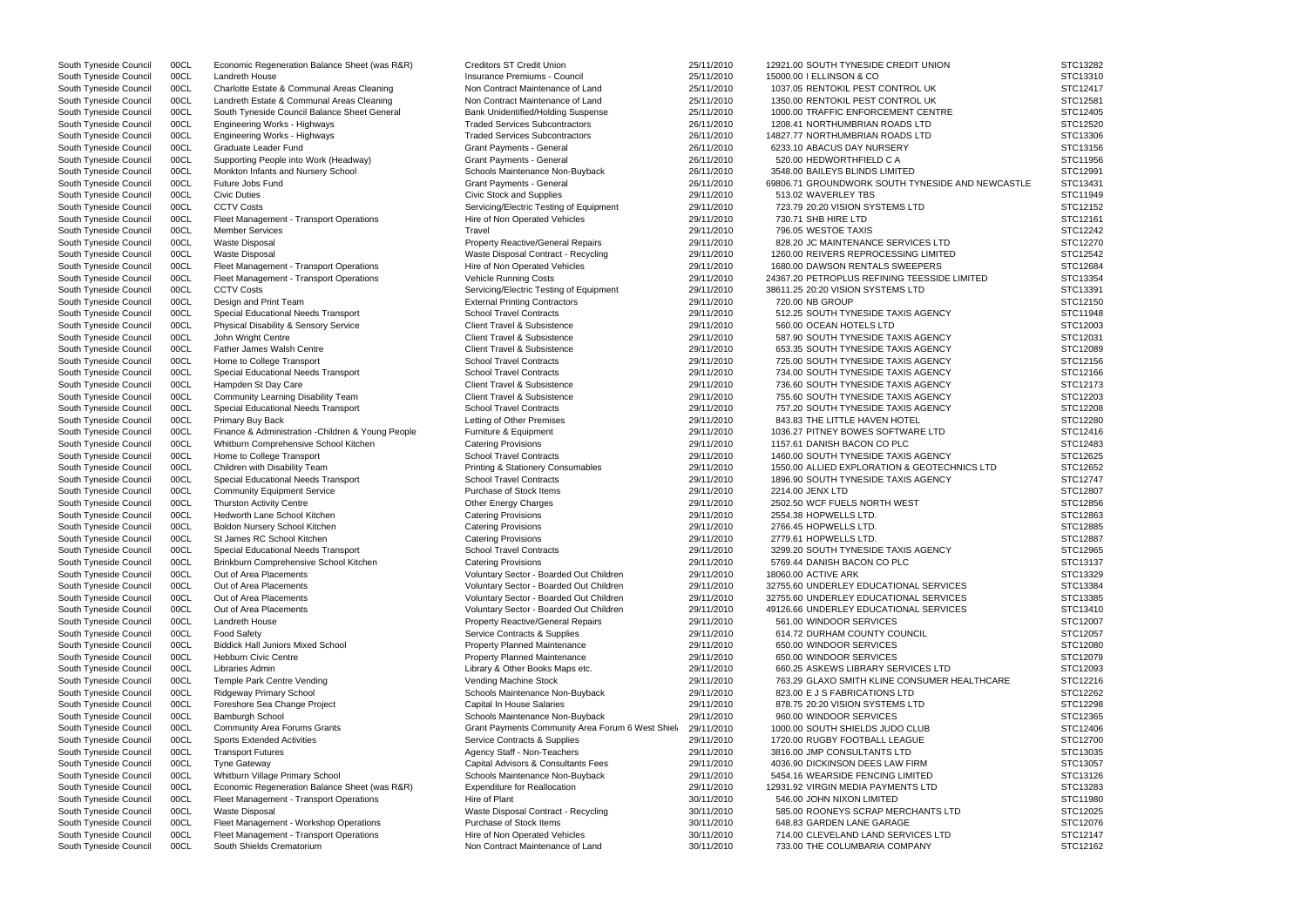South Tyneside Council COCL Neighbourhood Learning in Deprived Communities Skills for Jot Grant Payments - General 30/11/2010 962.50 SKILLSENSE STC12369 STC12369 South Tyneside Council 00CL Engineering Works - Highways Traded Services Equipment & Materials 30/11/2010 885.60 LOGIC STREET & PARK SCENE South Tyneside Council 00CL Fleet Management - Transport Operations Hire of Plant 30/11/2010 950.00 GEORGE VARDY HAULAGE South Tyneside Council 00CL South Shields Council Chamber and Facilities Capital Enhancement Costs 30/11/2010 1012.00 JENSEN CONSTRUCTION LTD South Tyneside Council 00CL Festive Lighting Council Council Council Council Council Council Council Council Council Council Council Council Council Council Council Council Council Council Council Council Council Council C South Tyneside Council 00CL Fleet Management - Transport Operations Hire of Non Operated Vehicles 30/11/2010 1150.00 GULLIVERS TRUCK HIRE LTD South Tyneside Council 00CL Fleet Management - Transport Operations Hire of Plant 30/11/2010 1260.00 GEORGE VARDY HAULAGE South Tyneside Council 00CL Insurance Premiums Material 2001 1857.44 MOTOR ACCIDENT PROTECTION SERVCIE South Tyneside Council 00CL Fleet Management - Transport Operations Recharges for use of Council Vehicles 30/11/2010 2184.00 LONDONDERRY GARAGE LTD South Tyneside Council 00CL Engineering Works - Highways Traded Services Subcontractors 30/11/2010 2831.09 THOMPSONS OF PRUDHOE LIMITED South Tyneside Council 00CL Fleet Management - Transport Operations Hire of Non Operated Vehicles 30/11/2010 3990.00 PREMIER TRUCK HIRE LTD. South Tyneside Council 00CL Off-Street Car Parking Administration Private Contractor - Car Park Income 30/11/2010 3999.84 CHURCHILL SECURITY SOLUTIONS LTD South Tyneside Council 00CL Legal Services Library & Other Books Maps etc. 30/11/2010 34719.55 LEXIS NEXIS UK South Tyneside Council 00CL Web Team Web Software Development 30/11/2010 2500.00 GOSS INTERACTIVE LIMITED South Tyneside Council 00CL Design and Print Team Servicing/Electric Testing of Equipment 30/11/2010 12950.32 OCE (UK) LTD South Tyneside Council 00CL Community Equipment Service Purchase of Stock Items 30/11/2010 -1290.38 CARE-ABILITY South Tyneside Council 00CL Community Equipment Service Purchase of Stock Items 30/11/2010 750.00 TOTAL HYGIENE LTD South Tyneside Council 00CL Service Development Council Council Council Council Service Services LTD<br>South Tyneside Council 00CL Outdoor Education Service Service Private Contractor - General Consultancy 30/11/2010 892.50 South Tyneside Council 00CL Commissioned Fostering Commissioned Fostering Voluntary Sector - Boarded Out Children 30/11/2010 901.00 SWIIS FOSTER CARE LTD South Tyneside Council 00CL Training of Childcare Workers Letting of Other Premises 30/11/2010 990.00 CHUTER EDE COMMUNITY ASSOCIATION South Tyneside Council 00CL Community Equipment Service Purchase of Stock Items 30/11/2010 1140.50 WESTHOLME LIMITED South Tyneside Council 00CL Special Educational Needs Transport School Travel Contracts 30/11/2010 1169.60 C.J. CONTRACT HIRE South Tyneside Council 00CL Small Abatement Works Capital Construction Costs 30/11/2010 1266.21 AIKEN FLOORING CONTRACTS LTD South Tyneside Council 00CL Community Learning Disability Team Client Travel & Subsistence 30/11/2010 1320.00 C.J. CONTRACT HIRE South Tyneside Council 00CL Small Abatement Works Capital Construction Costs 30/11/2010 1530.20 AIKEN FLOORING CONTRACTS LTD South Tyneside Council 00CL Supporting People Main Grant Block Gross Accommodation Costs 30/11/2010 1804.26 MENCAP South Tyneside Council 00CL Community Equipment Service Purchase of Stock Items 30/11/2010 1998.64 CARE-ABILITY South Tyneside Council 00CL Commissioned Fostering Table 100 and Voluntary Sector - Boarded Out Children 30/11/2010 2016.95 ORCHARD CARE (NORTH EAST) LTD South Tyneside Council 00CL Commissioned Fostering Table 100 and Voluntary Sector - Boarded Out Children 30/11/2010 2045.89 ORCHARD CARE (NORTH EAST) LTD South Tyneside Council 00CL St Peter & Paul RC Juniors School Kitchen Catering Provisions 30/11/2010 2095.25 DANISH BACON CO PLC South Tyneside Council 00CL Harton Comprehensive School Kitchen Catering Provisions 20/11/2010 2140.80 PASTA KING (UK) LTD South Tyneside Council 00CL Adoption **Foster Carers Other Fees & Expenses** 30/11/2010 2186.00 NEWCASTLE CITY COUNCIL South Tyneside Council 00CL Special Educational Needs Transport School Travel Contracts 30/11/2010 2288.00 C.J. CONTRACT HIRE South Tyneside Council 00CL Community Equipment Service Purchase of Stock Items 30/11/2010 2744.43 CARE-ABILITY South Tyneside Council 00CL Mortimer Juniors School Kitchen Catering Provisions Catering Provisions 30/11/2010 2762.38 DANISH BACON CO PLC South Tyneside Council 00CL Special Educational Needs Transport School Travel Contracts 30/11/2010 3080.00 C.J. CONTRACT HIRE South Tyneside Council COCL Luncheon Clubs (STC12934 Voluntary Sector - General 30/11/2010 3121.25 WRVS STC12934 South Tyneside Council 00CL Open Zone City Learning Centre Furniture & Equipment Furniture & Equipment 30/11/2010 3150.00 FIRST HAND TECHNOLOGY LTD South Tyneside Council 00CL Safer & Stronger Families Schools Buy Back - ICT Services 30/11/2010 3178.89 NATIONAL YOUTH ADVOCACY SERVICE South Tyneside Council 00CL Local Safeguarding Children Board Private Contractor - General Consultancy 30/11/2010 3390.30 B WILLIAMS South Tyneside Council 00CL Aiming High for Disabled Children Private Contractor - General Consultancy 30/11/2010 5000.00 ASPIRE CHILDREN'S SERVICES LTD South Tyneside Council 00CL Special Educational Needs Transport School Travel Contracts 30/11/2010 5218.40 C.J. CONTRACT HIRE South Tyneside Council 00CL Fostering COUNTY CONTENT CONTENTS And LSC Administration Recharges 30/11/2010 7200.00 MOBILE CARE QUALIFICATIONS LTD South Tyneside Council COCL Home to College Transport School Travel Contracts 30/11/2010 7755.00 C.J. CONTRACT HIRE STC13210 South Tyneside Council 00CL Marine Park Children's Centre Capital Enhancement Costs 30/11/2010 8947.46 MCCARRICK CONSTRUCTION COMPANY LT South Tyneside Council 00CL The Matrix example and the Matrix Payments to Health Bodies - General 30/11/2010 8970.75 NECA (SERVICES) LTD South Tyneside Council COCL Supporting People Main Grant And Block Gross Floating Support 30/11/2010 9047.83 DEPAUL UK STC13237 South Tyneside Council 00CL Supporting People Main Grant **Block Gross Accommodation Costs** 30/11/2010 9399.00 ENTERPRISE 5 HOUSING ASSOCIATION South Tyneside Council 00CL Supporting People Main Grant State Block Gross Floating Supp 30/11/2010 11167.70 SOUTH TYNESIDE CHURCHES KEY PROJE South Tyneside Council 00CL Supporting People Main Grant Supp Block Gross Floating Supp 30/11/2010 15226.60 NEW LEAF SUPPORTING INDEPENDENCE South Tyneside Council 00CL Supporting People Main Grant Correct Block Gross Accommodation Costs 30/11/2010 15897.27 CARR-GOMM SOCIETY South Tyneside Council 00CL 14 - 19 Council 30/11/2010 16134.69 HARTON TECHNOLOGY COLLEGE STATE STATE STATE STATE STATE STATE STATE STATE STATE STATE STATE STATE STATE STATE STATE STATE STATE STATE STATE STATE STATE STATE South Tyneside Council 00CL Supporting People Main Grant Block Gross Accommodation Costs 30/11/2010 19231.55 NORCARE LIMITED South Tyneside Council 00CL Simonside Lodge Roofing & Weatherproof Capital Enhancement Costs 30/11/2010 21145.20 KM ELECTRICAL SERVICES South Tyneside Council 00CL Supporting People Main Grant The Block Gross Accommodation Costs 30/11/2010 24350.97 BYKER BRIDGE HOUSING ASSOCIATION LT South Tyneside Council 00CL Supporting People Main Grant Block Gross Floating Supp 30/11/2010 41418.00 STONHAM South Tyneside Council 00CL Supporting People Main Grant Block Gross Accommodation Costs 30/11/2010 49037.03 NEW LEAF SUPPORTING INDEPENDENCE South Tyneside Council 00CL South Shields Town Hall **Property Planned Maintenance** 30/11/2010 500.00 RENTOKIL PEST CONTROL UK South Tyneside Council 00CL Monkton Stadium 
and the State of Property Reactive/General Repairs and the State 30/11/2010 534.00 ROADLITE INSTALLATIONS LTD South Tyneside Council 00CL Chuter Ede Education Centre **Canadiance** Property Planned Maintenance 30/11/2010 560.00 SCHNEIDER ELECTRIC BUILDINGS UK LTD South Tyneside Council 00CL Harton Junior School **Property Reactive/General Repairs** 30/11/2010 560.00 SPRINGS ROOFING LTD South Tyneside Council 00CL Monkton Infants and Nursery School School Schools Maintenance Non-Buyback 30/11/2010 580.00 WINDOOR SERVICES South Tyneside Council 00CL Perth Green House **Property Reactive/General Repairs** 30/11/2010 614.00 WINDOOR SERVICES South Tyneside Council 00CL Whitburn Village Primary School Property Reactive/General Repairs 30/11/2010 624.00 BAILEYS BLINDS LIMITED South Tyneside Council 00CL Foreshore Sea Change Project Capital Advisors & Consultants Fees 30/11/2010 641.88 SCOTT WILSON

South Tyneside Council 00CL Off-Street Car Parking Administration Printing & Stationery Consumables 30/11/2010 750.00 BRITISH PARKING ASSOCIATION OOCL Outdoor Education Service **Private Contractor - General Consultancy** 30/11/2010 892.50 NAVIGATORS & GENERAL ACCOUNT

|     | STC12192<br>STC12302 |
|-----|----------------------|
|     | STC12359             |
|     | STC12409             |
|     | STC12476             |
|     | STC12477             |
| LTD | STC12543<br>STC12731 |
|     | STC12798             |
|     | STC12891             |
|     | STC13052             |
|     | STC13053             |
|     | STC13386             |
|     | STC12855<br>STC13285 |
|     | STC11910             |
|     | STC12191             |
|     | STC12250             |
|     | STC12306             |
|     | STC12329             |
|     | STC12369             |
|     | STC12395             |
|     | STC12469<br>STC12490 |
|     | STC12546             |
|     | STC12568             |
|     | STC12647             |
|     | STC12712             |
|     | STC12763             |
|     | STC12768             |
|     | STC12774<br>STC12779 |
|     | STC12791             |
|     | STC12799             |
|     | STC12820             |
|     | STC12882             |
|     | STC12884             |
|     | STC12927             |
|     | STC12934<br>STC12940 |
|     | STC12942             |
|     | STC12972             |
|     | STC13107             |
|     | STC13121             |
|     | STC13187             |
|     | STC13210             |
| TD  | STC13235<br>STC13236 |
|     | STC13237             |
|     | STC13242             |
| СT  | STC13259             |
|     | STC13311             |
|     | STC13319             |
|     | STC13322<br>STC13332 |
|     | STC13340             |
| TD  | STC13353             |
|     | STC13398             |
|     | STC13409             |
|     | STC11931             |
|     | STC11969             |
|     | STC12004<br>STC12005 |
|     | STC12019             |
|     | STC12056             |
|     | STC12065             |
|     | STC12072             |